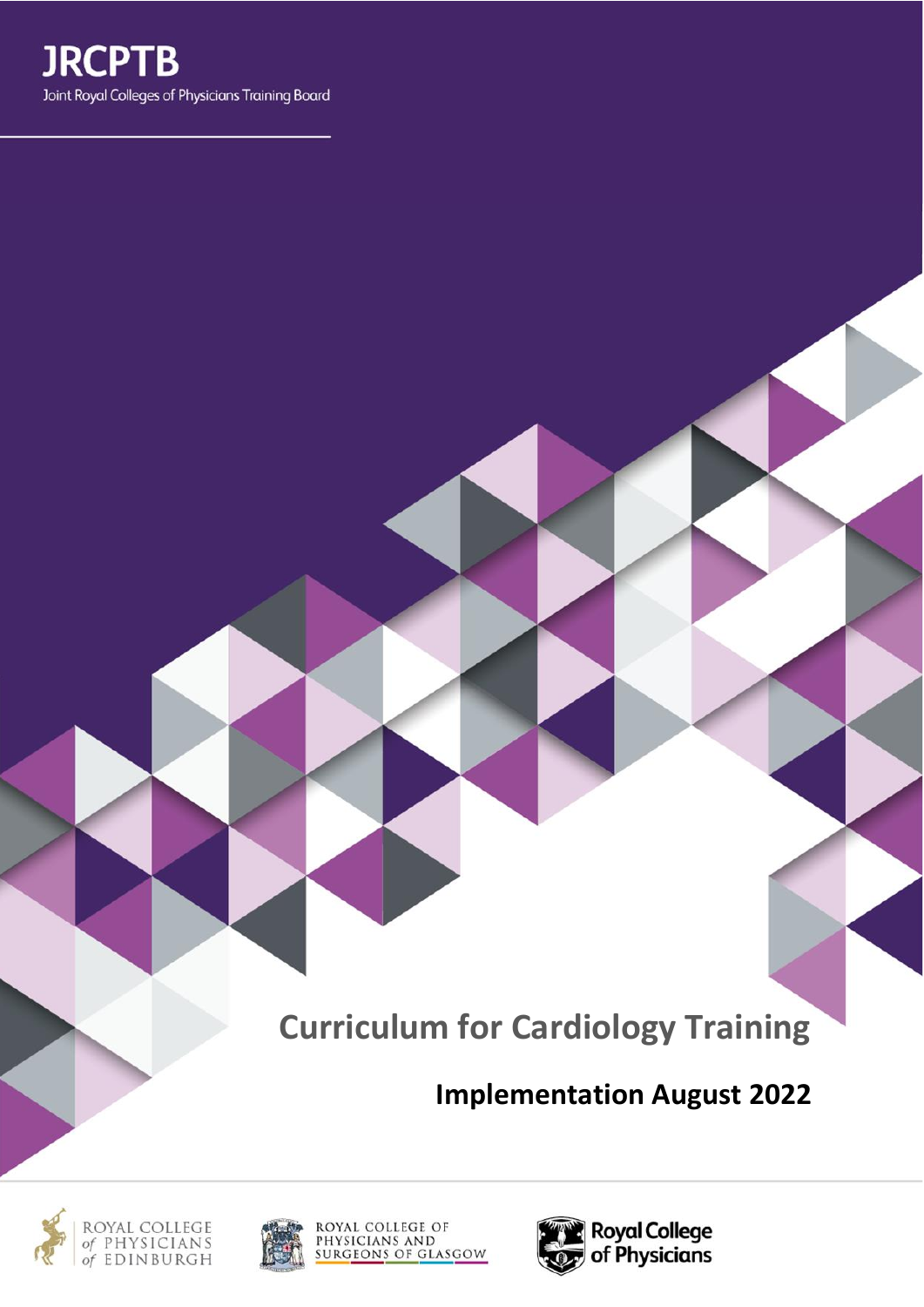# **Contents**

| 1. |     |                                                                   |  |
|----|-----|-------------------------------------------------------------------|--|
| 2. |     |                                                                   |  |
|    | 2.1 |                                                                   |  |
|    | 2.2 | High level learning outcomes - capabilities in practice (CiPs)  6 |  |
|    | 2.3 |                                                                   |  |
|    | 2.4 |                                                                   |  |
|    | 2.5 |                                                                   |  |
|    | 2.6 |                                                                   |  |
|    | 2.7 | Generic Professional Capabilities and Good Medical Practice  10   |  |
| 3  |     |                                                                   |  |
|    | 3.1 |                                                                   |  |
|    | 3.2 |                                                                   |  |
|    | 3.3 |                                                                   |  |
|    | 3.4 |                                                                   |  |
|    | 3.5 |                                                                   |  |
|    | 3.6 |                                                                   |  |
| 4  |     |                                                                   |  |
|    | 4.1 |                                                                   |  |
|    | 4.2 |                                                                   |  |
|    | 4.3 |                                                                   |  |
|    | 4.4 |                                                                   |  |
|    | 4.5 |                                                                   |  |
| 5  |     |                                                                   |  |
|    | 5.1 |                                                                   |  |
|    | 5.2 |                                                                   |  |
|    | 5.3 |                                                                   |  |
|    | 5.4 |                                                                   |  |
|    | 5.5 |                                                                   |  |
|    | 5.6 |                                                                   |  |
|    | 5.7 |                                                                   |  |
| 6  |     | Supervision and feedback                                          |  |
|    | 6.1 |                                                                   |  |
|    | 6.2 |                                                                   |  |
| 7  |     |                                                                   |  |
| 8  |     |                                                                   |  |
| 9  |     |                                                                   |  |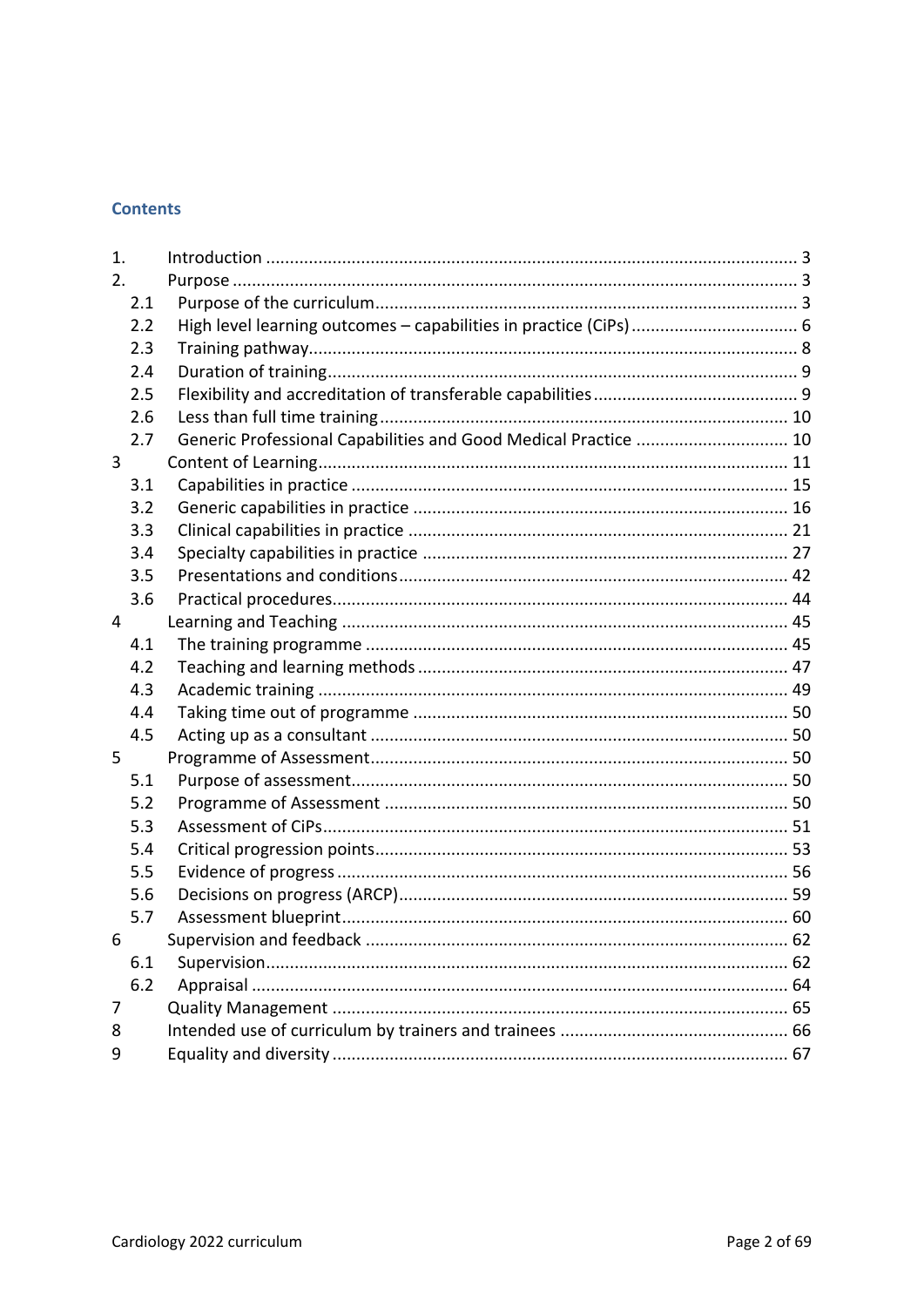### <span id="page-2-0"></span>**1. Introduction**

The purpose of the Cardiology curriculum is to produce doctors with the generic professional and specialty specific capabilities needed to manage adult patients presenting with the full range of acute and chronic cardiovascular symptoms and conditions. If they have completed training satisfactorily they will be eligible for a CCT (or CESR CP) and can be recommended to the GMC for inclusion on the specialist register. At this stage they will be regarded as capable of independent unsupervised practice and will be eligible for appointment as an NHS consultant.

The curriculum for cardiology has been developed with input of trainees, consultants actively involved in delivering teaching and training across the UK, service representatives and lay persons. This has been through the work of the JRCPTB, the Cardiology Specialist Advisory Committee and the British Cardiovascular Society Training Committee.

### <span id="page-2-1"></span>**2. Purpose**

### <span id="page-2-2"></span>**2.1 Purpose of the curriculum**

### **Population and service need**

The Shape of Training (SoT) review was a catalyst for reform of postgraduate training of all doctors to ensure it is more patient focused, more general (especially in the early years) and with more flexibility of career structure. For physician training, the views and recommendations of SoT were similar to those of the Future Hospital Commission and the Francis report. With an ageing population, elderly patients exhibit co-morbidities and increasing complexity so acute medical and palliative medicine services need a revised approach to training the physician of the future in order to meet these needs.

A further driver for change was the GMC review of the curricula and assessment standards and introduction of the GPC framework. From May 2017, all postgraduate curricula should be based on higher level learning outcomes and must incorporate the generic professional capabilities. A fundamental component of the GPCs is ensuring that the patient is at the centre of any consultation and decision making.

JRCPTB, on behalf of the Federation of Royal Colleges of Physicians, developed a model that consists of dual training period leading to CCTs in a specialty plus internal medicine. There will be competitive entry following completion of stage 1 Internal Medicine Training (IMT) or Acute Care Common Stem – Internal Medicine (ACCS-IM), during which there will be increasing responsibility for the acute medical take and the MRCP(UK) Diploma will be achieved.

Cardiovascular disease can present at any age, with a growing population of young adults with congenital heart disease  $[1]$ , and rapidly increasing numbers of older patients with

<sup>1</sup> [Adult Congenital Heart Disease \(ACHD\) Specification](https://www.england.nhs.uk/commissioning/wp-%20content/uploads/sites/12/2016/03/achd-spec-2016.pdf)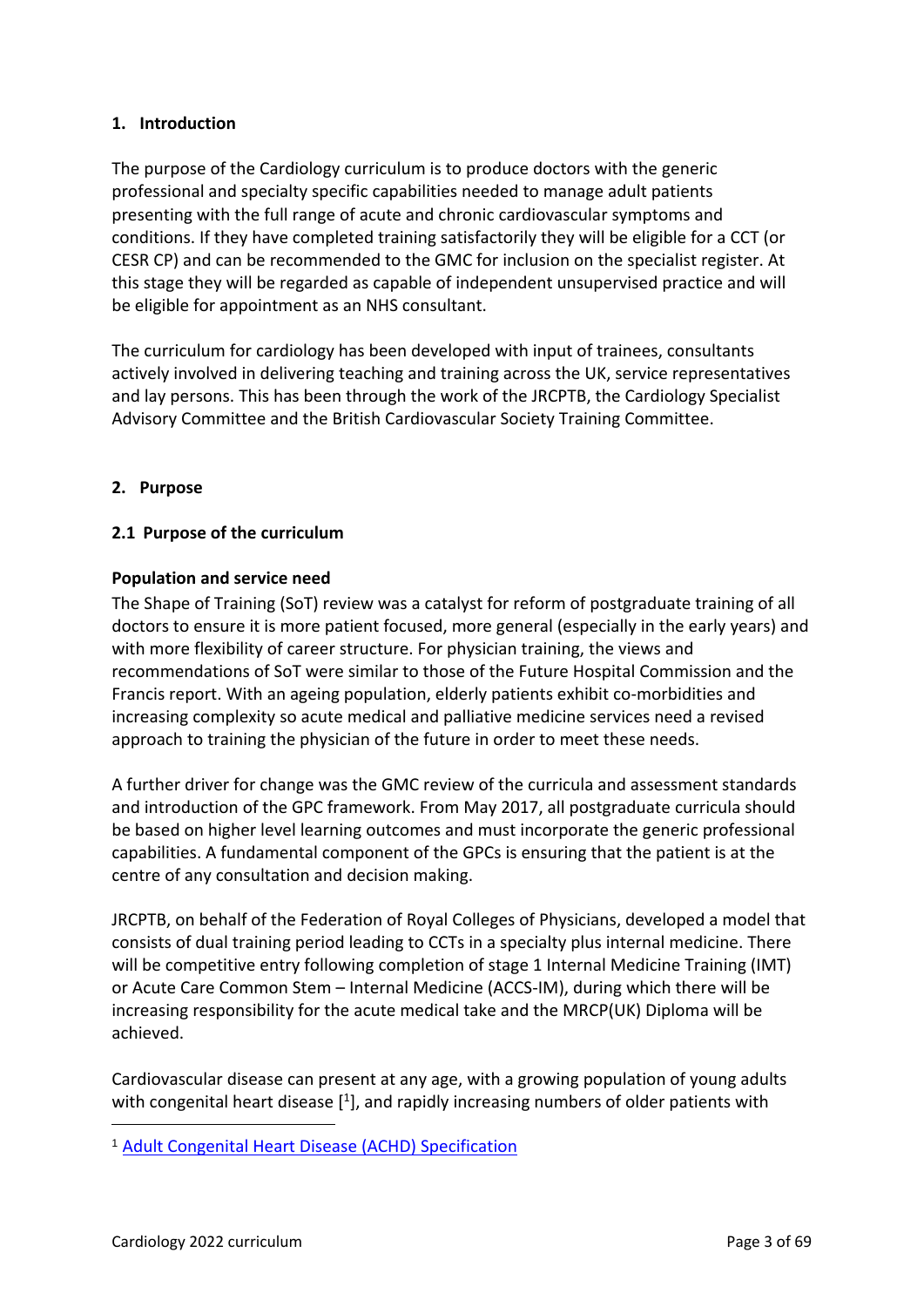degenerative diseases of the heart  $[2]$ . Cardiologists will contribute to the management of acute medical and cardiology emergency admissions in the full range of NHS hospitals, whilst also having more advanced capabilities to ensure expert delivery of acute and chronic cardiac care across in-patient, outpatient and community settings. Care of patients with cardiovascular disorders embraces a wide range of clinical activities and cardiologists need a broad view of the cardiovascular needs of individual patients and the communities in which they live including an understanding of any prevailing health inequalities  $[3]$ . This requires knowledge of not only the diagnostic and therapeutic modalities available, but also an appreciation of the importance of the epidemiology and potential for prevention of cardiovascular disease. However, the ability to deal with the acutely ill patient with a cardiac emergency, including the delivery of emergency intervention such as percutaneous coronary intervention  $[4]$ , cardiac pacing  $[5]$  or management of acute heart failure  $[6]$  will remain a critical service need.

### **Curriculum purpose**

This curriculum will ensure that the trainee develops the full range of generic professional capabilities and the underlying knowledge and skills, and their application in the practice of internal medicine and cardiovascular medicine. It will also ensure that the trainee develops the full range of specialty specific core capabilities, together with advanced capabilities in one area.

The objectives of the curriculum are:

- 1. To set out a range of specific professional capabilities that encompass all knowledge, skills and behaviours needed to practice cardiology and internal medicine at consultantlevel.
- 2. To set expected standards of knowledge and performance of various professional skills and activities at each stage.
- 3. To suggest indicative training times and experiences needed to achieve the required standards.

Cardiology higher specialty training will normally be a five year programme that will begin following completion of the Internal Medicine stage 1 curriculum. It will incorporate continued training in internal medicine (in line with the IM stage 2 curriculum) throughout this period. All cardiologists will be equipped to deal with any acute cardiology presentation, whilst also having advanced training in one specialty area of practice. This will require participation in speciality specific on call rotas as well as involvement in the general medical take. This will enable the development of teams of cardiologists necessary to deliver the full range of diagnostic and interventional skills in such a broad-based and procedural specialty. These teams may be on one or multiple sites or within 'hub and spoke' arrangements and

<sup>&</sup>lt;sup>2</sup> [Care Quality Commission. National study](http://webarchive.nationalarchives.gov.uk/20100810052827/http:/www.cqc.org.uk/_db/_documents/Clo%20sing_the_gap.pdf) – Closing the gap

<sup>&</sup>lt;sup>3</sup> [NICE Guidance. Acute coronary syndromes in adults. Quality standard \[QS68\]](https://www.nice.org.uk/guidance/qs68/chapter/quality-statement-6-primary-pci-for-acute-stemi)

<sup>4</sup> [British Cardiovascular Society Working Group Report: Out-of-hours Cardiovascular Care:](http://www.bcs.com/documents/BCSOOHWP_Final_Report_05092016.pdf) 

[Management of Cardiac Emergencies and Hospital In-patients. September 2016](http://www.bcs.com/documents/BCSOOHWP_Final_Report_05092016.pdf)

<sup>&</sup>lt;sup>5</sup> [NICE Guidance. Acute heart failure. Quality standard \[QS103\]](https://www.nice.org.uk/guidance/qs103)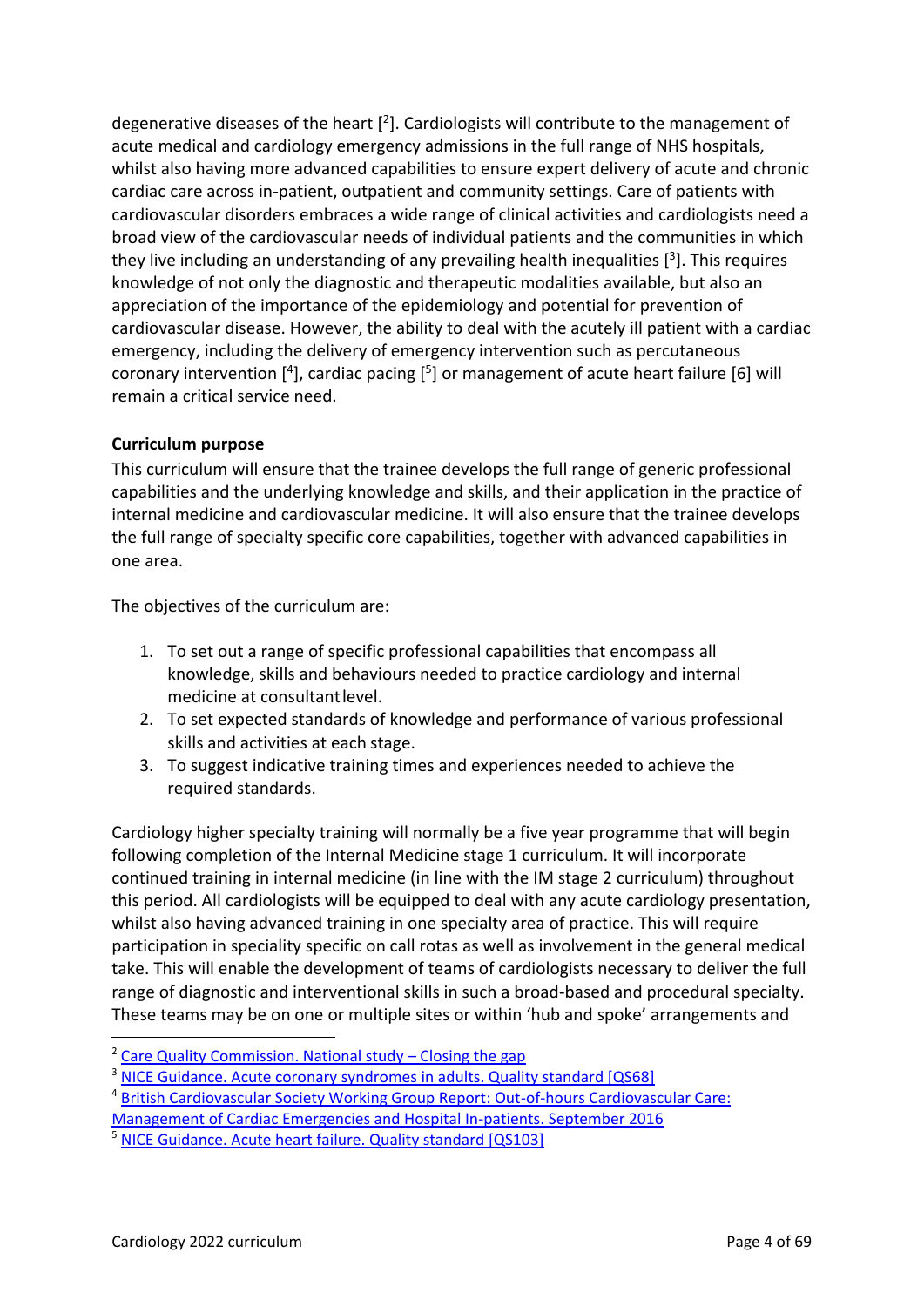members will each have a necessary and complementary capability so the full range is available in addition to the core capabilities, as required for service delivery.

Training in Internal Medicine (IM) will ensure they are able to contribute to triage of acute medical presentations and identify those requiring on-going cardiology input and ensure they can recognise and manage the common co-morbidities seen in this patient cohort. Following the IM curriculum will also ensure delivery of training encompassing the GMC's Generic Professional Capability framework.

### **Scope of practice**

The scope of Cardiology requires diagnostic reasoning and the ability to manage uncertainty, deal with comorbidities and recognise when specialty opinion or care is required both from colleagues within specialty and from other specialties. Cardiologists need the ability to work within, or as leaders of, teams and systems involving other healthcare professionals to effectively provide optimal patient care. Cardiologists mainly work as hospital-based specialists but need to integrate their work with not only community based primary care colleagues, but also other hospital-based physicians, including diabetologists or nephrologists, as well as working closely with cardiothoracic surgeons and intensivists and imaging colleagues within radiology and nuclear medicine. Demonstration of involvement with multidisciplinary and multi-professional working throughout training will therefore be required.

Cardiologists will have training across all IM capabilities in practice (CiPs) and as such will have flexibility to work within acute internal medicine teams, as participants of the general medical take, or as specialists in imaging or advanced intervention, supporting the take. Cardiologists have a wide variety of opportunities for research and the training is designed to facilitate opportunities for academic careers. It can also be adapted to support less than full time training.

Many Cardiologists develop advanced procedural skills, such that they can undertake acute coronary intervention, cardiac pacing or electrophysiology. The wide range of conditions from adolescents with congenital heart disease to the older patient with advanced valvular disease and/or heart failure means cardiologists also require training in additional diagnostic modalities or disease management strategies, whilst precluding the development of the full range of capabilities for all. Thus, there will be an important progression point where trainees, with their trainers and Programme Directors, select an appropriate area of advanced training. The numbers undertaking training in each area can be matched to service need. This involves workforce planning and service providers to predict the numbers of consultants needed with each skill set while maintaining flexibility as future service evolves. Importantly this process ensures CCT holders will be using the capabilities they have trained in without training in unnecessary capabilities.

Demonstration of core knowledge at this stage, typically after two (or three) years of specialty training, via the European Exam in Core Cardiology (EECC), will be expected. More focused training in the agreed specialty area will then continue alongside completion of core cardiology capabilities and continued training in emergency general cardiology and internal medicine.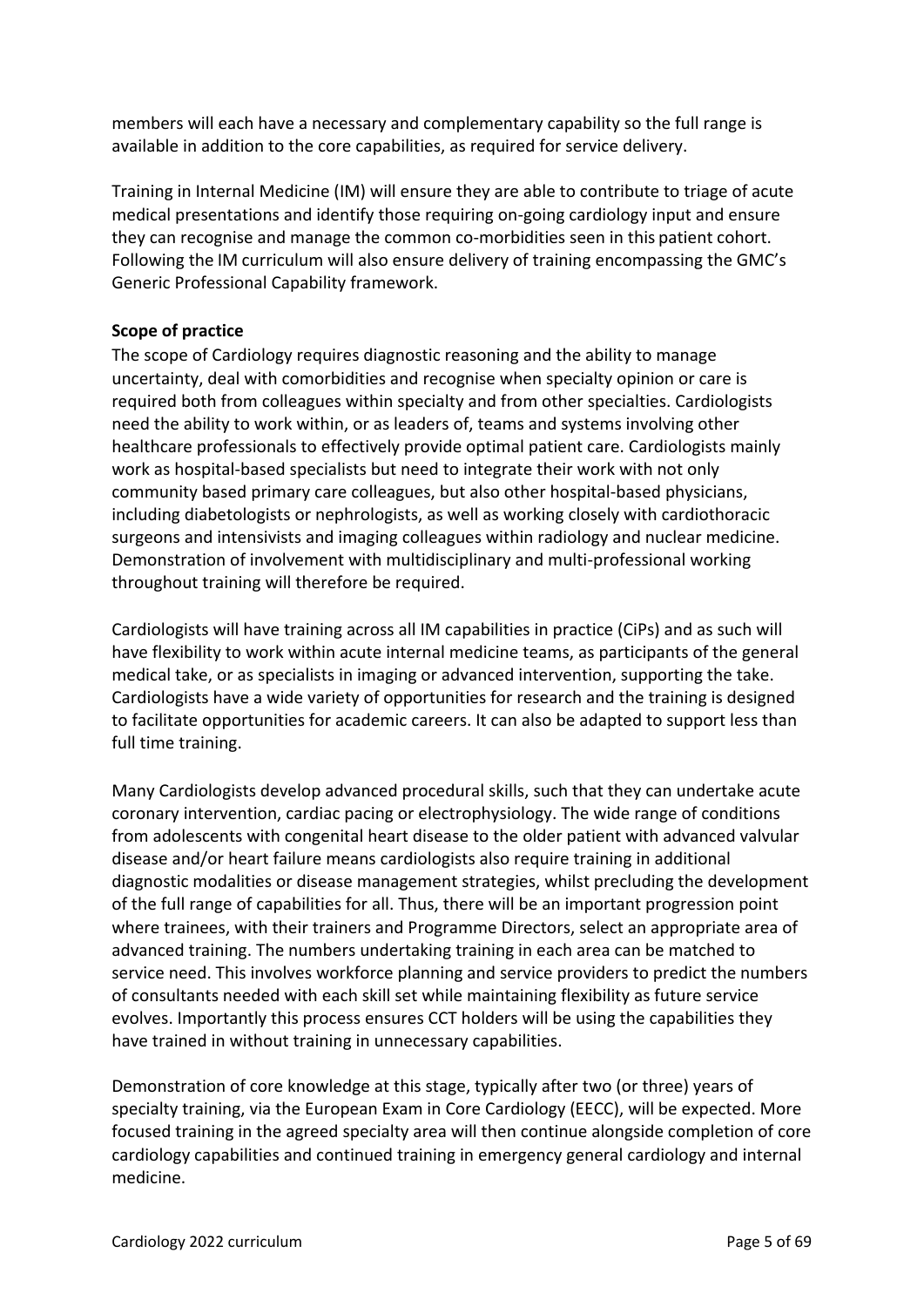A cardiologist completing training in any of the advanced themes would be competent to perform cardiology or unselected internal medicine on call in settings from small hospitals as the sole cardiologist on-site through to tertiary centres. The roles most suited to services with one or two on-site cardiologists will be heart failure and echo/CT based imaging as these will be able to support integrated care with the community and provide cardiology support to a general hospital population. Larger district and tertiary hospitals will aspire to have all the five advanced themes represented as well as some specialists in areas such as ICC, pregnancy and extensions of the existing themes which go beyond the curriculum. These super-specialists will be responsible for leading services to a network, not just their local catchment. Patients in all geographies and services will need arrangements to access specialists from all the advanced themes, large and small hospitals will need to arrange MDTs, referral pathways and possibly visiting expertise in networks to facilitate this.

More advanced training in procedures such as congenital heart disease intervention, structural and valvular heart disease intervention, or pacemaker lead extraction, will require additional training post CCT via appropriate training routes, including credentialing. As some of these become mainstream they might be incorporated into future curricular. Some detail of these is included in appropriate sections.

Doctors in training will learn in a variety of settings using a range of methods, including workplace- based experiential learning, formal postgraduate teaching and simulationbased education.

### <span id="page-5-0"></span>**2.2 High level learning outcomes – capabilities in practice (CiPs)**

The Cardiology capabilities in practice (CiPs) describe the professional tasks or work within the scope of cardiovascular medicine. Five core cardiology CiPs describe the essential tasks which must be entrusted to all cardiologists. There are additional cardiology CiPs in each of the five themed areas such that each trainee will be expected to demonstrate capability in one specialist area of cardiology practice as required by service need at consultant appointment. These are in addition to the six generic CiPs and eight Internal Medicine clinical CiPs described within the IM curriculum. Service needs often require a complex balance of skills at consultant level especially in expanding areas of practice so some flexibility is explained within the five specialty areas of practice. Additionally it must be noted that appropriately appointed academic trainees could train in any of the specialist areas with individualised adjustment in their training.

Each CiP has a set of descriptors associated with that activity or task. Descriptors are intended to help trainees and trainers recognise the minimum level of knowledge, skills and behaviours which should be demonstrated for an entrustment decision to be made. By the completion of training and award of a CCT, the doctor must demonstrate that they are capable of unsupervised practice in all specialty CiPs and one theme for service CiP.

The Cardiology CiPs describe the clinical tasks or activities which are essential to the practice of the specialty. They have been mapped to the GPC domains and subsections to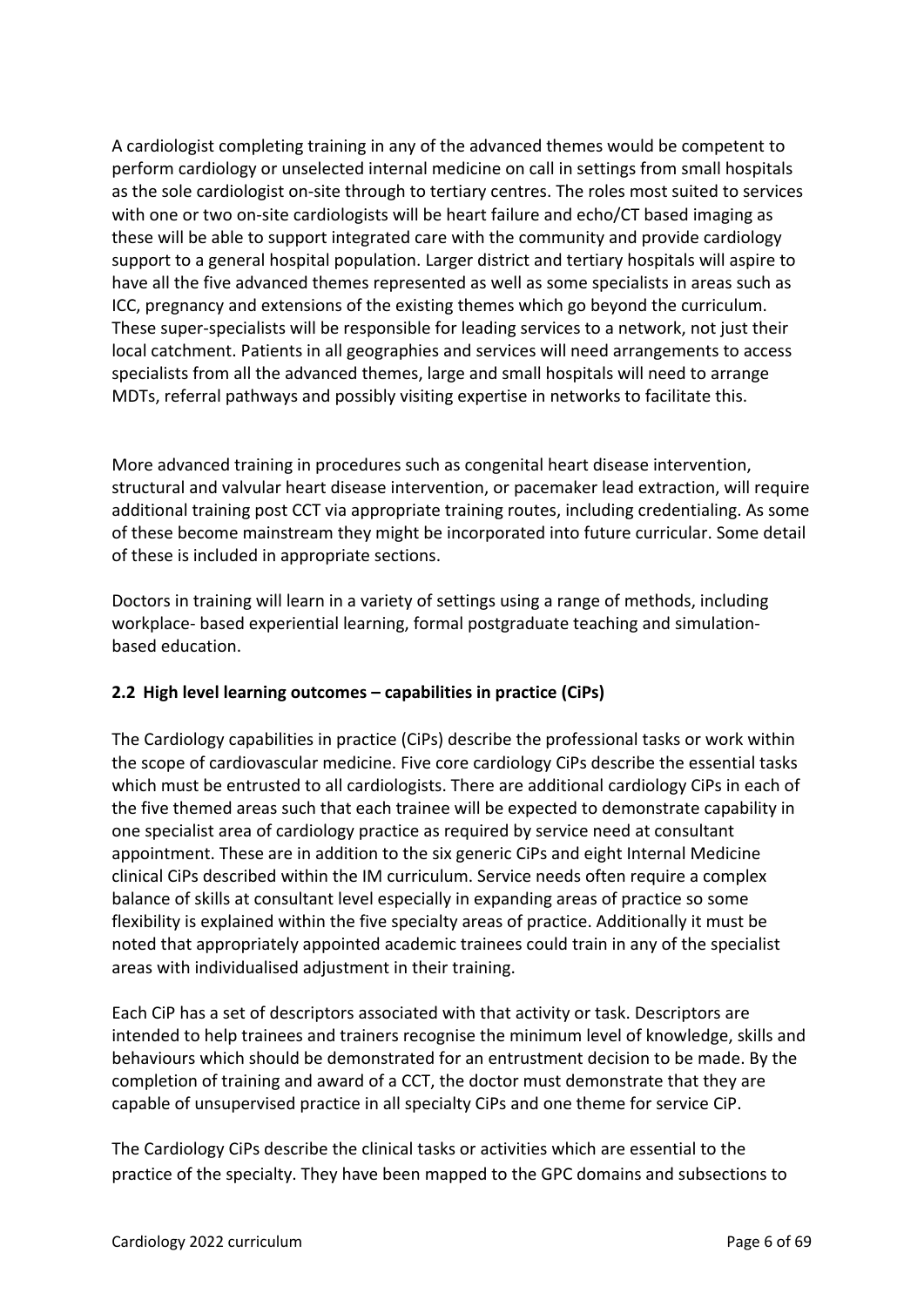reflect the professional generic capabilities required to undertake the clinical tasks. Satisfactory sign off requires demonstration that, for each of the CiPs, the doctor in training's performance meets or exceeds the minimum expected level for completion of training, as defined in the curriculum.

|                     | Learning outcomes - capabilities in practice (CiPs)                                                                                                                                                                                                                    |  |  |
|---------------------|------------------------------------------------------------------------------------------------------------------------------------------------------------------------------------------------------------------------------------------------------------------------|--|--|
| <b>Generic CiPs</b> |                                                                                                                                                                                                                                                                        |  |  |
| 1.                  | Able to successfully function within NHS organisational and management systems                                                                                                                                                                                         |  |  |
| 2.                  | Able to deal with ethical and legal issues related to clinical practice                                                                                                                                                                                                |  |  |
| 3.<br>4.            | Communicates effectively and is able to share decision making, while maintaining<br>appropriate situational awareness, professional behaviour and professional<br>judgement<br>Is focused on patient safety and delivers effective quality improvement in patient care |  |  |
| 5.                  | Carrying out research and managing data appropriately                                                                                                                                                                                                                  |  |  |
| 6.                  | Acting as a clinical teacher and clinical supervisor                                                                                                                                                                                                                   |  |  |
|                     |                                                                                                                                                                                                                                                                        |  |  |
|                     | <b>Clinical CiPs</b>                                                                                                                                                                                                                                                   |  |  |
| 1.                  | Managing an acute unselected take                                                                                                                                                                                                                                      |  |  |
| 2.                  | Managing the acute care of patients within a medical specialty service                                                                                                                                                                                                 |  |  |
| 3.                  | Providing continuity of care to medical in-patients, including management of<br>comorbidities and cognitive impairment                                                                                                                                                 |  |  |
| 4.                  | Managing patients in an outpatient clinic, ambulatory or community setting, including<br>management of long term conditions                                                                                                                                            |  |  |
| 5.                  | Managing medical problems in patients in other specialties and special cases                                                                                                                                                                                           |  |  |
| 6.                  | Managing a multidisciplinary team including effective discharge planning                                                                                                                                                                                               |  |  |
| 7.                  | Delivering effective resuscitation and managing the acutely deteriorating patient                                                                                                                                                                                      |  |  |
| 8.                  | Managing end of life and applying palliative care skills                                                                                                                                                                                                               |  |  |
|                     |                                                                                                                                                                                                                                                                        |  |  |
|                     | <b>Specialty CiPs (all trainees)</b>                                                                                                                                                                                                                                   |  |  |
| 1.                  | Coronary disease and Intervention: Manage coronary artery disease and associated<br>conditions                                                                                                                                                                         |  |  |
| 2.                  | Imaging: Management of valvular heart disease, aortopathy and cardiac tumours                                                                                                                                                                                          |  |  |
| 3.                  | Electrophysiology and Devices: Management of cardiac arrhythmias and cardiac<br>implantable electronic devices                                                                                                                                                         |  |  |
| 4.                  | Adult Congenital Heart Disease: Management of adult congenital heart disease and<br>heart disease in pregnancy                                                                                                                                                         |  |  |
| 5.                  | Heart Failure: Managing disorders of the heart muscle, pericardium and pulmonary<br>vasculature                                                                                                                                                                        |  |  |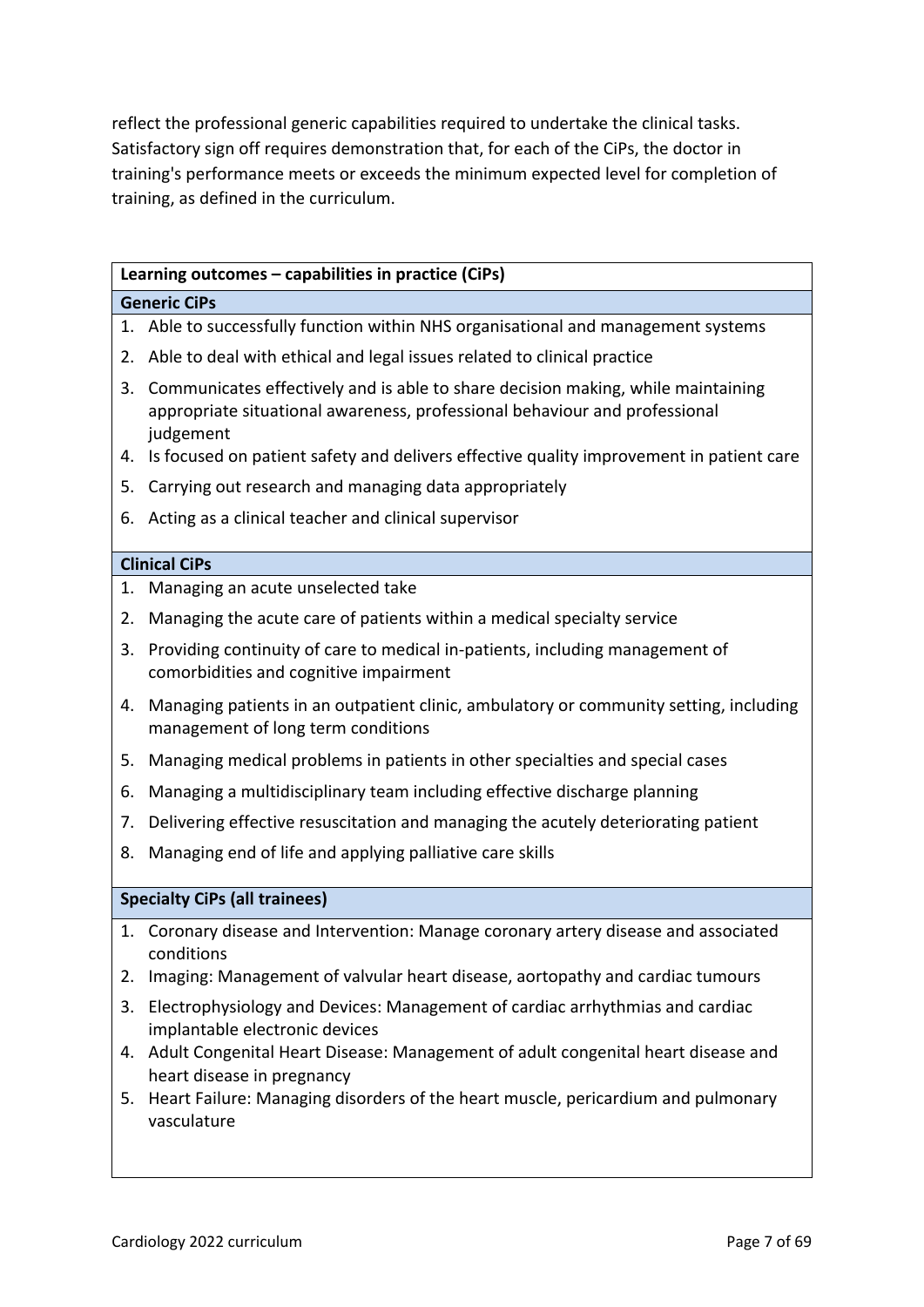### **Specialty CiPs (themed for service)**

Trainees will undertake **one** of the following higher level outcomes themed to service needs

- 1. Lead a Coronary Intervention service
- 2. Lead a Cardiac Imaging service
- 3. Lead an Arrhythmia Management service
- 4. Lead an Adult Congenital Heart Disease service
- 5. Lead a Heart Failure service

#### **Output**

At the end of training, the trainee should be able to:

- Provide safe emergency and acute cardiac care
- Participate fully in the acute medical take
- Demonstrate a range of essential capabilities for managing patients with both acute and long-term cardiovascular conditions.
- Demonstrate advanced capabilities in one of: coronary intervention, cardiac imaging, rhythm management, adult congenital heart disease or heart failure management.
- Deliver care in the setting of contemporary multidisciplinary and multi-professional teams.
- Participate actively in the multidisciplinary team, not only clinically, but also contributing to team education and quality improvement.
- Demonstrate all the GMC mandated GPCs including communication skills.
- Demonstrate the attributes of professionalism, particularly recognition of the primacy of patient welfare that is required for safe and effective care of those with both acute and long-term conditions, ensuring patients' views are central to all decisionmaking.
- Continue personal professional development and to help train and educate not only doctors and medical students, but students and qualified staff from the full range of related professions
- Contribute to service quality control and quality improvement activities both within their employing NHS organisation and also more broadly linking in with local statutory and non- statutory organisations. They should also be able to facilitate research and, in some cases, be able to contribute and lead it.

This purpose statement has been endorsed by the GMC's Curriculum Oversight Group and confirmed as meeting the needs of the health services of the countries of the UK.

#### <span id="page-7-0"></span>**2.3 Training pathway**

Cardiology is a group 1 specially and recruitment into the Cardiology pathway will be after completion of three years of Internal Medicine stage 1 training or four years of Acute Care Common Stem Medicine – Internal Medicine with full MRCP(UK).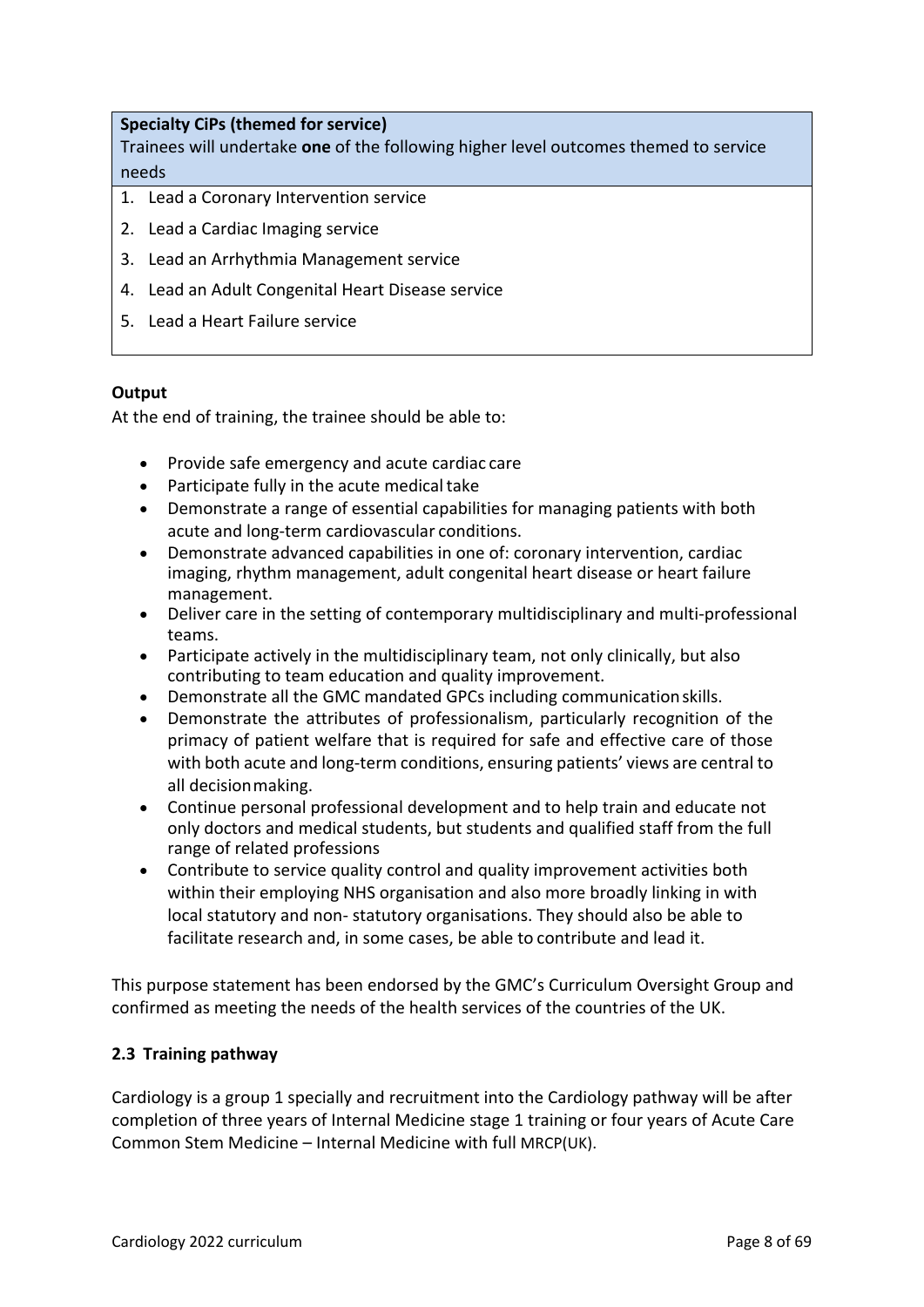

### <span id="page-8-0"></span>**2.4 Duration of training**

The cardiology curriculum will be delivered alongside Internal Medicine stage two as a dual CCT programme which will be an indicative five years in duration.

There will be options for those trainees who demonstrate exceptionally rapid development and acquisition of capabilities to complete training more rapidly than the current indicative time although it is recognised that clinical experience is a fundamental aspect of development as a good physician (guidance on completing training early will be available on the [JRCPTB website\)](http://www.jrcptb.org.uk/). There may also be a small number of trainees who develop more slowly and will require an extension of training in line the Reference Guide for Postgraduate Specialty Training in the UK (The Gold Guide).

### <span id="page-8-1"></span>**2.5 Flexibility and accreditation of transferable capabilities**

The curriculum supports flexibility and transferability of outcomes across related specialties and disciplines, reflecting key interdependencies between this curriculum and other training programmes, outlined below.

The curriculum incorporates and emphasises the importance of the generic professional capabilities (GPCs). GPCs will promote flexibility in postgraduate training as these common capabilities can be transferred from specialty to specialty. Additionally, all group 1 specialties share the internal medicine clinical capabilities.

The curriculum will allow trainees to train in academic medicine alongside their acquisition of clinical and generic capabilities, and these skills will be transferable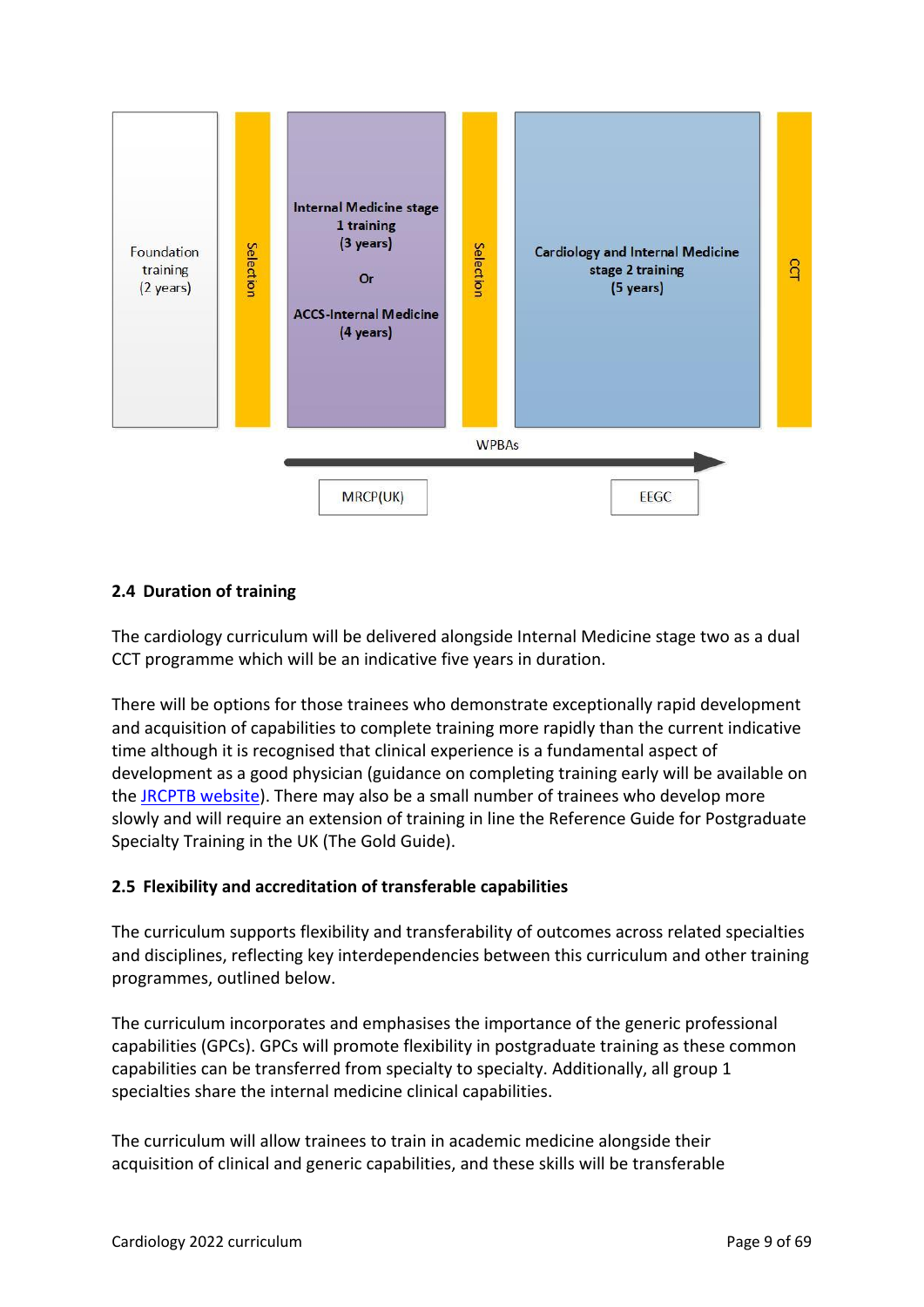across otherspecialties.

The key interdependency will be with Acute and Internal Medicine, with Cardiology being a major contributor to the acute take, and many of the clinical skills learnt will be transferable to these curricula. Advanced training in cardiac imaging will increasingly involve detailed use of cross- sectional imaging with the skills learnt transferable to, or imported from, radiology training.

## <span id="page-9-0"></span>**2.6 Less than full time training**

Trainees are entitled to opt for less than full time training programmes. Less than full time trainees should undertake a pro rata share of the out-of-hours duties (including on-call and other out-of-hours commitments) required of their full-time colleagues in the same programme and at the equivalent stage.

Less than full time trainees should assume that their clinical training will be of a duration pro-rata with the time indicated/recommended, but this should be reviewed in accordance with the Gold Guide.

### <span id="page-9-1"></span>**2.7 Generic Professional Capabilities and Good Medical Practice**

The GMC has developed the Generic professional capabilities (GPC) framework $6$  with the Academy of Medical Royal Colleges (AoMRC) to describe the fundamental, career-long, generic capabilities required of every doctor. The framework describes the requirement to develop and maintain key professional values and behaviours, knowledge, and skills, using a common language. GPCs also represent a system-wide, regulatory response to the most common contemporary concerns about patient safety and fitness to practise within the medical profession. The framework will be relevant at all stages of medical education, training and practice.

<sup>6</sup> [Generic professional capabilities framework](http://www.gmc-uk.org/education/postgraduate/GPC.asp)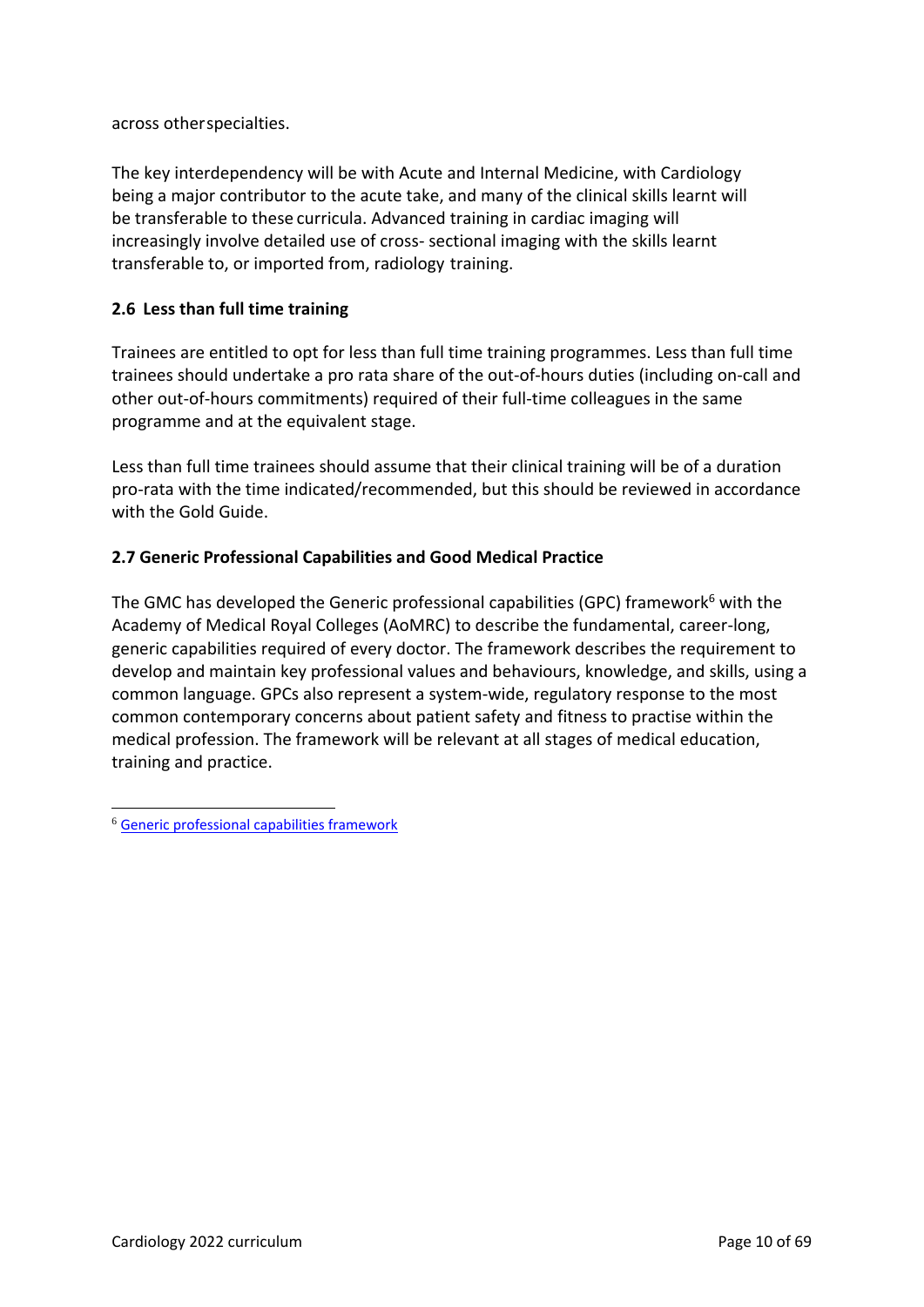



Good medical practice (GMP)<sup>7</sup> is embedded at the heart of the GPC framework. In describing the principles, duties and responsibilities of doctors the GPC framework articulates GMP as a series of achievable educational outcomes to enable curriculum design and assessment.

The GPC framework describes nine domains with associated descriptor outlining the 'minimum common regulatory requirement' of performance and professional behaviour for those completing a CCT or its equivalent. These attributes are common, minimum and generic standards expected of all medical practitioners achieving a CCT or its equivalent.

The nine domains and subsections of the GPC framework are directly identifiable in the IM curriculum. They are mapped to each of the generic and clinical CiPs, which are in turn mapped to the assessment blueprints. This is to emphasise those core professional capabilities that are essential to safe clinical practice and that they must be demonstrated at every stage of training as part of the holistic development of responsible professionals.

This approach will allow early detection of issues most likely to be associated with fitness to practise and to minimise the possibility that any deficit is identified during the final phases of training.

# <span id="page-10-0"></span>**3 Content of Learning**

The curriculum is spiral and topics and themes will be revisited to expand understanding and expertise. The level of entrustment for capabilities in practice (CiPs) will increase as an individual progresses from needing direct supervision to able to be entrusted to act unsupervised.

<sup>7</sup> [Good Medical Practice](http://www.gmc-uk.org/guidance/good_medical_practice.asp)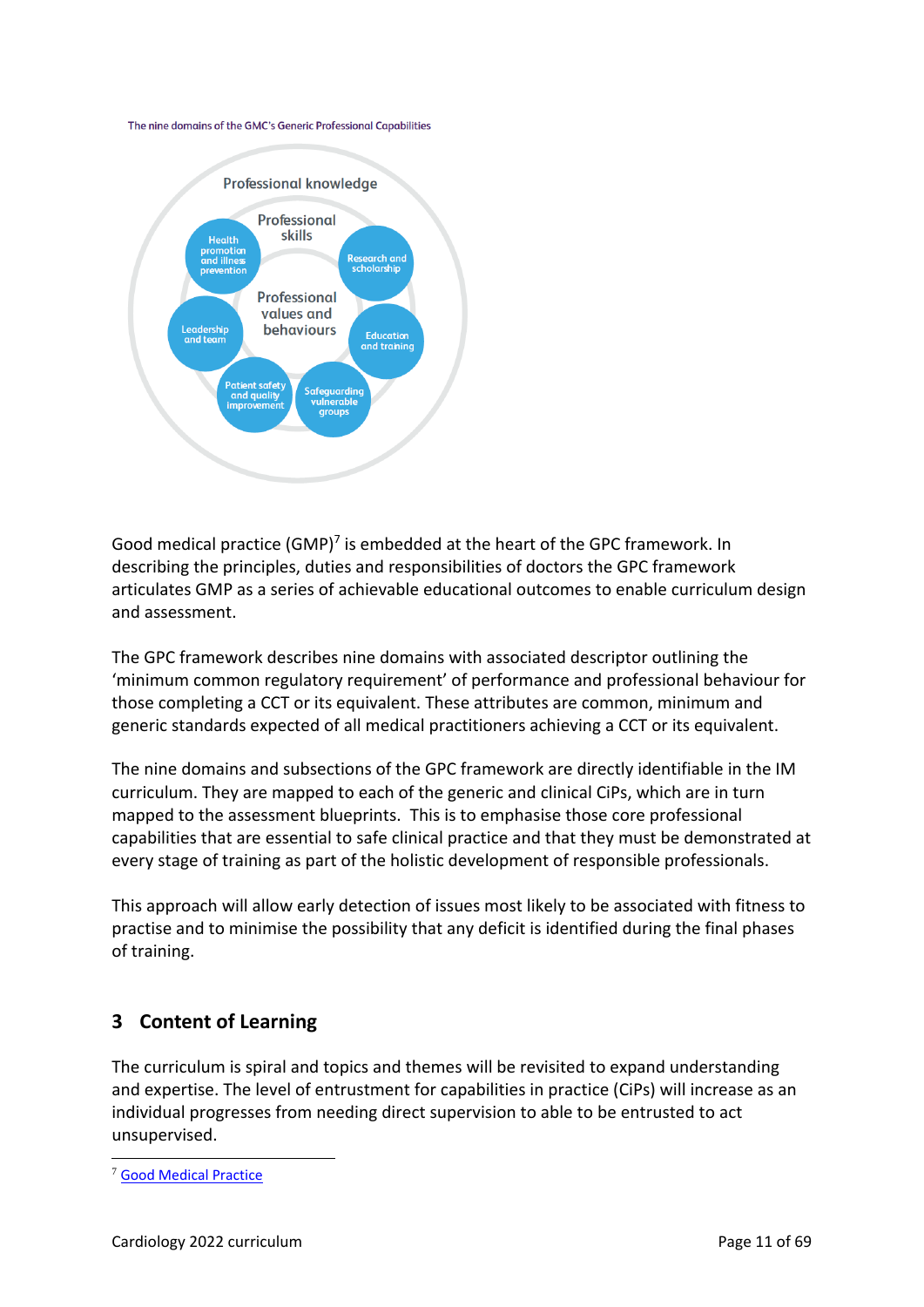Trainees will develop capabilities in internal medicine, core cardiology and an advanced theme for service (see diagram below). The core cardiology capabilities are organised in five themes with a concentration on the capabilities required to deliver safe emergency care at the outset of training building up through elective and strategic skills. All trainees will be able to manage patients across the range of emergency presentations and plan the care of outpatients with ongoing conditions. In discharging care trainees will coordinate with primary and intermediate care.

Trainees will be required to acquire capabilities in one of the five themes to an advanced level, training in the advanced theme will commence in the third year of training and run alongside IM and core cardiology training until completion of training.

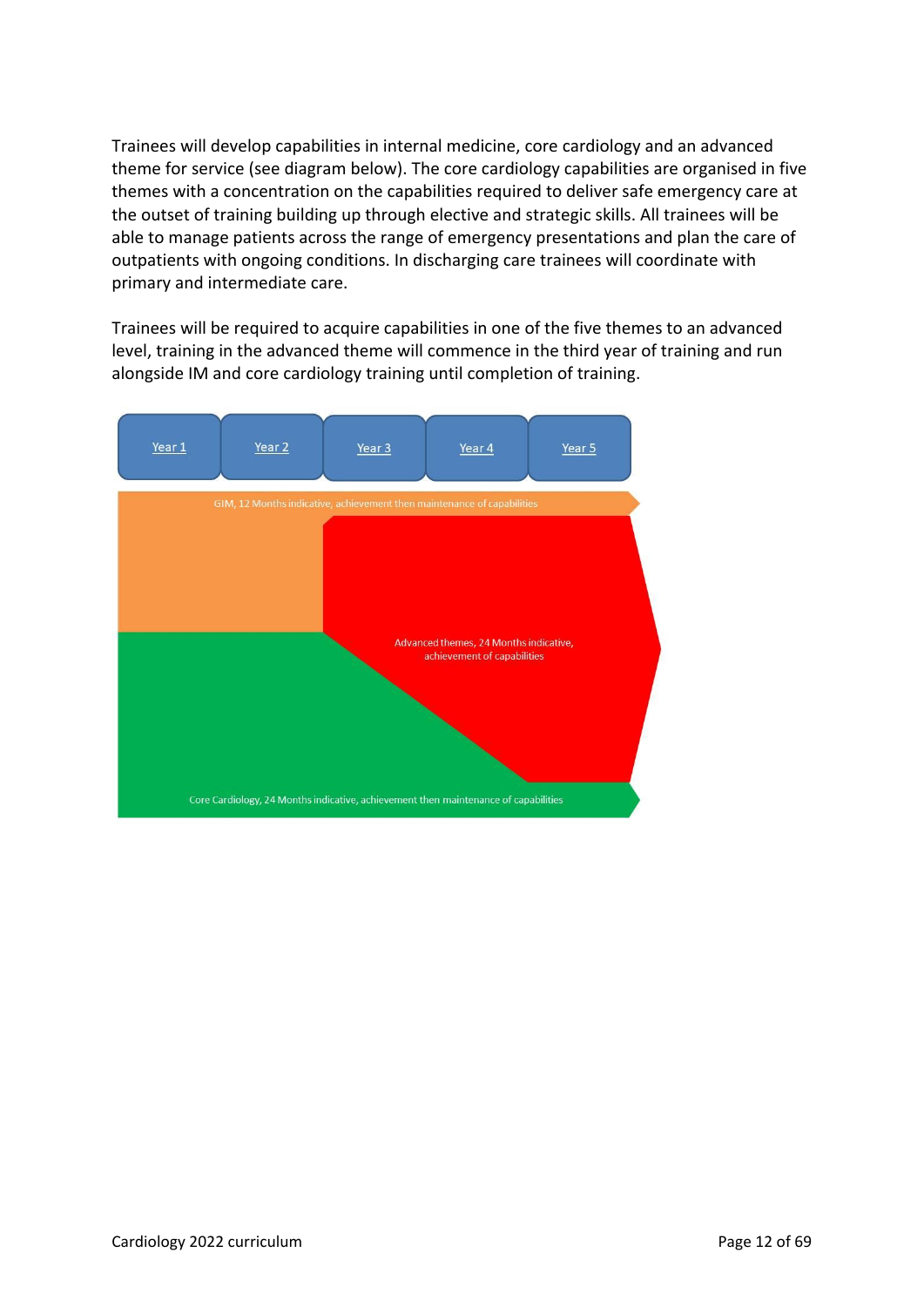### **Advanced Themes**

At the outset of training cardiologists will be appointed with the possibility of pursuing any of the five advanced themes. Advanced training will begin in the third year of Cardiology/IM stage 2 and trainees will need to demonstrate they have met the levels expected for completion of year 2 in all areas. In order to continue their chosen area trainees will need to demonstrate aptitude which may include requirements over and above those for satisfactory progression of trainees pursuing other advanced themes.

### **Coronary disease and intervention:**

All CCT holders will be capable in managing acute and chronic presentations and manifestations of coronary artery disease and associated conditions. Specific competencies will be acquired in investigating potential ischaemic presentations, managing the acute episode, optimising medication and lifestyle for symptomatic and prognostic benefit and liaising with rehabilitation, primary and intermediate care. All trainees will have experience of invasive angiography and be skilled in the referral for, and management of, patients around the time of Percutaneous Coronary Intervention.

To enter advanced training in coronary intervention trainees will be competent to perform diagnostic angiography unsupervised.

Advanced intervention trainees will develop capabilities in the performance of Percutaneous Coronary Intervention in elective, emergent and ST elevation Myocardial Infarction patients. Skills will be gained in radial and femoral access and adjunctive techniques, CCT holders will make balanced judgements on the relative benefits of medical therapy, percutaneous and surgical revascularisation. On completion of this advanced theme CCT holders will be skilled in the selection of patients for, and performance of, Percutaneous Coronary Intervention including participation in the primary Percutaneous Coronary Intervention rota.

### **Imaging:**

All CCT holders will be capable in the assessment of structural heart disease through imaging techniques. Competencies will be required in the evaluation of presentations consistent with structural heart disease through clinical assessment and appropriate use and interpretation of imaging techniques. In patients with established diagnosis of structural heart disease and associated conditions all trainees will be required to plan follow up, and where appropriate, arrange onward referral communicating and sharing decision making with the patient. Trainees will appreciate the contribution of inherited conditions Competency in transthoracic echo will be required by all trainees with an expectation that emergency echo can be safely delivered by six months and full competence documented on entry to advanced training. All trainees will have experience of CT coronary angiography and have contributed to reports under supervision by CCT. All trainees will have a working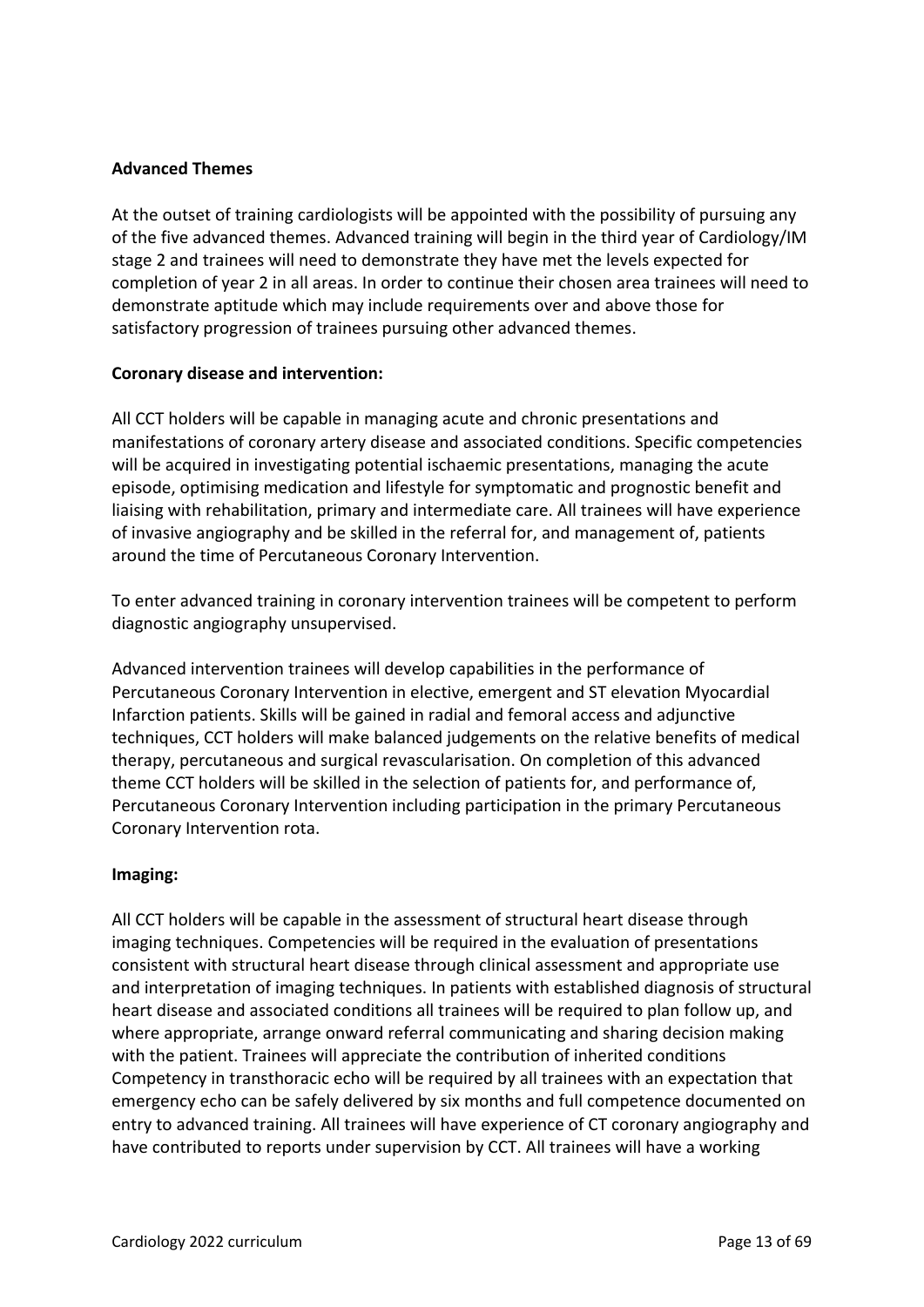knowledge of the practicalities, indications, risks and limitations of nuclear imaging of the heart and cardiac MRI.

Advanced imaging trainees will develop the expertise to lead and teach in at least one modality and the ability to deliver service in a second. They will be able to advise on the relevant merits of other modalities they do not themselves offer to recommend onward referral.

### **Electrophysiology and Devices:**

All CCT holders will have the knowledge and skills manage acute arrhythmia presentations as well as manage patients with ongoing arrhythmias or at arrhythmic risk in the in-patient, elective and outpatient settings. Trainees will be assessed on their ability to evaluate symptoms and risk then formulate and communicate treatment recommendations. All CCT holders will be competent in selecting and interpreting appropriate ECG based investigations. Competence will be required in selecting patients for referral for cardiac implantable electronic devices as well as identifying and instigating treatment for common complications, all trainees will have experience of attending and contributing to arrhythmia multidisciplinary team meetings.

All trainees will have basic competency in implantable device interrogation and programming will acquire this skill before entering advanced training. All CCT holders will be competent in DC cardioversion, temporary wire insertion and have experience of permanent pacemaker implantation. They will have attended the electrophysiology/device lab to observe and discuss a range of commonly performed diagnostic, ablation and implant procedures.

Advanced electrophysiology and devices trainees will be able to lead an arrhythmia referral and device follow up service and have competency to implant permanent pacemakers. They will lead arrhythmia/device multidisciplinary team meetings and provide arrhythmia input to inherited cardiac condition multidisciplinary teams, CCT holders with arrhythmia specialisation will be able to lead and teach a service in at least one of electrophysiological ablation or complex device implantation with extensive experience of both.

### **Adult Congenital Heart Disease:**

All CCT holders will have the specialist expertise to recognise the signs and symptoms of Adult Congenital Heart Disease, request appropriate investigations, instigate initial care for new and acute presentations and liaise with experts to plan ongoing care. They will develop knowledge and skills to counsel cardiac patients regarding risks of pregnancy and liaise with midwives, obstetricians and cardiology pregnancy specialists to plan and deliver care.

Advanced Adult Congenital Heart Disease trainees will be able to lead an Adult Congenital Heart Disease service in surgical or non-surgical centres with advanced knowledge and skills to coordinate the management of Adult Congenital Heart Disease. Trainees will be capable of interpreting results of investigations in Adult Congenital Heart Disease including multimodality imaging, cardiac catheter data and cardiopulmonary exercise testing. They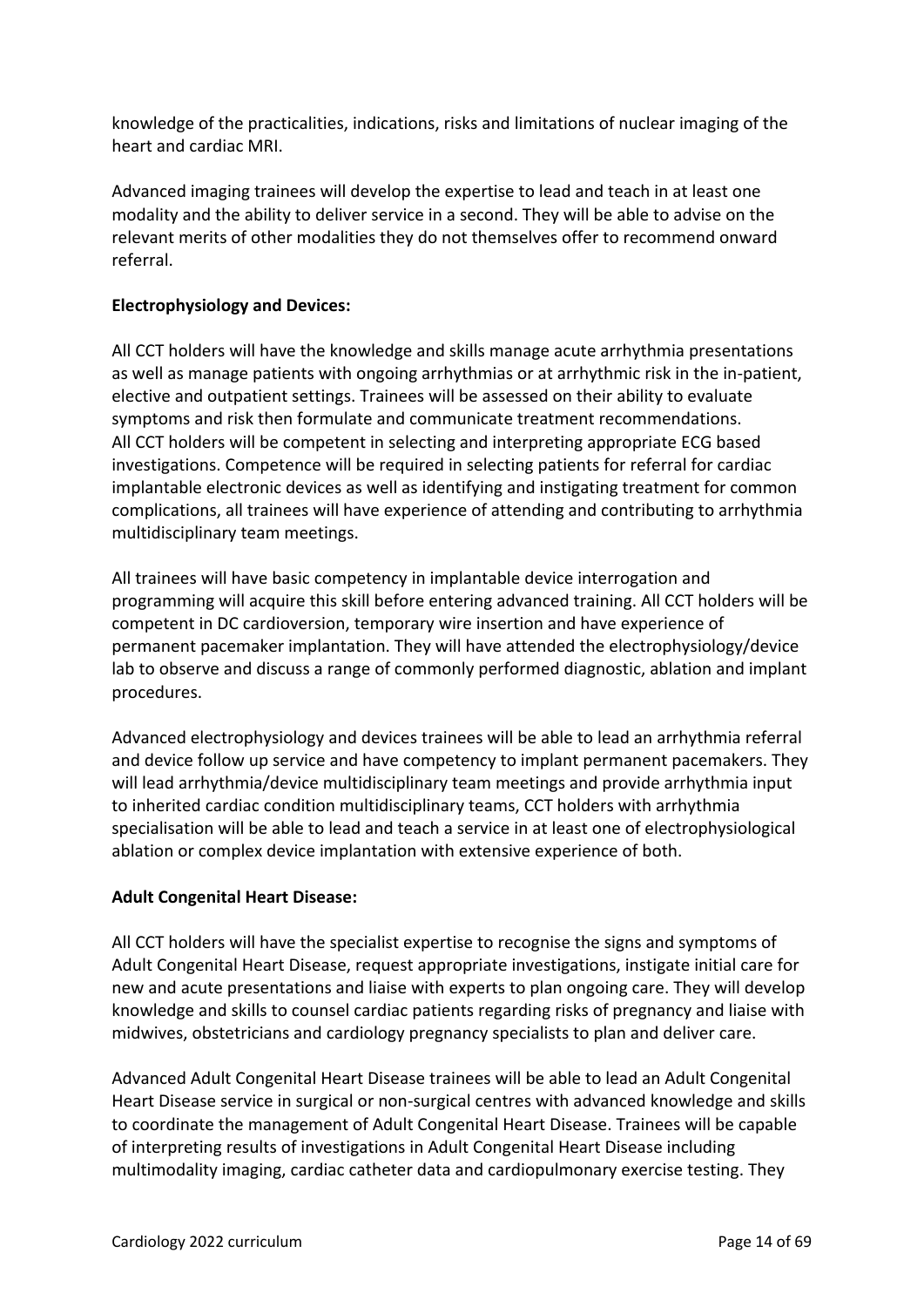will lead multidisciplinary meetings involving surgeons, cardiac anaesthetists, obstetricians, Inherited Cardiac Conditions/genetics and imaging specialists. CCT holders will understand the process of transition and transfer from paediatric to adult services.

Advanced Adult Congenital Heart Disease trainees will acquire the skills and knowledge to contribute at consultant level to a pregnancy cardiology service.

Adult Congenital Heart Disease specialised CCT holders will be required to diagnose and manage the long term sequelae of native, repaired and palliated Adult Congenital Heart Disease lesions.

### **Heart Failure:**

All CCT holders will be competent to assess patients with presentations suggestive of heart failure, myocardial disease, pericardial disease and pulmonary hypertension. They will be able provide initial assessment and advice on patients with, or at risk of, cardiac complications of oncological disease and treatment. Trainees will develop the skills and knowledge to investigate and treat heart failure syndromes participating in multidisciplinary team meetings, requesting appropriate investigations. They will be skilled at creating treatment plan with patients integrating involvement of primary, intermediate and palliative care, cardiac rehabilitation and specialist services. They will liaise appropriately with other medical and cardiology sub-specialities and to plan and deliver care.

Advanced Heart Failure trainees will have particular skills to lead an integrated heart failure service involving primary care, community services, hospital-based care and delivery of, or referral to, tertiary and quaternary services. They will be capable in managing heart failure syndromes, myocardial disease, pericardial disease, pulmonary hypertension and cardio oncology. CCT holders in this advanced theme will have extensive knowledge of transplant and pulmonary hypertension tertiary and quaternary services. It is anticipated many heart failure specialists will have additional expertise in areas such as advanced ICC, device management, imaging modalities or quaternary services such as transplant or pulmonary hypertension. These will not be required to achieve CCT and are likely to require a period of post CCT training

### <span id="page-14-0"></span>**3.1 Capabilities in practice**

CiPs describe the professional tasks or work within the scope of the specialty and internal medicine. CiPs are based on the concept of entrustable professional activities<sup>8</sup> which use the professional judgement of appropriately trained, expert assessors as a defensible way of forming global judgements of professional performance.

Each CiP has a set of descriptors associated with that activity or task. Descriptors are intended to help trainees and trainers recognise the knowledge, skills and attitudes which should be demonstrated. Doctors in training may use these capabilities to provide evidence of how their performance meets or exceeds the minimum expected level of performance

<sup>8</sup> [Nuts and bolts of entrustable professional activities](https://www.ncbi.nlm.nih.gov/pmc/articles/PMC3613304/)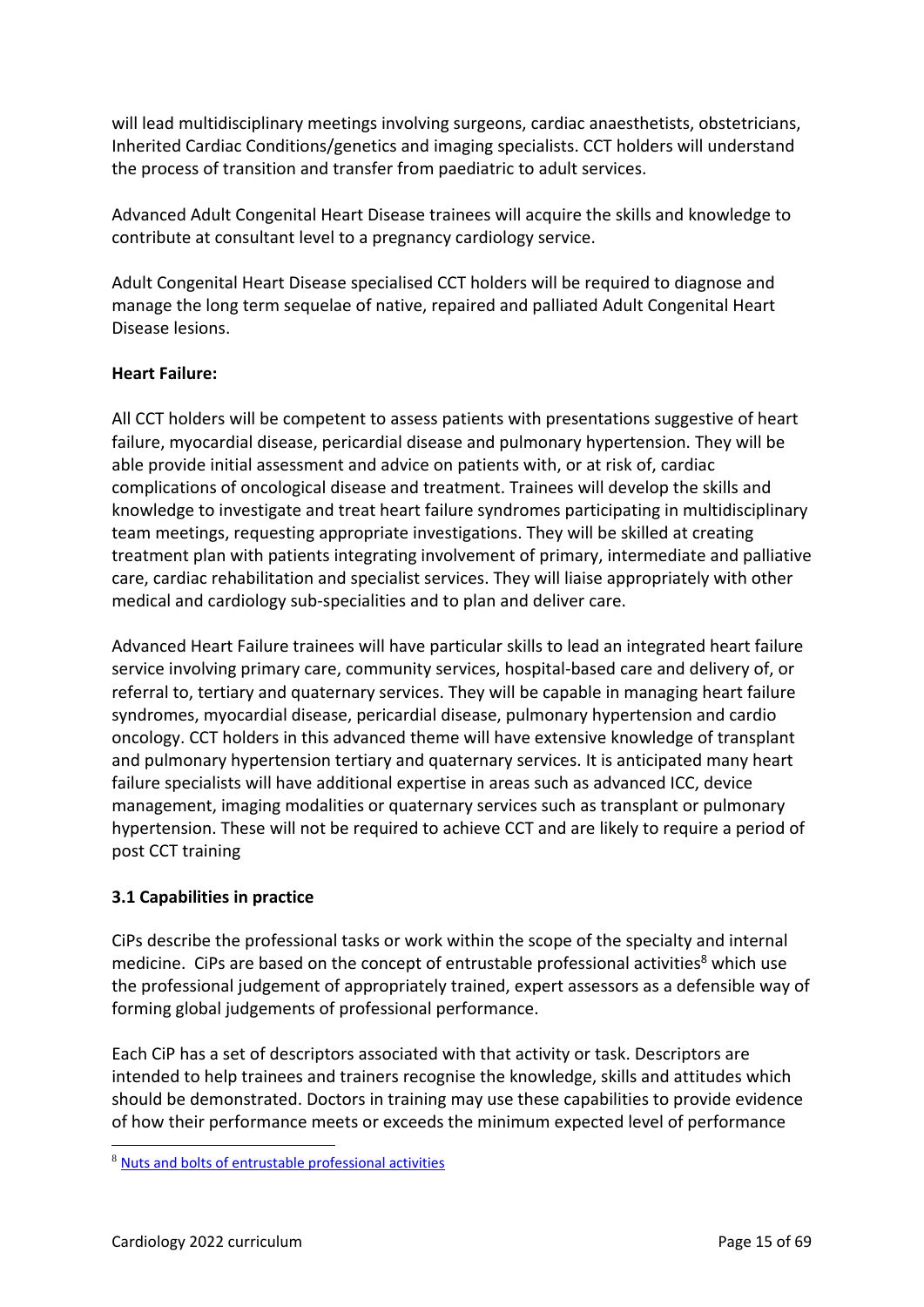for their year of training. The descriptors are not a comprehensive list and there are many more examples that would provide equally valid evidence of performance.

Many of the CiP descriptors refer to patient centred care and shared decision making. This is to emphasise the importance of patients being at the centre of decisions about their own treatment and care, by exploring care or treatment options and their risks and benefits and discussing choices available.

Additionally, the clinical CiPs repeatedly refer to the need to demonstrate professional behaviour with regard to patients, carers, colleagues and others. Good doctors work in partnership with patients and respect their rights to privacy and dignity. They treat each patient as an individual. They do their best to make sure all patients receive good care and treatment that will support them to live as well as possible, whatever their illness or disability. Appropriate professional behaviour should reflect the principles of GMP and the GPC framework.

In order to complete training and be recommended to the GMC for the award of CCT and entry to the specialist register, the doctor must demonstrate that they are capable of unsupervised practice in all generic and clinical CiPs. Once a trainee has achieved level 4 sign off for a CiP it will not be necessary to repeat assessment of that CiP if capability is maintained (in line with standard professional conduct).

This section of the curriculum details the CiPs for Cardiology which comprise six generic CiPs, eight clinical CiPs for internal medicine (stage 2), five specialty CiPs plus five advanced themed for service CiPs for Cardiology. The expected levels of performance, mapping to relevant GPCs and the evidence that may be used to make an entrustment decision are given for each CiP. The list of evidence for each CiP is not prescriptive and other types of evidence may be equally valid for that CiP.

### <span id="page-15-0"></span>**3.2 Generic capabilities in practice**

The six generic CiPs cover the universal requirements of all specialties as described in GMP and the GPC framework. Assessment of the generic CiPs will be underpinned by the descriptors for the nine GPC domains and evidenced against the performance and behaviour expected at that stage of training. Satisfactory sign off will indicate that there are no concerns. It will not be necessary to assign a level of supervision for these non-clinical CiPs.

In order to ensure consistency and transferability, the generic CiPs have been grouped under the GMP-aligned categories used in the Foundation Programme curriculum plus an additional category for wider professional practice:

- Professional behaviour and trust
- Communication, team-working and leadership
- Safety and quality
- Wider professional practice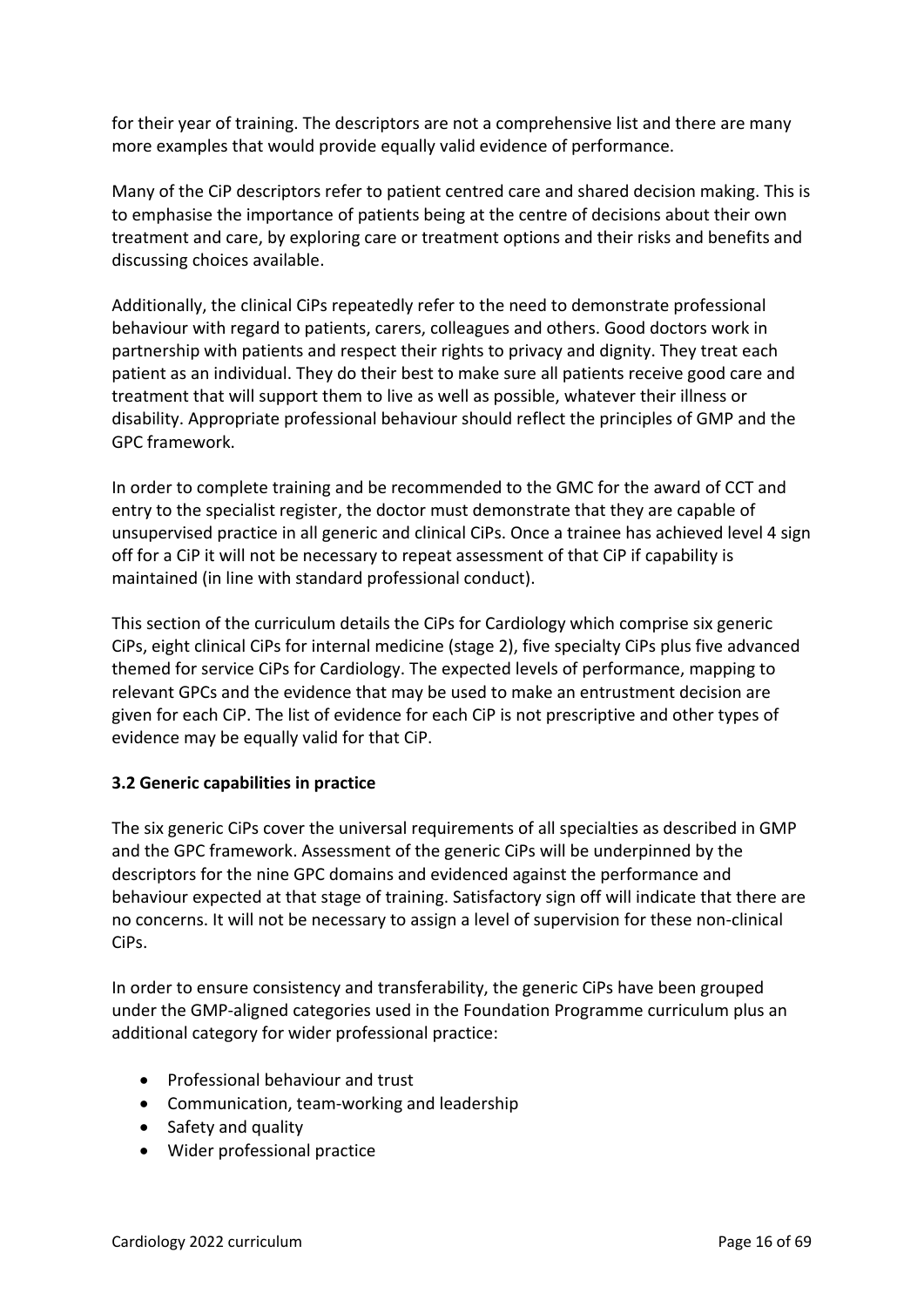For each generic CiP there is a set of descriptors of the observable skills and behaviours which would demonstrate that a trainee has met the minimum level expected. The descriptors are not a comprehensive list and there may be more examples that would provide equally valid evidence of performance.

| <b>KEY</b>   |                            |             |                                         |
|--------------|----------------------------|-------------|-----------------------------------------|
| <b>ACAT</b>  | Acute care assessment tool | <b>ALS</b>  | <b>Advanced Life Support</b>            |
| CbD          | Case-based discussion      | <b>DOPS</b> | Direct observation of procedural skills |
| <b>EECC</b>  | European Examination in    | <b>GPC</b>  | <b>Good Clinical Practice</b>           |
|              | Core Cardiology            |             |                                         |
| Mini-CEX     | Mini-clinical evaluation   | <b>MCR</b>  | Multiple consultant report              |
|              | exercise                   |             |                                         |
| <b>MSF</b>   | Multi source feedback      | <b>PS</b>   | Patient survey                          |
| <b>QIPAT</b> | <b>Quality improvement</b> | <b>TO</b>   | Teaching observation                    |
|              | project assessment tool    |             |                                         |

| <b>Generic capabilities in practice (CiPs)</b>      |                                                                                   |  |
|-----------------------------------------------------|-----------------------------------------------------------------------------------|--|
| <b>Category 1: Professional behaviour and trust</b> |                                                                                   |  |
|                                                     | 1. Able to function successfully within NHS organisational and management systems |  |
| <b>Descriptors</b>                                  | • Aware of and adheres to the GMC professional requirements                       |  |
|                                                     | • Aware of public health issues including population health, social               |  |
|                                                     | detriments of health and global health perspectives                               |  |
|                                                     | • Demonstrates effective clinical leadership                                      |  |
|                                                     | • Demonstrates promotion of an open and transparent culture                       |  |
|                                                     | • Keeps practice up to date through learning and teaching                         |  |
|                                                     | • Demonstrates engagement in career planning                                      |  |
|                                                     | • Demonstrates capabilities in dealing with complexity and uncertainty            |  |
|                                                     | • Aware of the role of and processes for operational structures within            |  |
|                                                     | the NHS                                                                           |  |
|                                                     | • Aware of the need to use resources wisely                                       |  |
| <b>GPCs</b>                                         | Domain 1: Professional values and behaviours                                      |  |
|                                                     | Domain 3: Professional knowledge                                                  |  |
|                                                     | professional requirements                                                         |  |
|                                                     | national legislative requirements                                                 |  |
|                                                     | the health service and healthcare systems in the four countries                   |  |
|                                                     | Domain 9: Capabilities in research and scholarship                                |  |
| <b>Evidence to</b>                                  | <b>MCR</b>                                                                        |  |
| inform                                              | <b>MSF</b>                                                                        |  |
| decision                                            | Active role in governance structures                                              |  |
|                                                     | Management course                                                                 |  |
|                                                     | End of placement reports                                                          |  |
|                                                     | 2. Able to deal with ethical and legal issues related to clinical practice        |  |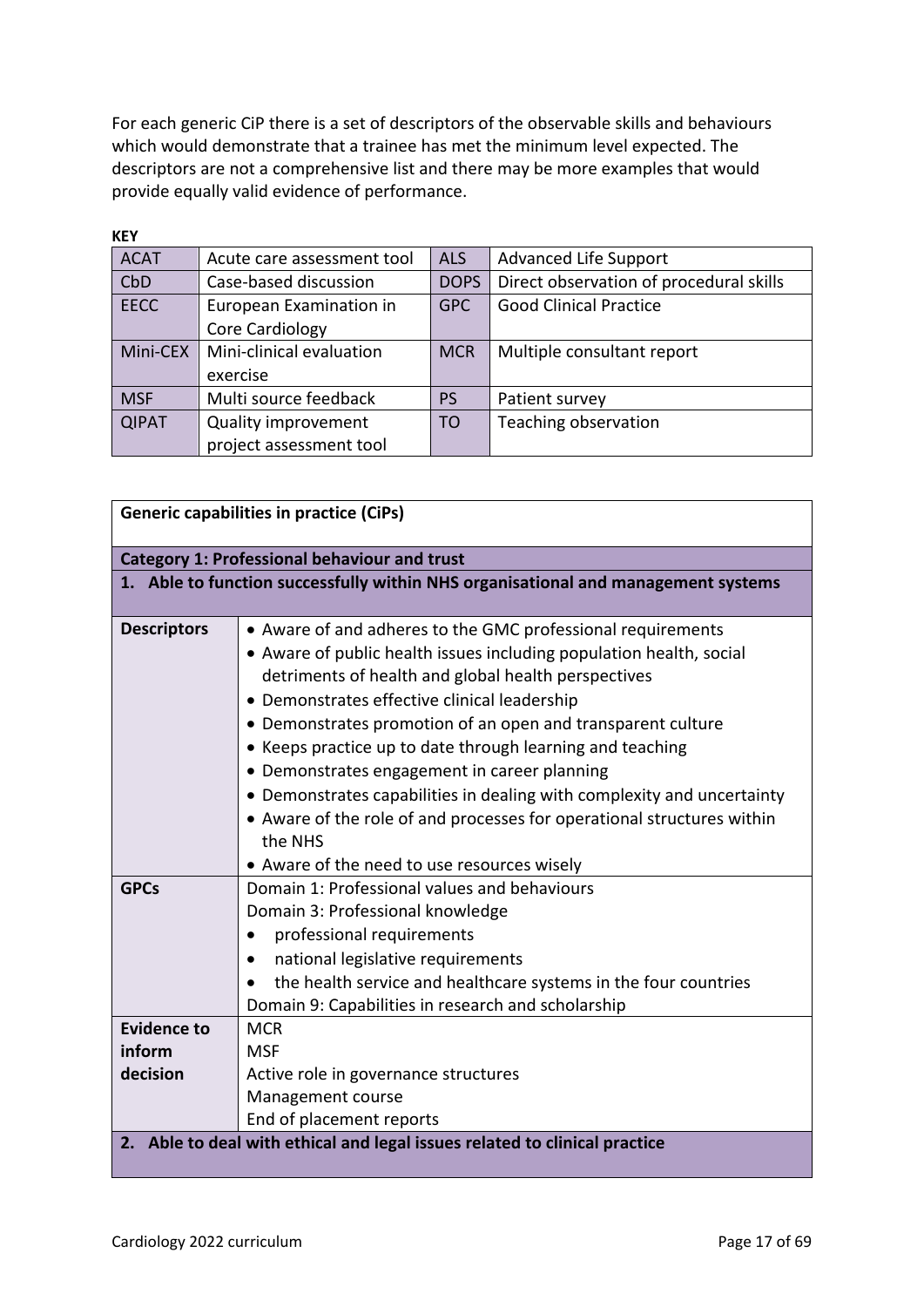| <b>Descriptors</b> | • Aware of national legislation and legal responsibilities, including               |
|--------------------|-------------------------------------------------------------------------------------|
|                    | safeguarding vulnerable groups                                                      |
|                    | • Behaves in accordance with ethical and legal requirements                         |
|                    | • Demonstrates ability to offer apology or explanation when                         |
|                    | appropriate                                                                         |
|                    | • Demonstrates ability to lead the clinical team in ensuring that                   |
|                    | medical legal factors are considered openly and consistently                        |
| <b>GPCs</b>        | Domain 3: Professional knowledge                                                    |
|                    | professional requirements<br>$\bullet$                                              |
|                    | national legislative requirements                                                   |
|                    | the health service and healthcare systems in the four countries                     |
|                    | Domain 4: Capabilities in health promotion and illness prevention                   |
|                    | Domain 7: Capabilities in safeguarding vulnerable groups                            |
|                    | Domain 8: Capabilities in education and training                                    |
|                    | Domain 9: Capabilities in research and scholarship                                  |
| <b>Evidence to</b> | <b>MCR</b>                                                                          |
| inform             | <b>MSF</b>                                                                          |
| decision           | CbD                                                                                 |
|                    | <b>DOPS</b>                                                                         |
|                    | Mini-CEX                                                                            |
|                    | ALS certificate                                                                     |
|                    | End of life care and capacity assessment                                            |
|                    |                                                                                     |
|                    | End of placement reports                                                            |
|                    | <b>Category 2: Communication, teamworking and leadership</b>                        |
|                    | 3. Communicates effectively and is able to share decision making, while maintaining |
|                    | appropriate situational awareness, professional behaviour and professional          |
| judgement          |                                                                                     |
| <b>Descriptors</b> | • Communicates clearly with patients and carers in a variety of settings            |
|                    | • Communicates effectively with clinical and other professional                     |
|                    | colleagues                                                                          |
|                    | • Identifies and manages barriers to communication (eg cognitive                    |
|                    | impairment, speech and hearing problems, capacity issues)                           |
|                    | • Demonstrates effective consultation skills including effective verbal             |
|                    | and nonverbal interpersonal skills                                                  |
|                    | • Shares decision making by informing the patient, prioritising the                 |
|                    | patient's wishes, and respecting the patient's beliefs, concerns and                |
|                    | expectations                                                                        |
|                    | • Shares decision making with children and young people                             |
|                    | • Applies management and team working skills appropriately, including               |
|                    | influencing, negotiating, re-assessing priorities and effectively                   |
|                    | managing complex, dynamic situations                                                |
| <b>GPCs</b>        | Domain 2: Professional skills                                                       |
|                    | practical skills                                                                    |
|                    | communication and interpersonal skills<br>dealing with complexity and uncertainty   |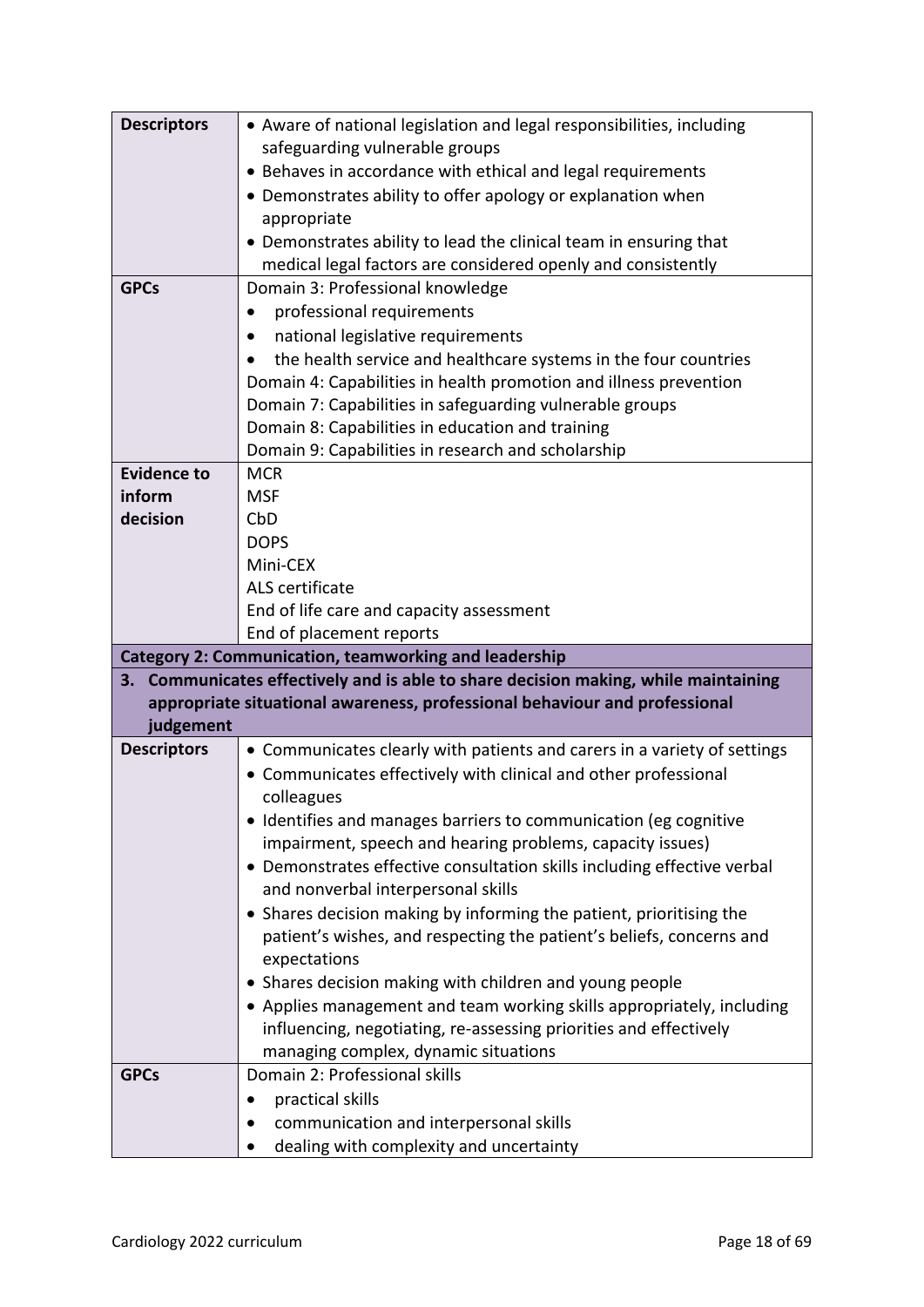|                    | clinical skills (history taking, diagnosis and medical management;<br>٠               |  |  |
|--------------------|---------------------------------------------------------------------------------------|--|--|
|                    | consent; humane interventions; prescribing medicines safely;                          |  |  |
|                    | using medical devices safely; infection control and communicable                      |  |  |
|                    | disease)                                                                              |  |  |
|                    | Domain 5: Capabilities in leadership and teamworking                                  |  |  |
| <b>Evidence to</b> | <b>MCR</b>                                                                            |  |  |
| inform             | <b>MSF</b>                                                                            |  |  |
| decision           | <b>PS</b>                                                                             |  |  |
|                    | End of placement reports                                                              |  |  |
|                    | ES report                                                                             |  |  |
|                    | <b>Category 3: Safety and quality</b>                                                 |  |  |
|                    | 4. Is focused on patient safety and delivers effective quality improvement in patient |  |  |
| care               |                                                                                       |  |  |
| <b>Descriptors</b> | • Makes patient safety a priority in clinical practice                                |  |  |
|                    | • Raises and escalates concerns where there is an issue with patient                  |  |  |
|                    | safety or quality of care                                                             |  |  |
|                    | • Demonstrates commitment to learning from patient safety                             |  |  |
|                    | investigations and complaints                                                         |  |  |
|                    | • Shares good practice appropriately                                                  |  |  |
|                    | • Contributes to and delivers quality improvement                                     |  |  |
|                    | • Understands basic Human Factors principles and practice at individual,              |  |  |
|                    | team, organisational and system levels                                                |  |  |
|                    | • Understands the importance of non-technical skills and crisis resource              |  |  |
|                    | management                                                                            |  |  |
|                    | • Recognises and works within limit of personal competence                            |  |  |
|                    | • Avoids organising unnecessary investigations or prescribing poorly                  |  |  |
|                    | evidenced treatments                                                                  |  |  |
| <b>GPCs</b>        | Domain 1: Professional values and behaviours                                          |  |  |
|                    | Domain 2: Professional skills                                                         |  |  |
|                    | practical skills                                                                      |  |  |
|                    | communication and interpersonal skills                                                |  |  |
|                    | dealing with complexity and uncertainty                                               |  |  |
|                    | clinical skills (history taking, diagnosis and medical management;                    |  |  |
|                    | consent; humane interventions; prescribing medicines safely;                          |  |  |
|                    | using medical devices safely; infection control and communicable                      |  |  |
|                    | disease)                                                                              |  |  |
|                    | Domain 3: Professional knowledge                                                      |  |  |
|                    | professional requirements                                                             |  |  |
|                    | national legislative requirements                                                     |  |  |
|                    | the health service and healthcare systems in the four countries                       |  |  |
|                    | Domain 4: Capabilities in health promotion and illness prevention                     |  |  |
|                    | Domain 5: Capabilities in leadership and teamworking                                  |  |  |
|                    | Domain 6: Capabilities in patient safety and quality improvement                      |  |  |
|                    | patient safety                                                                        |  |  |
|                    | quality improvement                                                                   |  |  |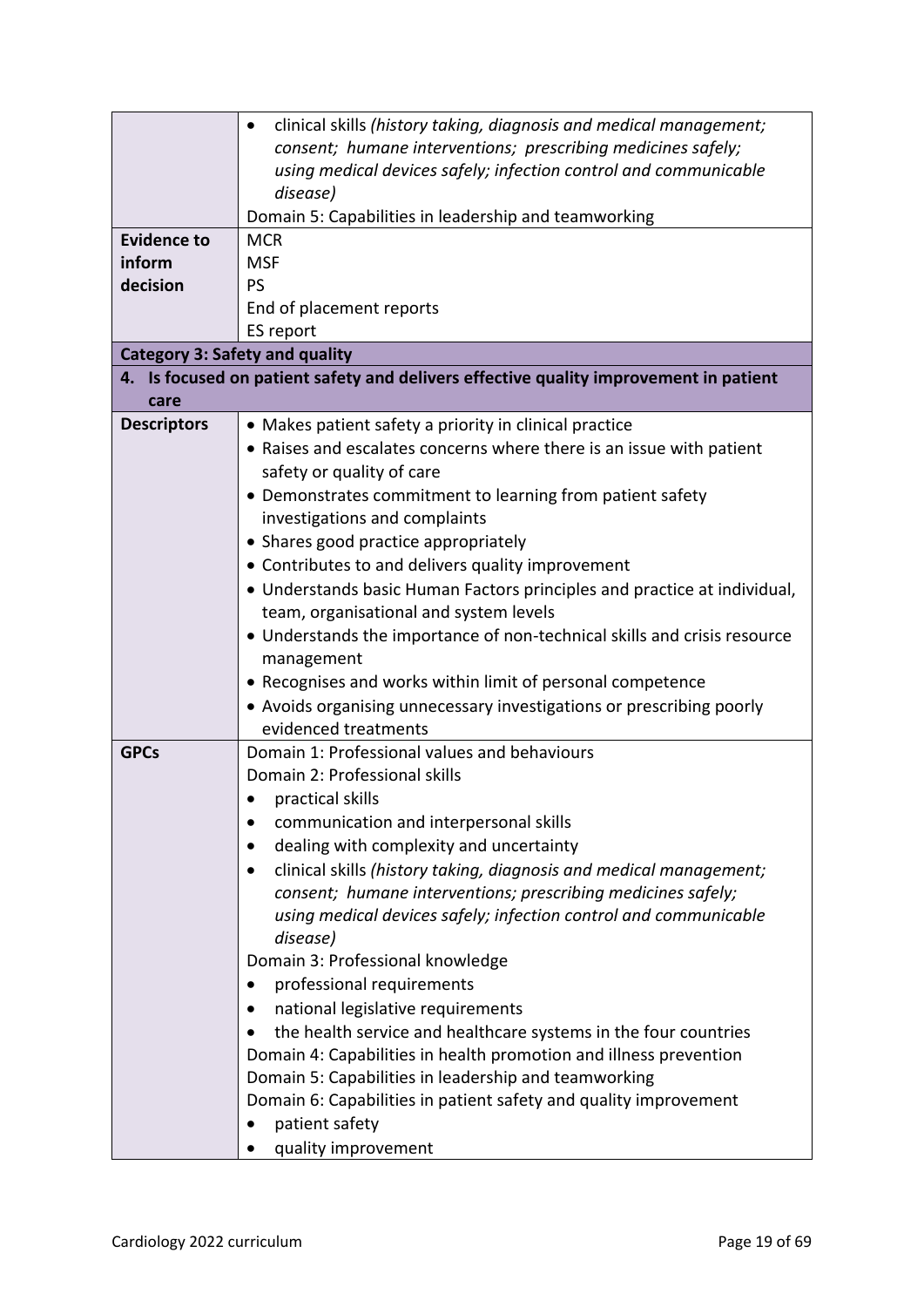| <b>Evidence to</b>                                      | <b>MCR</b>                                                                                                                                           |  |
|---------------------------------------------------------|------------------------------------------------------------------------------------------------------------------------------------------------------|--|
| inform                                                  | <b>MSF</b>                                                                                                                                           |  |
| decision                                                | <b>QIPAT</b>                                                                                                                                         |  |
|                                                         | End of placement reports                                                                                                                             |  |
|                                                         | <b>Category 4: Wider professional practice</b>                                                                                                       |  |
|                                                         | 5. Carrying out research and managing data appropriately                                                                                             |  |
|                                                         |                                                                                                                                                      |  |
| <b>Descriptors</b>                                      | • Manages clinical information/data appropriately                                                                                                    |  |
|                                                         | • Understands principles of research and academic writing                                                                                            |  |
|                                                         | • Demonstrates ability to carry out critical appraisal of the literature<br>• Understands the role of evidence in clinical practice and demonstrates |  |
|                                                         | shared decision making with patients                                                                                                                 |  |
|                                                         | • Demonstrates appropriate knowledge of research methods, including                                                                                  |  |
|                                                         | qualitative and quantitative approaches in scientific enquiry                                                                                        |  |
|                                                         | • Demonstrates appropriate knowledge of research principles and                                                                                      |  |
|                                                         | concepts and the translation of research into practice                                                                                               |  |
|                                                         | • Follows guidelines on ethical conduct in research and consent for                                                                                  |  |
|                                                         | research                                                                                                                                             |  |
|                                                         | • Understands public health epidemiology and global health patterns                                                                                  |  |
|                                                         | • Recognises potential of applied informatics, genomics, stratified risk                                                                             |  |
|                                                         | and personalised medicine and seeks advice for patient benefit when                                                                                  |  |
|                                                         | appropriate                                                                                                                                          |  |
| <b>GPCs</b>                                             | Domain 3: Professional knowledge                                                                                                                     |  |
|                                                         | professional requirements                                                                                                                            |  |
|                                                         | national legislative requirements                                                                                                                    |  |
|                                                         | the health service and healthcare systems in the four countries                                                                                      |  |
|                                                         | Domain 7: Capabilities in safeguarding vulnerable groups<br>Domain 9: Capabilities in research and scholarship                                       |  |
| <b>Evidence to</b>                                      | <b>MCR</b>                                                                                                                                           |  |
| inform                                                  | <b>MSF</b>                                                                                                                                           |  |
| decision                                                | GCP certificate (if involved in clinical research)                                                                                                   |  |
|                                                         | Evidence of literature search and critical appraisal of research                                                                                     |  |
|                                                         | Use of clinical guidelines                                                                                                                           |  |
|                                                         | Quality improvement and audit                                                                                                                        |  |
|                                                         | Evidence of research activity                                                                                                                        |  |
|                                                         | End of placement reports                                                                                                                             |  |
| 6. Acting as a clinical teacher and clinical supervisor |                                                                                                                                                      |  |
| <b>Descriptors</b>                                      | • Delivers effective teaching and training to medical students, junior                                                                               |  |
|                                                         | doctors and other health care professionals                                                                                                          |  |
|                                                         | • Delivers effective feedback with action plan                                                                                                       |  |
|                                                         | • Able to supervise less experienced trainees in their clinical assessment                                                                           |  |
|                                                         | and management of patients                                                                                                                           |  |
|                                                         | • Able to supervise less experienced trainees in carrying out appropriate                                                                            |  |
|                                                         | practical procedures                                                                                                                                 |  |
|                                                         | • Able to act as clinical supervisor to doctors in earlier stages of training                                                                        |  |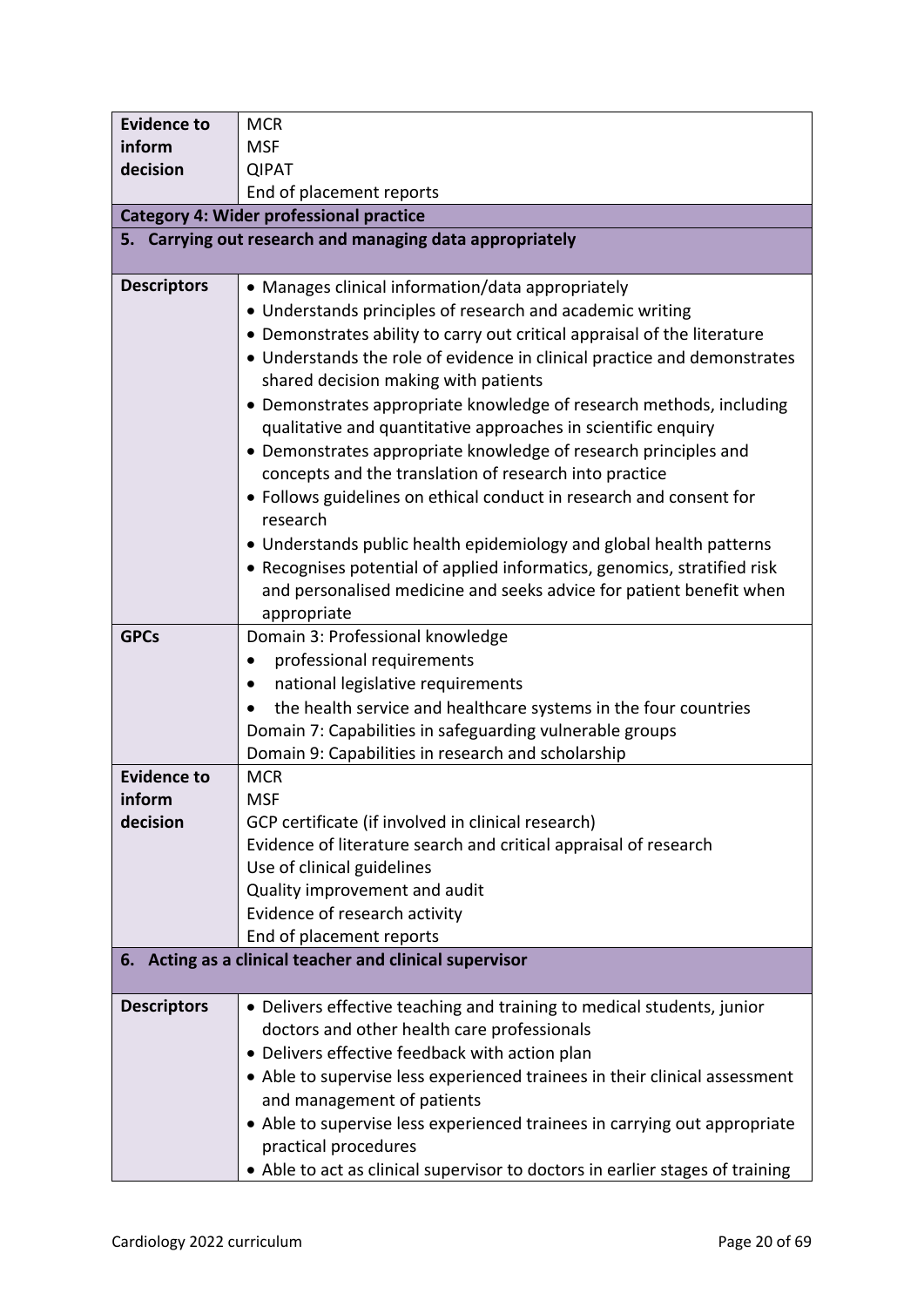| <b>GPCs</b>        | Domain 1: Professional values and behaviours     |  |
|--------------------|--------------------------------------------------|--|
|                    | Domain 8: Capabilities in education and training |  |
| <b>Evidence to</b> | <b>MCR</b>                                       |  |
| inform             | <b>MSF</b>                                       |  |
| decision           | TO                                               |  |
|                    | Relevant training course                         |  |
|                    | End of placement reports                         |  |

### <span id="page-20-0"></span>**3.3 Clinical capabilities in practice**

The eight IM clinical CiPs describe the clinical tasks or activities which are essential to the practice of Internal Medicine. The clinical CiPs have been mapped to the nine GPC domains to reflect the professional generic capabilities required to undertake the clinical tasks.

Satisfactory sign off will require educational supervisors to make entrustment decisions on the level of supervision required for each CiP and if this is satisfactory for the stage of training, the trainee can progress. More detail is provided in the programme of assessment section of the curriculum.

| <b>Clinical CiPs - Internal Medicine</b> |                                                                                                                                                                                                                                                                                                                                                                                                                                                                                                                                                                                                                                                                                                                                                                                                                                                                                                                       |  |
|------------------------------------------|-----------------------------------------------------------------------------------------------------------------------------------------------------------------------------------------------------------------------------------------------------------------------------------------------------------------------------------------------------------------------------------------------------------------------------------------------------------------------------------------------------------------------------------------------------------------------------------------------------------------------------------------------------------------------------------------------------------------------------------------------------------------------------------------------------------------------------------------------------------------------------------------------------------------------|--|
| 1. Managing an acute unselected take     |                                                                                                                                                                                                                                                                                                                                                                                                                                                                                                                                                                                                                                                                                                                                                                                                                                                                                                                       |  |
| <b>Descriptors</b>                       | • Demonstrates professional behaviour with regard to patients, carers,<br>colleagues and others<br>• Delivers patient centred care including shared decision making<br>• Takes a relevant patient history including patient symptoms, concerns,<br>priorities and preferences<br>• Performs accurate clinical examinations<br>• Shows appropriate clinical reasoning by analysing physical and<br>psychological findings<br>• Formulates an appropriate differential diagnosis<br>• Formulates an appropriate diagnostic and management plan, taking<br>into account patient preferences, and the urgency required<br>• Explains clinical reasoning behind diagnostic and clinical management<br>decisions to patients/carers/guardians and other colleagues<br>• Appropriately selects, manages and interprets investigations<br>• Recognises need to liaise with specialty services and refers where<br>appropriate |  |
| <b>GPCs</b>                              | Domain 1: Professional values and behaviours<br>Domain 2: Professional skills<br>practical skills<br>communication and interpersonal skills                                                                                                                                                                                                                                                                                                                                                                                                                                                                                                                                                                                                                                                                                                                                                                           |  |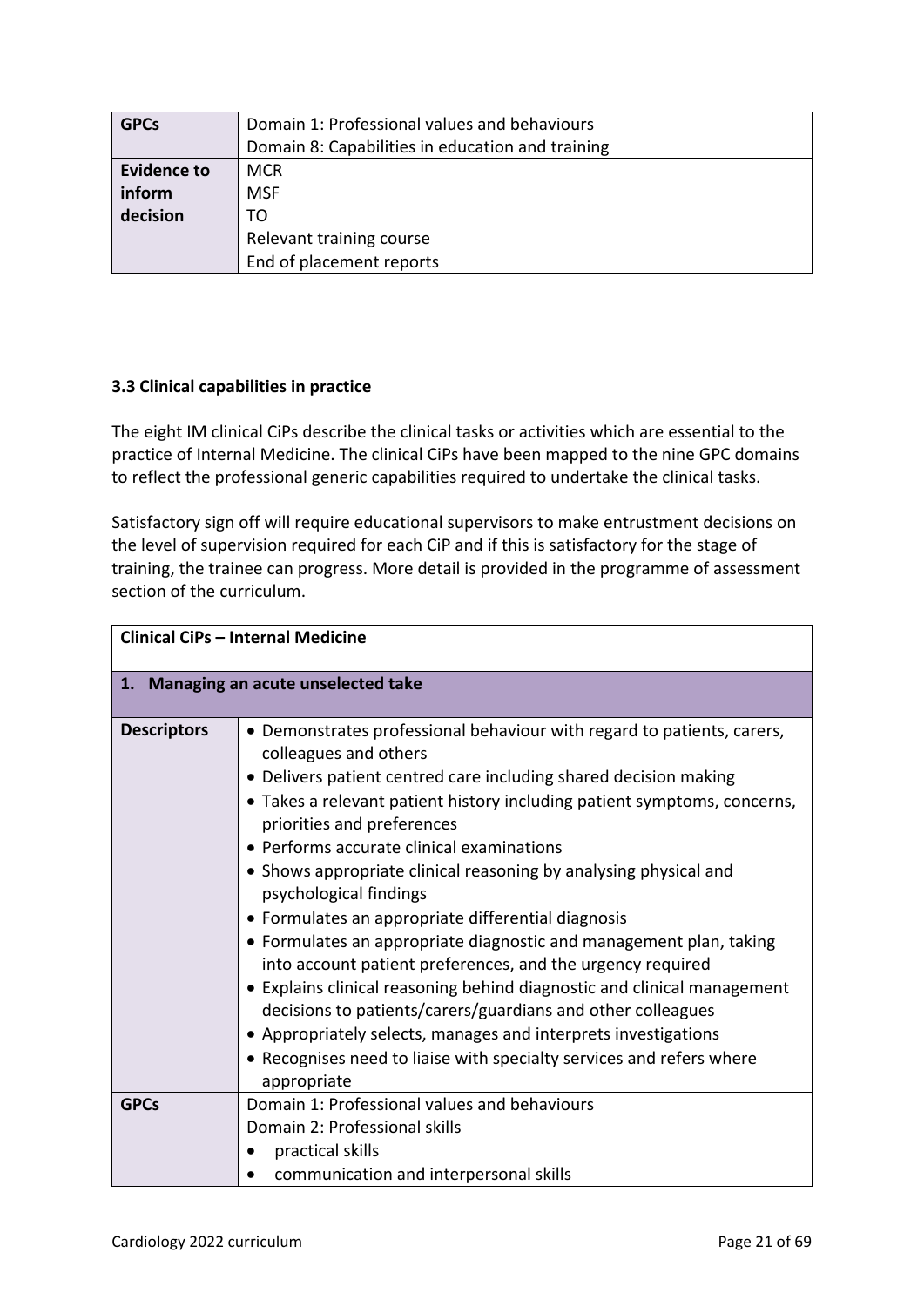|                    | dealing with complexity and uncertainty                                  |
|--------------------|--------------------------------------------------------------------------|
|                    | clinical skills (history taking, diagnosis and medical management;       |
|                    | consent; humane interventions; prescribing medicines safely;             |
|                    | using medical devices safely; infection control and communicable         |
|                    | disease)                                                                 |
|                    | Domain 3: Professional knowledge                                         |
|                    | professional requirements                                                |
|                    | national legislation                                                     |
|                    | the health service and healthcare systems in the four countries          |
|                    | Domain 4: Capabilities in health promotion and illness prevention        |
|                    | Domain 5: Capabilities in leadership and teamworking                     |
|                    | Domain 6: Capabilities in patient safety and quality improvement         |
|                    | patient safety                                                           |
|                    | quality improvement                                                      |
| <b>Evidence to</b> | <b>MCR</b>                                                               |
| inform             | <b>MSF</b>                                                               |
| decision           | CbD                                                                      |
|                    | <b>ACAT</b>                                                              |
|                    | Logbook of cases                                                         |
|                    | Simulation training with assessment                                      |
| 2.                 | Managing the acute care of patients within a medical specialty service   |
|                    |                                                                          |
| <b>Descriptors</b> | • Able to manage patients who have been referred acutely to a            |
|                    | specialised medical service as opposed to the acute unselected take (eg  |
|                    | cardiology and respiratory medicine acute admissions                     |
|                    | • Demonstrates professional behaviour with regard to patients, carers,   |
|                    | colleagues and others                                                    |
|                    | • Delivers patient centred care including shared decision making         |
|                    | • Takes a relevant patient history including patient symptoms, concerns, |
|                    | priorities and preferences                                               |
|                    | • Performs accurate clinical examinations                                |
|                    | • Shows appropriate clinical reasoning by analysing physical and         |
|                    | psychological findings                                                   |
|                    | • Formulates an appropriate differential diagnosis                       |
|                    | • Formulates an appropriate diagnostic and management plan, taking       |
|                    | into account patient preferences, and the urgency required               |
|                    | • Explains clinical reasoning behind diagnostic and clinical management  |
|                    | decisions to patients/carers/guardians and other colleagues              |
|                    | • Appropriately selects, manages and interprets investigations           |
|                    | • Demonstrates appropriate continuing management of acute medical        |
|                    | illness in a medical specialty setting                                   |
|                    | • Refers patients appropriately to other specialties as required         |
| <b>GPCs</b>        | Domain 1: Professional values and behaviours                             |
|                    | Domain 2: Professional skills:                                           |
|                    | practical skills<br>communication and interpersonal skills               |
|                    |                                                                          |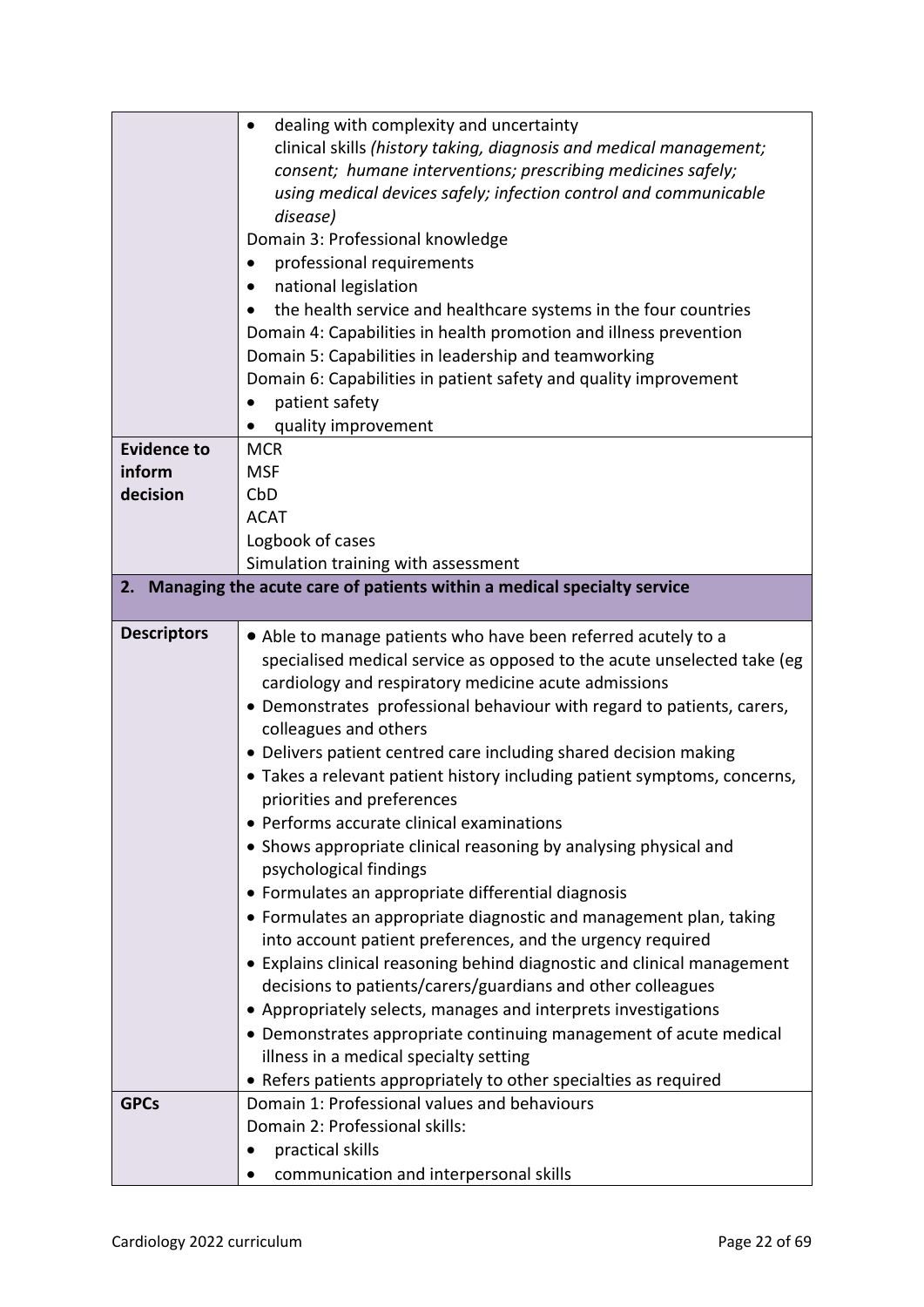|                    | dealing with complexity and uncertainty<br>$\bullet$                                                             |
|--------------------|------------------------------------------------------------------------------------------------------------------|
|                    | clinical skills (history taking, diagnosis and medical management;                                               |
|                    | consent; humane interventions; prescribing medicines safely;                                                     |
|                    | using medical devices safely; infection control and communicable                                                 |
|                    | disease)                                                                                                         |
|                    | Domain 3: Professional knowledge                                                                                 |
|                    | professional requirements<br>$\bullet$                                                                           |
|                    | national legislation                                                                                             |
|                    | the health service and healthcare systems in the four countries                                                  |
|                    | Domain 4: Capabilities in health promotion and illness prevention                                                |
|                    | Domain 5: Capabilities in leadership and teamworking                                                             |
|                    | Domain 6: Capabilities in patient safety and quality improvement                                                 |
|                    | patient safety                                                                                                   |
|                    | quality improvement                                                                                              |
| <b>Evidence to</b> | <b>MCR</b>                                                                                                       |
| inform             | <b>MSF</b>                                                                                                       |
| decision           | CbD                                                                                                              |
|                    | <b>ACAT</b>                                                                                                      |
|                    | Logbook of cases                                                                                                 |
|                    | Simulation training with assessment                                                                              |
|                    | 3. Providing continuity of care to medical inpatients, including management of                                   |
|                    | comorbidities and cognitive impairment                                                                           |
| <b>Descriptors</b> | • Demonstrates professional behaviour with regard to patients, carers,                                           |
|                    | colleagues and others                                                                                            |
|                    | • Delivers patient centred care including shared decision making<br>• Demonstrates effective consultation skills |
|                    | • Formulates an appropriate diagnostic and management plan, taking                                               |
|                    | into account patient preferences, and the urgency required                                                       |
|                    | • Explains clinical reasoning behind diagnostic and clinical management                                          |
|                    | decisions to patients/carers/guardians and other colleagues                                                      |
|                    | • Demonstrates appropriate continuing management of acute medical                                                |
|                    | illness inpatients admitted to hospital on an acute unselected take or                                           |
|                    | selected take                                                                                                    |
|                    | • Recognises need to liaise with specialty services and refers where                                             |
|                    | appropriate Appropriately manages comorbidities in medial inpatients                                             |
|                    | (unselected take, selected acute take or specialty admissions)                                                   |
|                    | • Demonstrates awareness of the quality of patient experience                                                    |
| <b>GPCs</b>        | Domain 1: Professional values and behaviours                                                                     |
|                    | Domain 2: Professional skills                                                                                    |
|                    | practical skills                                                                                                 |
|                    | communication and interpersonal skills                                                                           |
|                    | dealing with complexity and uncertainty                                                                          |
|                    | clinical skills (history taking, diagnosis and medical management;<br>٠                                          |
|                    | consent; humane interventions; prescribing medicines safely;                                                     |
|                    | using medical devices safely; infection control and communicable                                                 |
|                    | disease)                                                                                                         |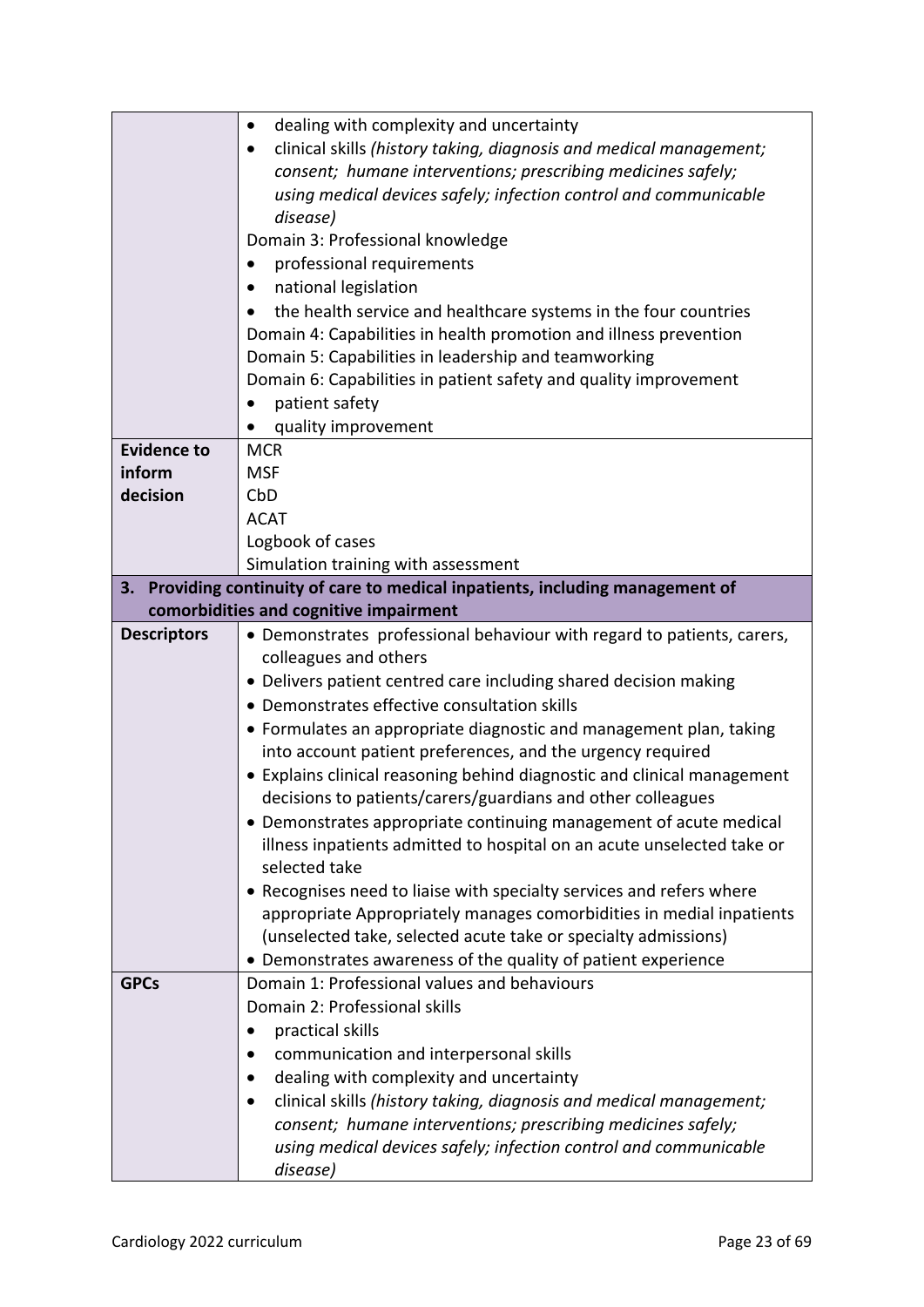|                    | Domain 3: Professional knowledge                                              |
|--------------------|-------------------------------------------------------------------------------|
|                    | professional requirements                                                     |
|                    | national legislation<br>$\bullet$                                             |
|                    | the health service and healthcare systems in the four countries               |
|                    | Domain 4: Capabilities in health promotion and illness prevention             |
|                    | Domain 5: Capabilities in leadership and teamworking                          |
|                    | Domain 6: Capabilities in patient safety and quality improvement              |
|                    | patient safety                                                                |
|                    | quality improvement                                                           |
| <b>Evidence to</b> | <b>MCR</b>                                                                    |
| inform             | <b>MSF</b>                                                                    |
| decision           | <b>ACAT</b>                                                                   |
|                    | Mini-CEX                                                                      |
|                    | <b>DOPS</b>                                                                   |
|                    | 4. Managing patients in an outpatient clinic, ambulatory or community setting |
|                    | (including management of long term conditions)                                |
| <b>Descriptors</b> | • Demonstrates professional behaviour with regard to patients, carers,        |
|                    | colleagues and others                                                         |
|                    | • Delivers patient centred care including shared decision making              |
|                    | • Demonstrates effective consultation skills                                  |
|                    |                                                                               |
|                    | • Formulates an appropriate diagnostic and management plan, taking            |
|                    | into account patient preferences                                              |
|                    | • Explains clinical reasoning behind diagnostic and clinical management       |
|                    | decisions to patients/carers/guardians and other colleagues                   |
|                    | • Appropriately manages comorbidities in outpatient clinic, ambulatory        |
|                    | or community setting                                                          |
|                    | • Demonstrates awareness of the quality of patient experience                 |
| <b>GPCs</b>        | Domain 1: Professional values and behaviours                                  |
|                    | Domain 2: Professional skills                                                 |
|                    | practical skills                                                              |
|                    | communication and interpersonal skills                                        |
|                    | dealing with complexity and uncertainty                                       |
|                    | clinical skills (history taking, diagnosis and medical management;            |
|                    | consent; humane interventions; prescribing medicines safely;                  |
|                    | using medical devices safely; infection control and communicable              |
|                    | disease)                                                                      |
|                    | Domain 3: Professional knowledge                                              |
|                    | professional requirements                                                     |
|                    | national legislation                                                          |
|                    | the health service and healthcare systems in the four countries               |
|                    | Domain 5: Capabilities in leadership and teamworking                          |
| <b>Evidence to</b> | <b>MCR</b>                                                                    |
| inform             | <b>ACAT</b>                                                                   |
| decision           | mini-CEX                                                                      |
|                    | PS                                                                            |
|                    | Letters generated at outpatient clinics                                       |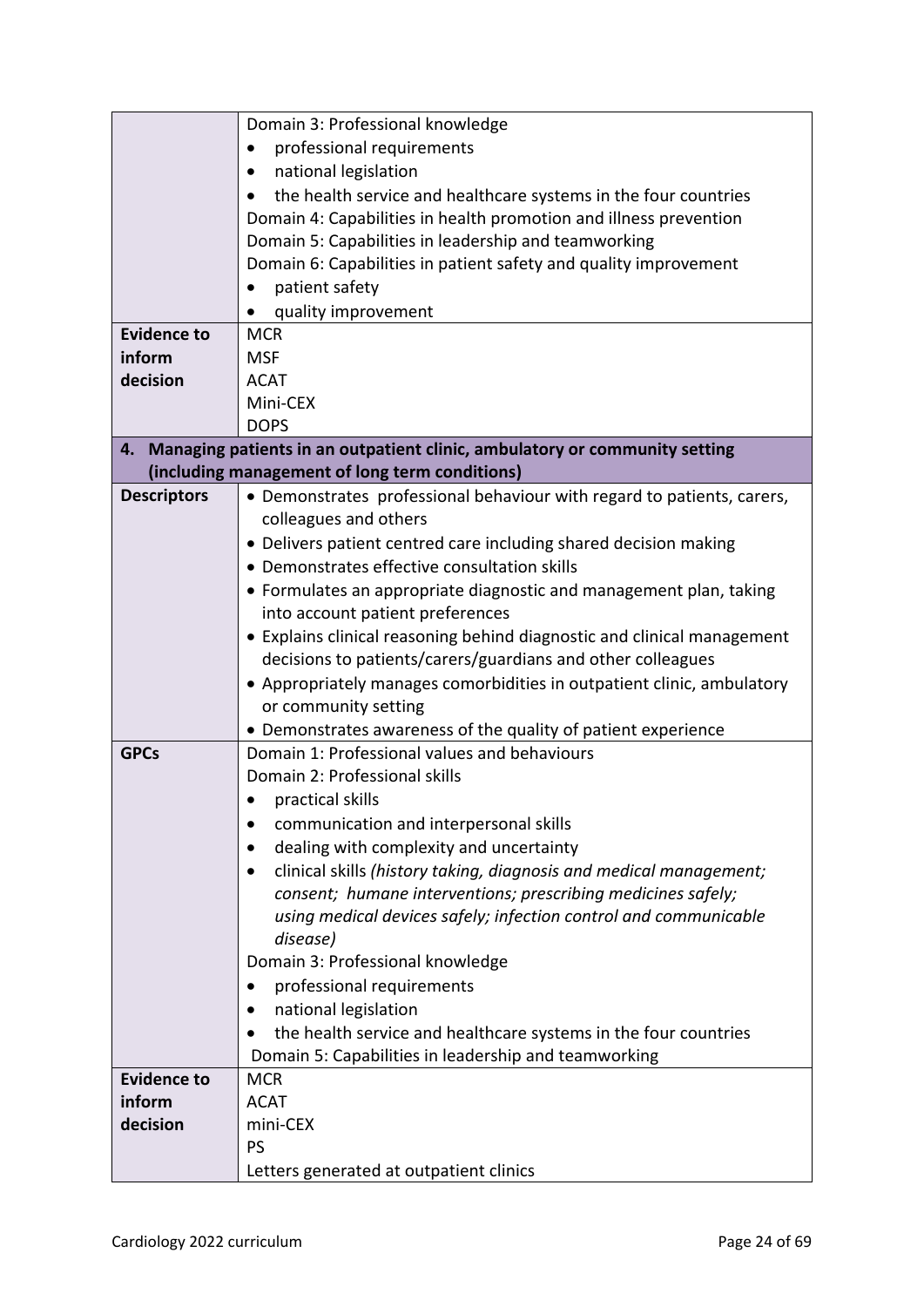|                    | 5. Managing medical problems in patients in other specialties and special cases |
|--------------------|---------------------------------------------------------------------------------|
| <b>Descriptors</b> | • Demonstrates effective consultation skills (including when in                 |
|                    | challenging circumstances)                                                      |
|                    | • Demonstrates management of medical problems in inpatients under               |
|                    | the care of other specialties                                                   |
|                    | • Demonstrates appropriate and timely liaison with other medical                |
|                    | specialty services when required                                                |
| <b>GPCs</b>        | Domain 1: Professional values and behaviours                                    |
|                    | Domain 2: Professional skills                                                   |
|                    | practical skills                                                                |
|                    | communication and interpersonal skills                                          |
|                    | dealing with complexity and uncertainty<br>٠                                    |
|                    | clinical skills (history taking, diagnosis and medical management;<br>$\bullet$ |
|                    | consent; humane interventions; prescribing medicines safely;                    |
|                    | using medical devices safely; infection control and communicable                |
|                    | disease)                                                                        |
|                    | Domain 7: Capabilities in safeguarding vulnerable groups                        |
| <b>Evidence to</b> | <b>MCR</b>                                                                      |
| inform             | <b>ACAT</b>                                                                     |
| decision           | CbD                                                                             |
|                    | 6. Managing a multidisciplinary team including effective discharge planning     |
| <b>Descriptors</b> | • Applies management and team working skills appropriately, including           |
|                    | influencing, negotiating, continuously re-assessing priorities and              |
|                    | effectively managing complex, dynamic situations                                |
|                    | • Ensures continuity and coordination of patient care through the               |
|                    | appropriate transfer of information demonstrating safe and effective            |
|                    | handover                                                                        |
|                    | • Effectively estimates length of stay                                          |
|                    | • Delivers patient centred care including shared decision making                |
|                    | · Identifies appropriate discharge plan                                         |
|                    | • Recognises the importance of prompt and accurate information                  |
|                    | sharing with primary care team following hospital discharge                     |
| <b>GPCs</b>        | Domain 1: Professional values and behaviours                                    |
|                    | Domain 2: Professional skills                                                   |
|                    | practical skills<br>٠                                                           |
|                    | communication and interpersonal skills                                          |
|                    | dealing with complexity and uncertainty                                         |
|                    | clinical skills (history taking, diagnosis and medical management;              |
|                    | consent; humane interventions; prescribing medicines safely;                    |
|                    | using medical devices safely; infection control and communicable                |
|                    | disease)                                                                        |
|                    | Domain 5: Capabilities in leadership and teamworking                            |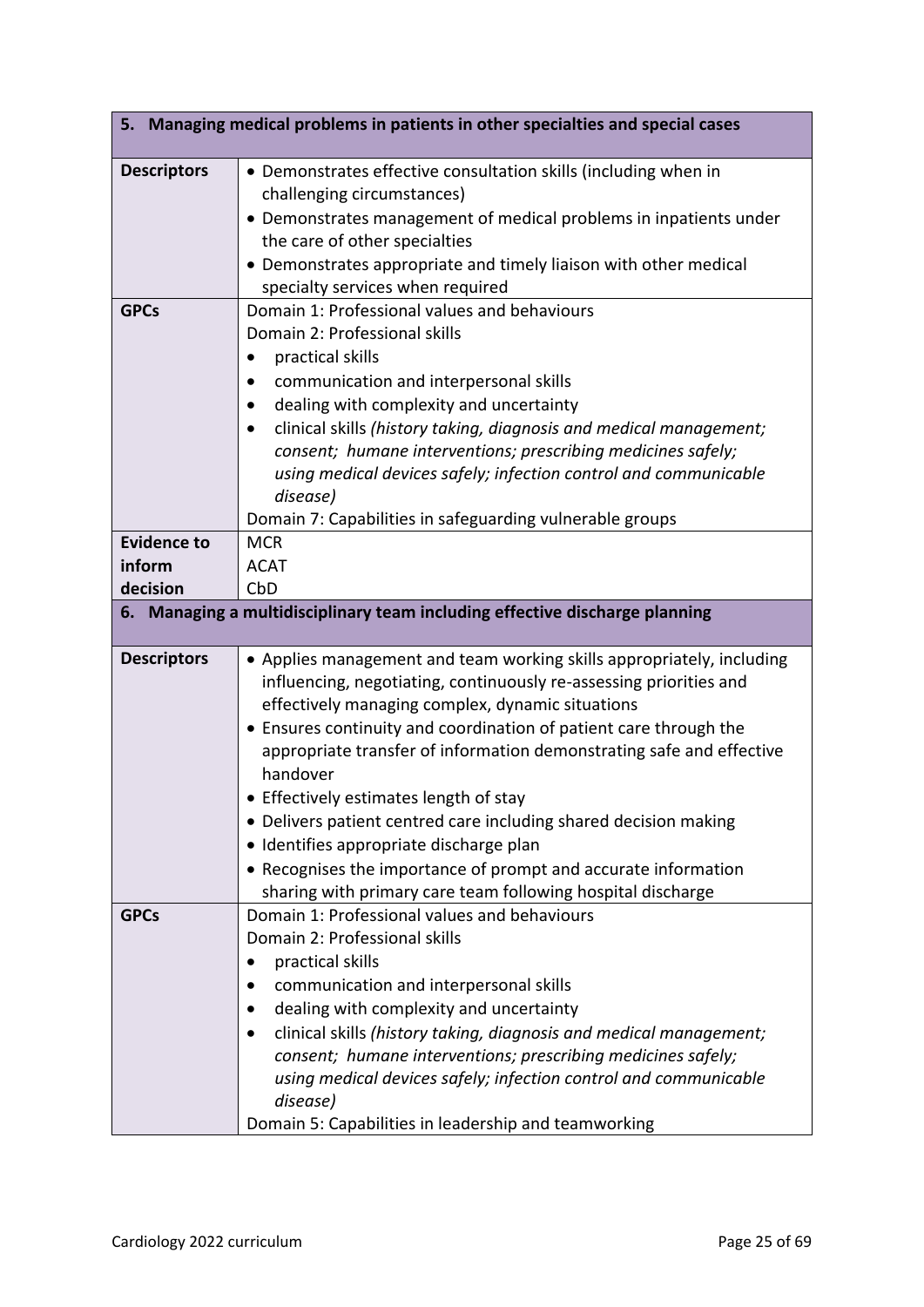| <b>Evidence to</b> | <b>MCR</b>                                                                           |  |
|--------------------|--------------------------------------------------------------------------------------|--|
| inform             | <b>MSF</b>                                                                           |  |
| decision           | <b>ACAT</b>                                                                          |  |
|                    | Discharge summaries                                                                  |  |
|                    | 7. Delivering effective resuscitation and managing the acutely deteriorating patient |  |
|                    |                                                                                      |  |
| <b>Descriptors</b> | • Demonstrates prompt assessment of the acutely deteriorating patient,               |  |
|                    | including those who are shocked or unconscious                                       |  |
|                    | • Demonstrates the professional requirements and legal processes                     |  |
|                    | associated with consent for resuscitation                                            |  |
|                    | • Participates effectively in decision making with regard to resuscitation           |  |
|                    | decisions, including decisions not to attempt CPR, and involves patients             |  |
|                    | and their families                                                                   |  |
|                    | • Demonstrates competence in carrying out resuscitation                              |  |
| <b>GPCs</b>        | Domain 1: Professional values and behaviours                                         |  |
|                    | Domain 2: Professional skills                                                        |  |
|                    | practical skills                                                                     |  |
|                    | communication and interpersonal skills                                               |  |
|                    | dealing with complexity and uncertainty                                              |  |
|                    | clinical skills (history taking, diagnosis and medical management;                   |  |
|                    | consent; humane interventions; prescribing medicines safely;                         |  |
|                    | using medical devices safely; infection control and communicable                     |  |
|                    | disease)                                                                             |  |
|                    | Domain 3: Professional knowledge                                                     |  |
|                    | professional requirements                                                            |  |
|                    | national legislation<br>$\bullet$                                                    |  |
|                    | the health service and healthcare systems in the four countries                      |  |
|                    | Domain 5: Capabilities in leadership and teamworking                                 |  |
|                    | Domain 6: Capabilities in patient safety and quality improvement                     |  |
|                    | patient safety                                                                       |  |
|                    | quality improvement                                                                  |  |
|                    | Domain 7: Capabilities in safeguarding vulnerable groups                             |  |
| <b>Evidence to</b> | <b>MCR</b>                                                                           |  |
| inform             | <b>DOPS</b>                                                                          |  |
| decision           | <b>ACAT</b>                                                                          |  |
|                    | <b>MSF</b>                                                                           |  |
|                    | ALS certificate                                                                      |  |
|                    | Logbook of cases<br>Reflection                                                       |  |
|                    | Simulation training with assessment                                                  |  |
| 8.                 | Managing end of life and applying palliative care skills                             |  |
|                    |                                                                                      |  |
| <b>Descriptors</b> | Identifies patients with limited reversibility of their medical condition<br>٠       |  |
|                    | and determines palliative and end of life care needs                                 |  |
|                    | Identifies the dying patient and develops an individualised care plan,<br>$\bullet$  |  |
|                    | including anticipatory prescribing at end of life                                    |  |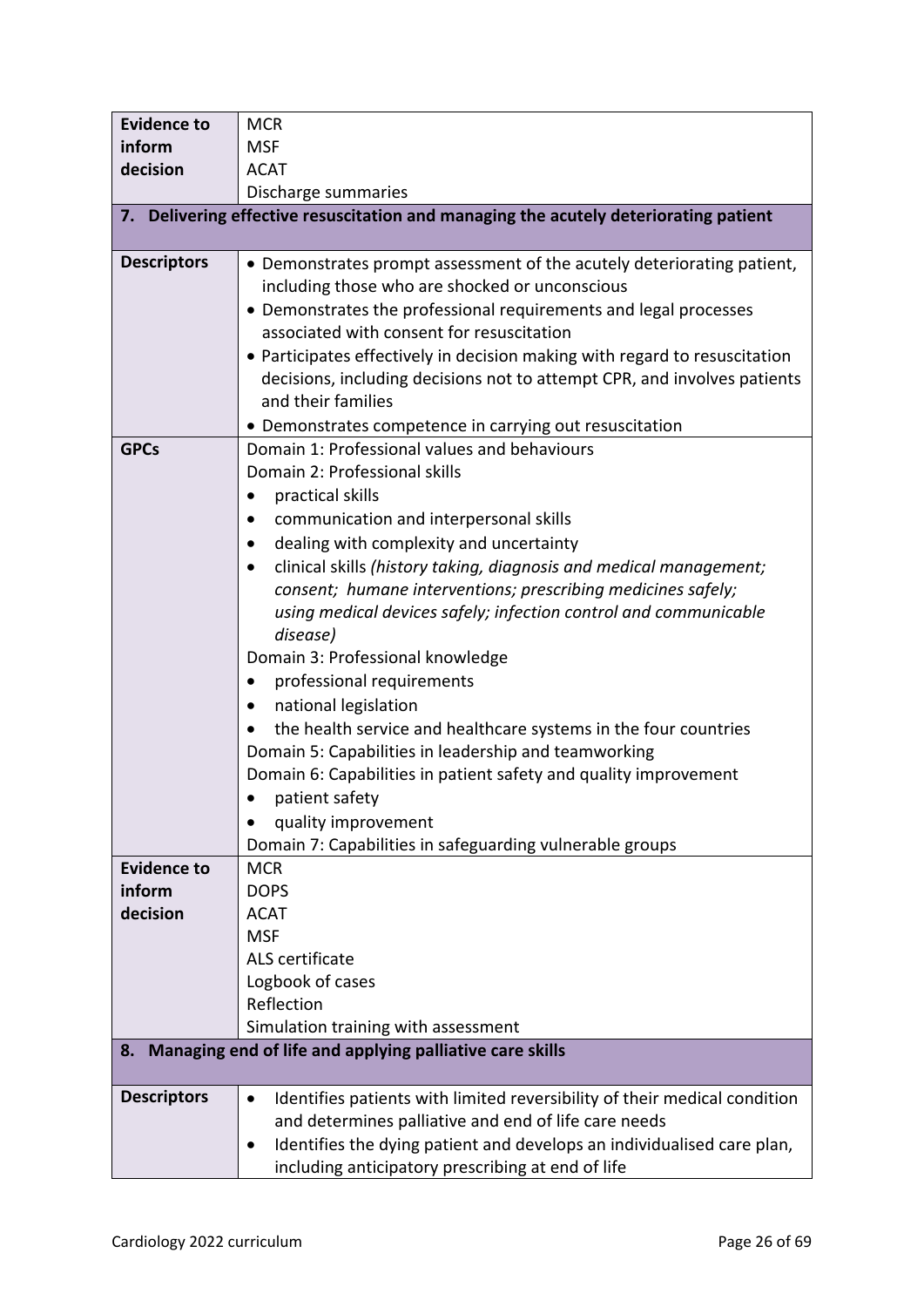|                    | Demonstrates safe and effective use of syringe pumps in the<br>$\bullet$        |
|--------------------|---------------------------------------------------------------------------------|
|                    | palliative care population                                                      |
|                    | Able to manage non complex symptom control including pain                       |
|                    | Facilitates referrals to specialist palliative care across all settings         |
|                    | Demonstrates effective consultation skills in challenging<br>$\bullet$          |
|                    | circumstances                                                                   |
|                    | Demonstrates compassionate professional behaviour and clinical                  |
|                    | judgement                                                                       |
| <b>GPCs</b>        | Domain 1: Professional values and behaviours                                    |
|                    | Domain 2: Professional skills:                                                  |
|                    | practical skills                                                                |
|                    | communication and interpersonal skills                                          |
|                    | dealing with complexity and uncertainty                                         |
|                    | clinical skills (history taking, diagnosis and medical management;<br>$\bullet$ |
|                    | consent; humane interventions; prescribing medicines safely;                    |
|                    | using medical devices safely; infection control and communicable                |
|                    | disease)                                                                        |
|                    | Domain 3: Professional knowledge                                                |
|                    | professional requirements                                                       |
|                    | national legislation                                                            |
|                    | the health service and healthcare systems in the four countries                 |
| <b>Evidence to</b> | <b>MCR</b>                                                                      |
| inform             | CbD                                                                             |
| decision           | Mini-CEX                                                                        |
|                    | <b>MSF</b>                                                                      |
|                    | Regional teaching                                                               |
|                    | Reflection                                                                      |

### <span id="page-26-0"></span>**3.4 Specialty capabilities in practice**

The specialty CiPs describe the clinical tasks or activities which are essential to the practice of Cardiology. The CiPs have been mapped to the nine GPC domains to reflect the professional generic capabilities required to undertake the clinical tasks.

Satisfactory sign off will require educational supervisors to make entrustment decisions on the level of supervision required for each CiP and if this is satisfactory for the stage of training, the trainee can progress. More detail is provided in the programme of assessment section of the curriculum.

| <b>ACAT</b> | Acute care assessment tool | <b>ALS</b>  | <b>Advanced Life Support</b>            |
|-------------|----------------------------|-------------|-----------------------------------------|
| CbD         | Case-based discussion      | <b>DOPS</b> | Direct observation of procedural skills |
| <b>EECC</b> | European Examination in    | GPC.        | <b>Good Clinical Practice</b>           |
|             | Core Cardiology            |             |                                         |
| Mini-CEX I  | Mini-clinical evaluation   | <b>MCR</b>  | Multiple consultant report              |
|             | exercise                   |             |                                         |

**KEY**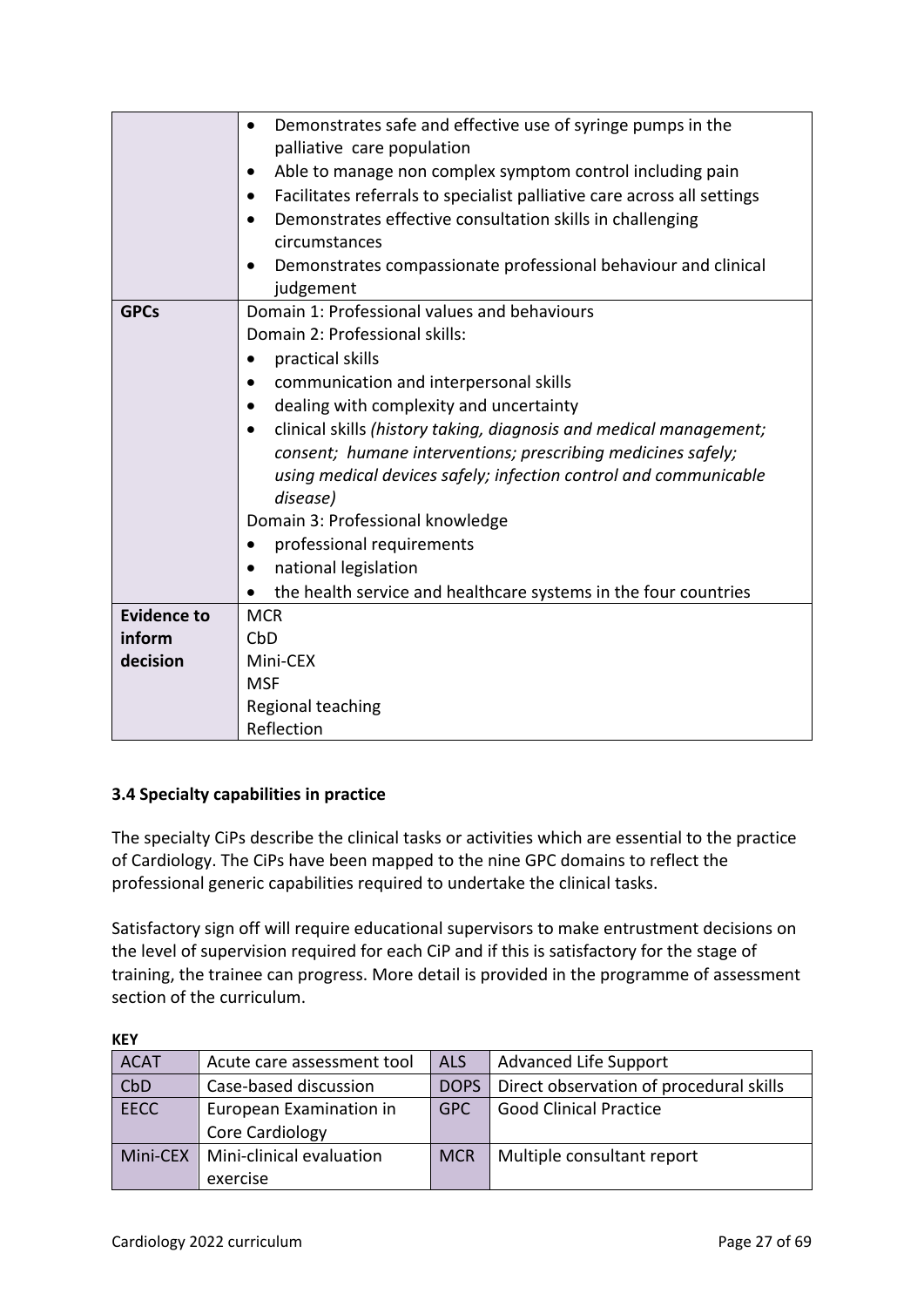| <b>MSF</b>   | Multi source feedback   | <b>PS</b> | Patient survey       |
|--------------|-------------------------|-----------|----------------------|
| <b>QIPAT</b> | Quality improvement     | TO        | Teaching observation |
|              | project assessment tool |           |                      |

# **Specialty CiPs – Core Cardiology**

| 1. Coronary disease and Intervention: Manage coronary artery disease and |                                                                                                                                                                                                                                                                                                                                                                                                                                                                                                                                                                                                                                                                                                                                                                                                                                                                                                                                                                                                                                                                                                                                                                                                                                                                                                                                                                                                                                    |  |
|--------------------------------------------------------------------------|------------------------------------------------------------------------------------------------------------------------------------------------------------------------------------------------------------------------------------------------------------------------------------------------------------------------------------------------------------------------------------------------------------------------------------------------------------------------------------------------------------------------------------------------------------------------------------------------------------------------------------------------------------------------------------------------------------------------------------------------------------------------------------------------------------------------------------------------------------------------------------------------------------------------------------------------------------------------------------------------------------------------------------------------------------------------------------------------------------------------------------------------------------------------------------------------------------------------------------------------------------------------------------------------------------------------------------------------------------------------------------------------------------------------------------|--|
| associated conditions.                                                   |                                                                                                                                                                                                                                                                                                                                                                                                                                                                                                                                                                                                                                                                                                                                                                                                                                                                                                                                                                                                                                                                                                                                                                                                                                                                                                                                                                                                                                    |  |
|                                                                          |                                                                                                                                                                                                                                                                                                                                                                                                                                                                                                                                                                                                                                                                                                                                                                                                                                                                                                                                                                                                                                                                                                                                                                                                                                                                                                                                                                                                                                    |  |
| <b>Descriptors</b>                                                       | Assess, investigate and instigate management in the patient<br>$\bullet$<br>presenting with symptoms suggestive of acute coronary syndromes<br>including coordinating the primary percutaneous coronary<br>intervention service and managing differential diagnoses<br>Assess, investigate and instigate management in the patient<br>presenting with symptoms suggestive of stable ischaemia including<br>use of non-invasive investigations and management of differential<br>diagnoses<br>Appropriately prescribe anti-anginal, anti-platelet and anti-coagulant<br>$\bullet$<br>agents<br>Appropriately manage patients before and after percutaneous<br>$\bullet$<br>coronary intervention<br>Manage patients with angina and related conditions refractory to anti<br>$\bullet$<br>anginal medication and revascularisation<br>Manage presentations consistent with ischaemia with unobstructed<br>$\bullet$<br>coronary arteries<br>Identify and treat risk factors for primary and secondary prevention<br>$\bullet$<br>of cardiovascular events, appropriately refer to and support the<br>cardiac rehabilitation and inherited cardiac conditions/cardio-<br>genetics services<br>Provide advice to primary care on management of patients with<br>$\bullet$<br>known or suspected cardiac problems in the community. Recognise<br>the interaction between other forms of physical and mental health<br>and cardiac risk |  |
|                                                                          | Provide cardiology advice on management of patients under other<br>$\bullet$<br>specialities including intensive care, cardiac and non-cardiac surgery<br>Present and discuss patients with coronary artery disease and<br>٠<br>associated conditions at Heart Team and other multidisciplinary team<br>meetings                                                                                                                                                                                                                                                                                                                                                                                                                                                                                                                                                                                                                                                                                                                                                                                                                                                                                                                                                                                                                                                                                                                   |  |
|                                                                          | Perform invasive coronary angiography under supervision                                                                                                                                                                                                                                                                                                                                                                                                                                                                                                                                                                                                                                                                                                                                                                                                                                                                                                                                                                                                                                                                                                                                                                                                                                                                                                                                                                            |  |
|                                                                          | Insert arterial lines and central venous cannulae independently<br>$\bullet$                                                                                                                                                                                                                                                                                                                                                                                                                                                                                                                                                                                                                                                                                                                                                                                                                                                                                                                                                                                                                                                                                                                                                                                                                                                                                                                                                       |  |
|                                                                          | Recognise signs and symptoms and initiate treatment of coronary                                                                                                                                                                                                                                                                                                                                                                                                                                                                                                                                                                                                                                                                                                                                                                                                                                                                                                                                                                                                                                                                                                                                                                                                                                                                                                                                                                    |  |
|                                                                          | artery disease presenting in pregnancy                                                                                                                                                                                                                                                                                                                                                                                                                                                                                                                                                                                                                                                                                                                                                                                                                                                                                                                                                                                                                                                                                                                                                                                                                                                                                                                                                                                             |  |
| <b>GPCs</b>                                                              | Domain 1: Professional values and behaviours                                                                                                                                                                                                                                                                                                                                                                                                                                                                                                                                                                                                                                                                                                                                                                                                                                                                                                                                                                                                                                                                                                                                                                                                                                                                                                                                                                                       |  |
|                                                                          | Domain 2: Professional skills                                                                                                                                                                                                                                                                                                                                                                                                                                                                                                                                                                                                                                                                                                                                                                                                                                                                                                                                                                                                                                                                                                                                                                                                                                                                                                                                                                                                      |  |
|                                                                          | Practical skills, Communication and interpersonal skills, Dealing with                                                                                                                                                                                                                                                                                                                                                                                                                                                                                                                                                                                                                                                                                                                                                                                                                                                                                                                                                                                                                                                                                                                                                                                                                                                                                                                                                             |  |
|                                                                          | complexity and uncertainty, Clinical skills                                                                                                                                                                                                                                                                                                                                                                                                                                                                                                                                                                                                                                                                                                                                                                                                                                                                                                                                                                                                                                                                                                                                                                                                                                                                                                                                                                                        |  |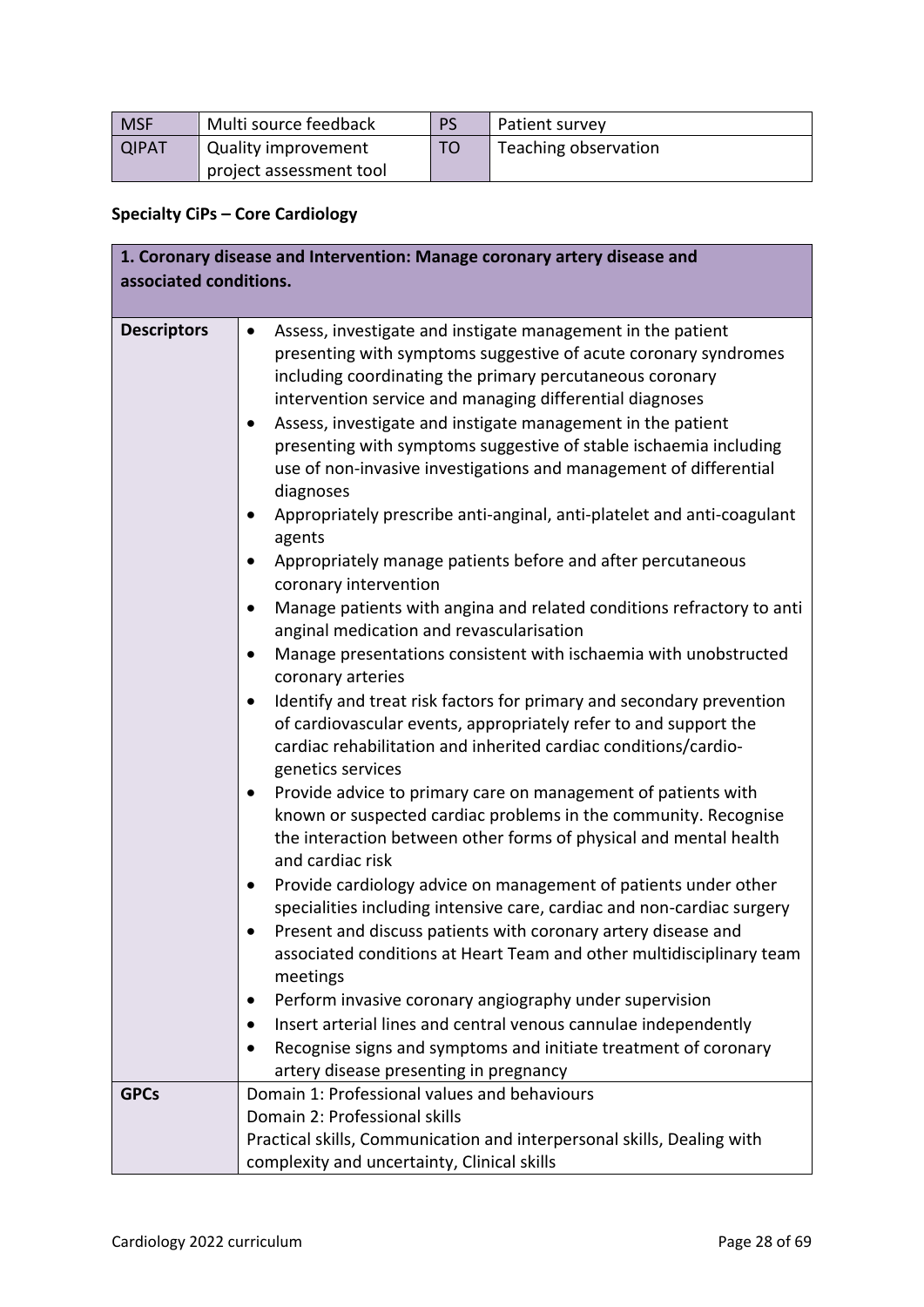|                    | Domain 3: Professional knowledge                                         |
|--------------------|--------------------------------------------------------------------------|
|                    | Professional requirements, National legislative requirements, The health |
|                    | service and healthcare system in the four countries                      |
|                    | Domain 4: Capabilities in health promotion and illness prevention        |
|                    | Domain 5: Capabilities in leadership and team working                    |
|                    | Domain 6: Capabilities in patient safety and quality improvement         |
|                    | Patient safety, Quality improvement                                      |
|                    | Domain 7: Capabilities in safeguarding vulnerable groups                 |
|                    |                                                                          |
|                    | Domain 8: Capabilities in education and training                         |
|                    | Domain 9: Capabilities in research and scholarship                       |
| <b>Evidence to</b> | <b>ALS</b>                                                               |
| inform             | Mini-CEX                                                                 |
| decision           | <b>ACAT</b>                                                              |
|                    | <b>DOPS</b>                                                              |
|                    | CbD                                                                      |
|                    | PS                                                                       |
|                    | <b>MCR</b>                                                               |
|                    | <b>MSF</b>                                                               |
|                    | <b>EECC</b>                                                              |
|                    | Attendance at learning events and/or relevant certification              |
|                    | Logbook of procedures                                                    |
|                    | Reflection on clinical and educational events                            |
|                    | British Association of Cardio Pulmonary Rehabilitation (BACPR) online    |
|                    | learning module                                                          |
|                    | Inherited Cardiac Conditions curriculum tool                             |
|                    | 2. Imaging: Management of valvular heart disease, aortopathy and cardiac |
| tumours            |                                                                          |
|                    |                                                                          |
| <b>Descriptors</b> | Assess, investigate and instigate management in patients<br>$\bullet$    |
|                    | presenting with symptoms or signs suggestive of structural heart         |
|                    | disease                                                                  |
|                    | Manage the acutely unwell patient with structural heart disease          |
|                    | including suspected and proven endocarditis                              |
|                    | Plan and conduct clinical follow up of patients with known               |
|                    | structural heart disease, provide advice to patients and                 |
|                    | practitioners peri procedurally for endocarditis prevention and          |
|                    | management of anti-coagulation                                           |
|                    | Manage patients with, or at risk of, aortopathy and recognise the        |
|                    | need for pre-conceptual counselling and specialist care in               |
|                    | pregnancy                                                                |
|                    | Appropriately refer to and support inherited cardiac<br>$\bullet$        |
|                    | conditions/cardio-genetics services for relevant patients with           |
|                    | aortic and structural heart disease                                      |
|                    | Identify, investigate and appropriately refer elective and               |
|                    | emergency patients for valve surgery and catheter intervention           |
|                    |                                                                          |
|                    | including discussing patients at multidisciplinary team meetings         |
|                    | Perform and report an echocardiogram independently across a full         |
|                    | range of cardiac pathology                                               |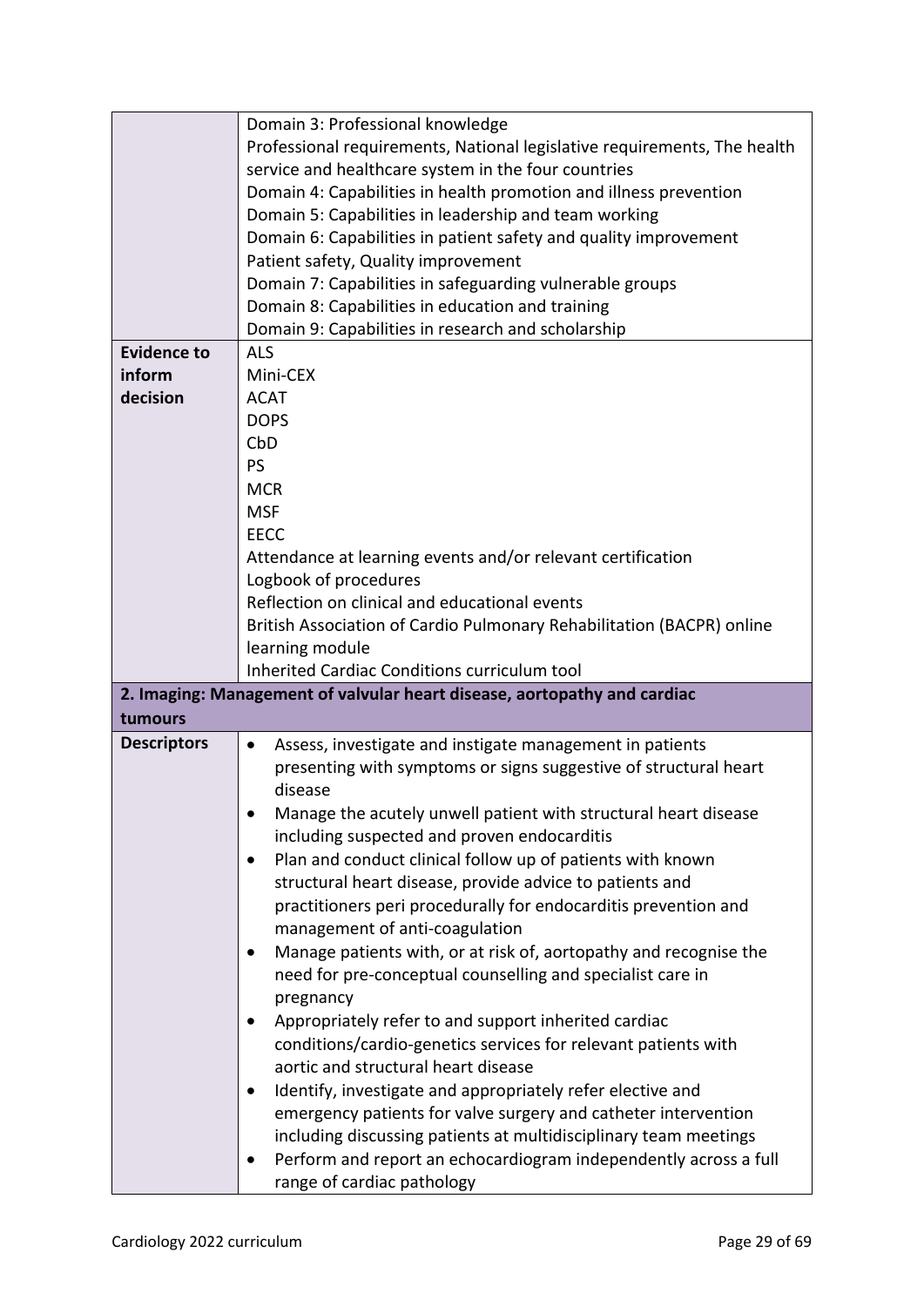|                    | Understand the indications and limitations of cardiac CT. Report<br>$\bullet$                                     |
|--------------------|-------------------------------------------------------------------------------------------------------------------|
|                    | CT coronary angiograms under direct supervision                                                                   |
|                    | Refer appropriately for cardiac and vascular imaging modalities to<br>$\bullet$                                   |
|                    | assess structure, function, ischaemia, viability and infection                                                    |
| <b>GPCs</b>        | Domain 1: Professional values and behaviours                                                                      |
|                    | Domain 2: Professional skills                                                                                     |
|                    | Practical skills, Communication and interpersonal skills, Dealing with                                            |
|                    | complexity and uncertainty, Clinical skills                                                                       |
|                    | Domain 3: Professional knowledge                                                                                  |
|                    | Professional requirements, National legislative requirements, The health                                          |
|                    | service and healthcare system in the four countries                                                               |
|                    | Domain 4: Capabilities in health promotion and illness prevention                                                 |
|                    | Domain 5: Capabilities in leadership and team working                                                             |
|                    | Domain 6: Capabilities in patient safety and quality improvement                                                  |
|                    | Patient safety, Quality improvement                                                                               |
|                    | Domain 7: Capabilities in safeguarding vulnerable groups                                                          |
|                    | Domain 8: Capabilities in education and training                                                                  |
|                    | Domain 9: Capabilities in research and scholarship                                                                |
| <b>Evidence to</b> | <b>ALS</b>                                                                                                        |
| inform             | Mini-CEX                                                                                                          |
| decision           | <b>ACAT</b>                                                                                                       |
|                    | <b>DOPS</b>                                                                                                       |
|                    | CbD                                                                                                               |
|                    | PS                                                                                                                |
|                    | <b>MCR</b>                                                                                                        |
|                    | <b>MSF</b>                                                                                                        |
|                    | <b>EECC</b>                                                                                                       |
|                    | Attendance at learning events and/or relevant certification                                                       |
|                    | Logbook of procedures                                                                                             |
|                    | Reflection on clinical and educational events                                                                     |
|                    | British Association of Cardio Pulmonary Rehabilitation (BACPR) online                                             |
|                    | learning module                                                                                                   |
|                    | <b>Inherited Cardiac Conditions curriculum tool</b>                                                               |
|                    | British Society of Echocardiography certification or curriculum tool                                              |
|                    | Level 1 accreditation in CT coronary angiography or curriculum tool                                               |
|                    | Attendance at reporting sessions for imaging investigations                                                       |
|                    | 3. Electrophysiology and Devices: Management of cardiac arrhythmias and cardiac<br>implantable electronic devices |
| <b>Descriptors</b> | Assess, investigate and instigate management in acutely unwell<br>$\bullet$                                       |
|                    | patients with arrhythmias                                                                                         |
|                    |                                                                                                                   |
|                    | Assess, investigate and instigate management in patients with<br>$\bullet$                                        |
|                    | suspected arrhythmia including syncope                                                                            |
|                    | Appropriately request and interpret non-invasive investigations for<br>$\bullet$                                  |
|                    | suspected arrhythmia                                                                                              |
|                    | Risk stratify and counsel patients at thrombo-embolic risk from<br>$\bullet$                                      |
|                    | arrhythmias, plan and prescribe anti-coagulation where appropriate                                                |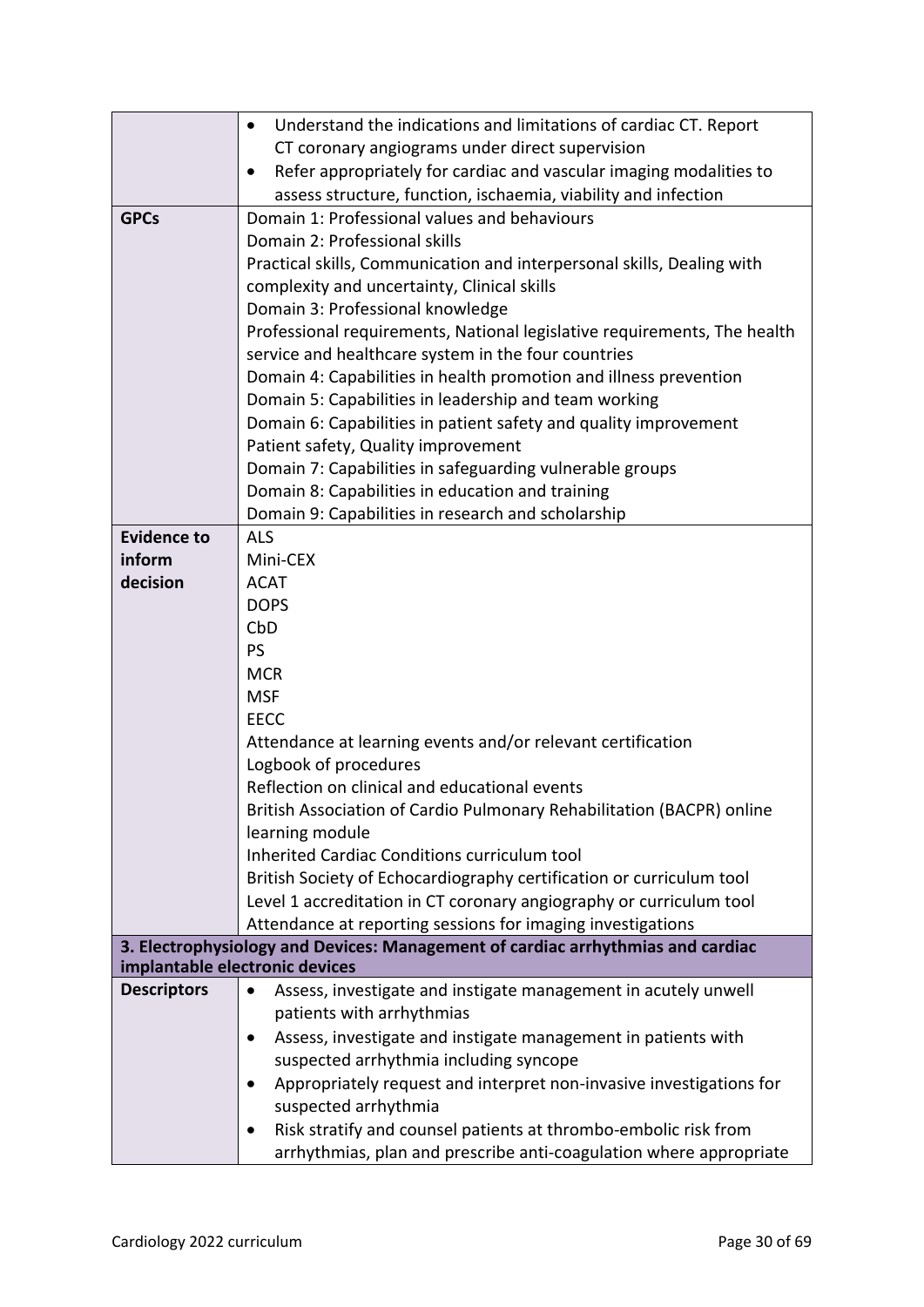|                    | Demonstrate theoretical knowledge of pathophysiology and<br>$\bullet$               |
|--------------------|-------------------------------------------------------------------------------------|
|                    | pharmacology of arrhythmias, appropriately prescribe rate and                       |
|                    | rhythm control drugs, including in special circumstances such as                    |
|                    | pregnancy and breast feeding                                                        |
|                    | Assess, investigate and instigate management in asymptomatic and<br>$\bullet$       |
|                    | symptomatic patients at risk of arrhythmic events including                         |
|                    | identifying patients who may be indicated cardiovascular implanted                  |
|                    | electronic devices ('implantable devices') and electrophysiological                 |
|                    | study and ablation                                                                  |
|                    | Advise patients with cardiac conditions on lifestyle and occupational<br>$\bullet$  |
|                    | considerations including safety and legality of driving and                         |
|                    | implications of pregnancy                                                           |
|                    | Recognise the psychological and socioeconomic implications of                       |
|                    | arrhythmias and related conditions on patients and families, act                    |
|                    | where possible to provide support and mitigate adverse effects                      |
|                    | Identify patients with or at risk of arrhythmias who will benefit from<br>$\bullet$ |
|                    | inherited cardiac conditions/cardio-genetics referral.                              |
|                    | Present and discuss patients at arrhythmia and device<br>$\bullet$                  |
|                    | multidisciplinary team meetings                                                     |
|                    | Identify and instigate management in patients with complications of<br>$\bullet$    |
|                    | devices and ablation                                                                |
|                    | Perform basic interrogation and programming of implantable devices<br>$\bullet$     |
|                    | Implant a loop recorder independently                                               |
|                    | Implant a transvenous pacemaker under supervision                                   |
|                    | Perform temporary transvenous pacing independently                                  |
|                    | Perform electrical cardioversion independently                                      |
| <b>GPCs</b>        | Domain 1: Professional values and behaviours                                        |
|                    | Domain 2: Professional skills                                                       |
|                    | Practical skills, Communication and interpersonal skills, Dealing with              |
|                    | complexity and uncertainty, Clinical skills                                         |
|                    | Domain 3: Professional knowledge                                                    |
|                    | Professional requirements, National legislative requirements, The health            |
|                    | service and healthcare system in the four countries                                 |
|                    | Domain 4: Capabilities in health promotion and illness prevention                   |
|                    | Domain 5: Capabilities in leadership and team working                               |
|                    | Domain 6: Capabilities in patient safety and quality improvement                    |
|                    | Patient safety, Quality improvement                                                 |
|                    | Domain 7: Capabilities in safeguarding vulnerable groups                            |
|                    | Domain 8: Capabilities in education and training                                    |
| <b>Evidence to</b> | Domain 9: Capabilities in research and scholarship<br><b>ALS</b>                    |
| inform             | Mini-CEX                                                                            |
| decision           | <b>ACAT</b>                                                                         |
|                    | <b>DOPS</b>                                                                         |
|                    | CbD                                                                                 |
|                    | PS                                                                                  |
|                    |                                                                                     |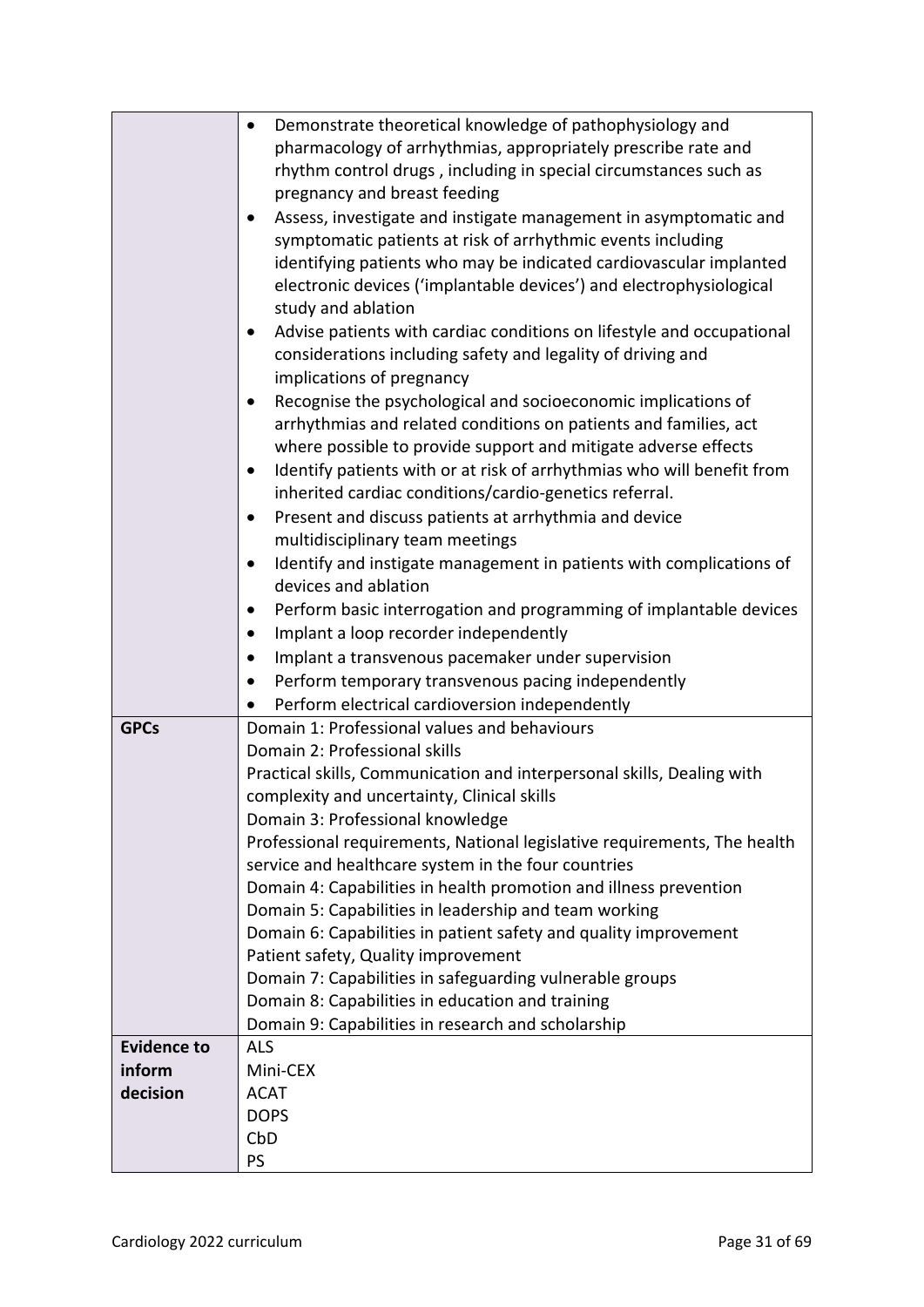|                            | <b>MCR</b>                                                                          |  |
|----------------------------|-------------------------------------------------------------------------------------|--|
|                            | <b>MSF</b>                                                                          |  |
|                            | <b>EECC</b>                                                                         |  |
|                            | Attendance at learning events and/or relevant certification                         |  |
|                            | Logbook of procedures                                                               |  |
|                            | Reflection on clinical and educational events                                       |  |
|                            | British Association of Cardio Pulmonary Rehabilitation (BACPR) online               |  |
|                            | learning module                                                                     |  |
|                            | Basic device programming curriculum tool                                            |  |
|                            | Inherited Cardiac Conditions curriculum tool                                        |  |
|                            | 4. Adult Congenital Heart Disease: Management of adult congenital heart disease and |  |
| heart disease in pregnancy |                                                                                     |  |
| <b>Descriptors</b>         | Recognise signs and symptoms suggestive of congenital heart disease<br>$\bullet$    |  |
|                            | in adults                                                                           |  |
|                            | Instigate appropriate investigation and management in patients with                 |  |
|                            | signs and symptoms of congenital heart disease                                      |  |
|                            | Appropriately refer newly diagnosed adults with congenital heart                    |  |
|                            | disease to specialist services including inherited cardiac                          |  |
|                            | conditions/cardio-genetics where appropriate                                        |  |
|                            | Initiate management in patients with known congenital heart disease<br>$\bullet$    |  |
|                            | during acute cardiac presentations                                                  |  |
|                            | Provide advice on patients with congenital heart disease undergoing<br>$\bullet$    |  |
|                            | non cardiac treatment                                                               |  |
|                            | Manage patients in adult congenital heart disease clinics under<br>$\bullet$        |  |
|                            | supervision                                                                         |  |
|                            | Prepare and present patients at congenital heart disease<br>٠                       |  |
|                            | multidisciplinary team meetings                                                     |  |
|                            | Apply knowledge of the epidemiology, anatomy and pathophysiology<br>$\bullet$       |  |
|                            | of common congenital heart abnormalities to practice                                |  |
|                            | Support patients transitioning from paediatric to young adult services              |  |
|                            | under supervision                                                                   |  |
|                            | Provide contraceptive advice and pre-pregnancy counselling for<br>$\bullet$         |  |
|                            | patients with congenital, inherited and acquired cardiac conditions                 |  |
|                            | under supervision                                                                   |  |
|                            | Manage patients with congenital, acquired and inherited heart                       |  |
|                            | disease during pregnancy under supervision                                          |  |
|                            | Investigate and instigate management in pregnant patients                           |  |
|                            | presenting with cardiac symptoms                                                    |  |
|                            | Safely prescribe in pregnant and breast-feeding patients                            |  |
| <b>GPCs</b>                | Domain 1: Professional values and behaviours                                        |  |
|                            | Domain 2: Professional skills                                                       |  |
|                            | Practical skills, Communication and interpersonal skills, Dealing with              |  |
|                            | complexity and uncertainty, Clinical skills                                         |  |
|                            | Domain 3: Professional knowledge                                                    |  |
|                            | Professional requirements, National legislative requirements, The health            |  |
|                            | service and healthcare system in the four countries                                 |  |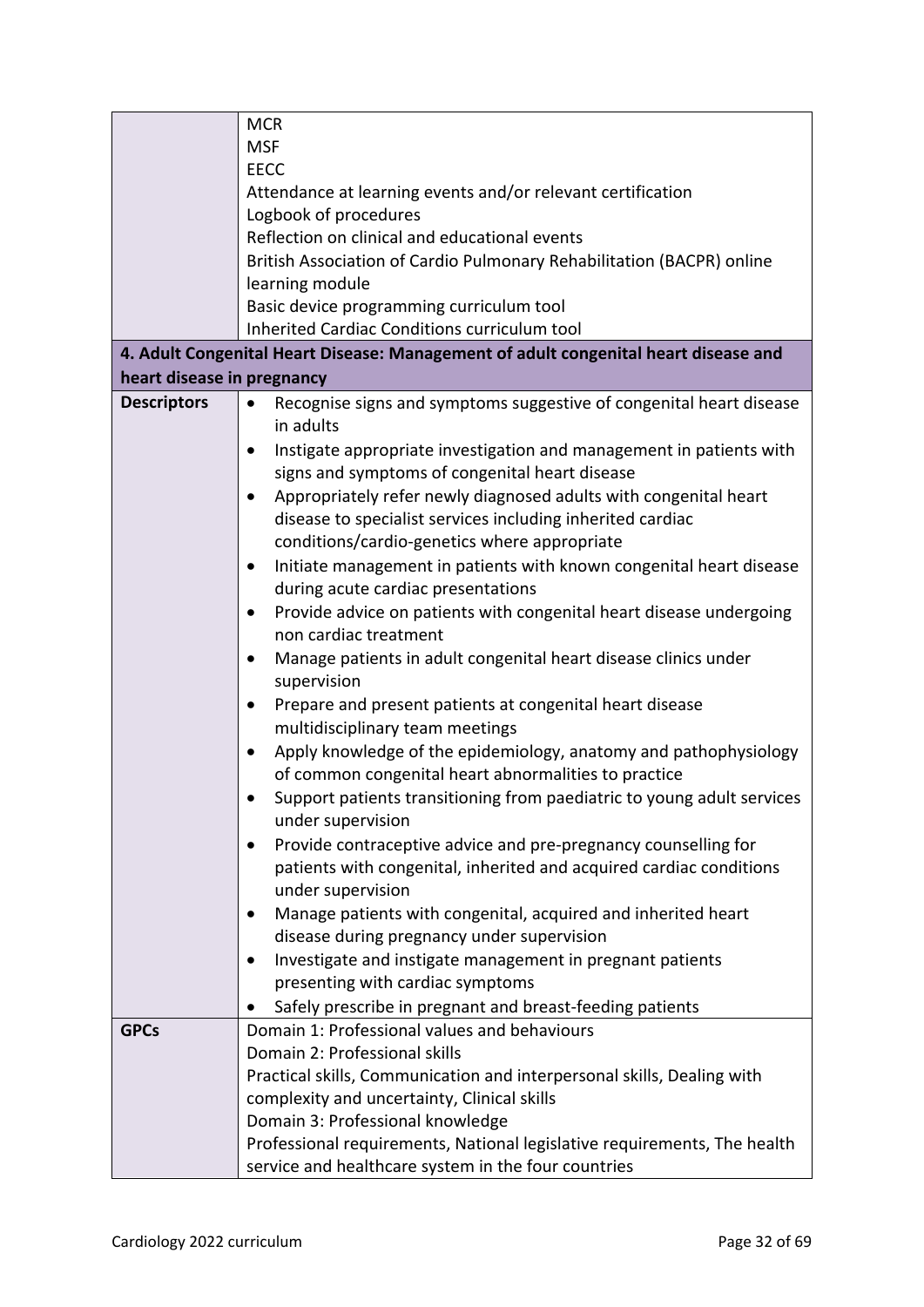|                       | Domain 4: Capabilities in health promotion and illness prevention                |
|-----------------------|----------------------------------------------------------------------------------|
|                       | Domain 5: Capabilities in leadership and team working                            |
|                       | Domain 6: Capabilities in patient safety and quality improvement                 |
|                       | Patient safety, Quality improvement                                              |
|                       | Domain 7: Capabilities in safeguarding vulnerable groups                         |
|                       | Domain 8: Capabilities in education and training                                 |
|                       | Domain 9: Capabilities in research and scholarship                               |
|                       |                                                                                  |
| <b>Evidence to</b>    | <b>ALS</b>                                                                       |
| inform                | Mini-CEX                                                                         |
| decision              | <b>ACAT</b>                                                                      |
|                       | <b>DOPS</b>                                                                      |
|                       | CbD                                                                              |
|                       | PS                                                                               |
|                       | <b>MCR</b>                                                                       |
|                       | <b>MSF</b>                                                                       |
|                       | <b>EECC</b>                                                                      |
|                       | Attendance at learning events and/or relevant certification                      |
|                       | Logbook of procedures                                                            |
|                       | Reflection on clinical and educational events                                    |
|                       | British Association of Cardio Pulmonary Rehabilitation (BACPR) online            |
|                       | learning module                                                                  |
|                       | Inherited Cardiac Conditions curriculum tool                                     |
|                       | Adult Congenital Heart Disease curriculum tool                                   |
|                       | 5. Heart Failure: Managing disorders of the heart muscle, pericardium and        |
| pulmonary vasculature |                                                                                  |
| <b>Descriptors</b>    | Assess, investigate and instigate management in patients presenting<br>$\bullet$ |
|                       | acutely with symptoms suggestive of heart failure                                |
|                       | Recognise, appropriately investigate and initiate treatment in<br>$\bullet$      |
|                       | patients presenting with heart failure in pregnancy, including referral          |
|                       | for preconception counselling and ongoing management in                          |
|                       |                                                                                  |
|                       | pregnancy                                                                        |
|                       | Investigate patients with heart failure to identify the underlying               |
|                       | aetiology                                                                        |
|                       | Optimise management in patients with established heart failure                   |
|                       | diagnoses, manage heart failure decompensation, and identify                     |
|                       | indications for device-based monitoring and therapy                              |
|                       | Manage patients with heart failure syndromes in collaboration with               |
|                       | primary and intermediate care                                                    |
|                       | Appropriately refer to and support cardiac rehabilitation services.              |
|                       | Identify and refer patients in need of specialist or advanced heart              |
|                       | failure services                                                                 |
|                       | Identify patients approaching end of life and collaborate with                   |
|                       | palliative care team                                                             |
|                       | Prepare and present cases at the heart failure multidisciplinary team            |
|                       | meetings                                                                         |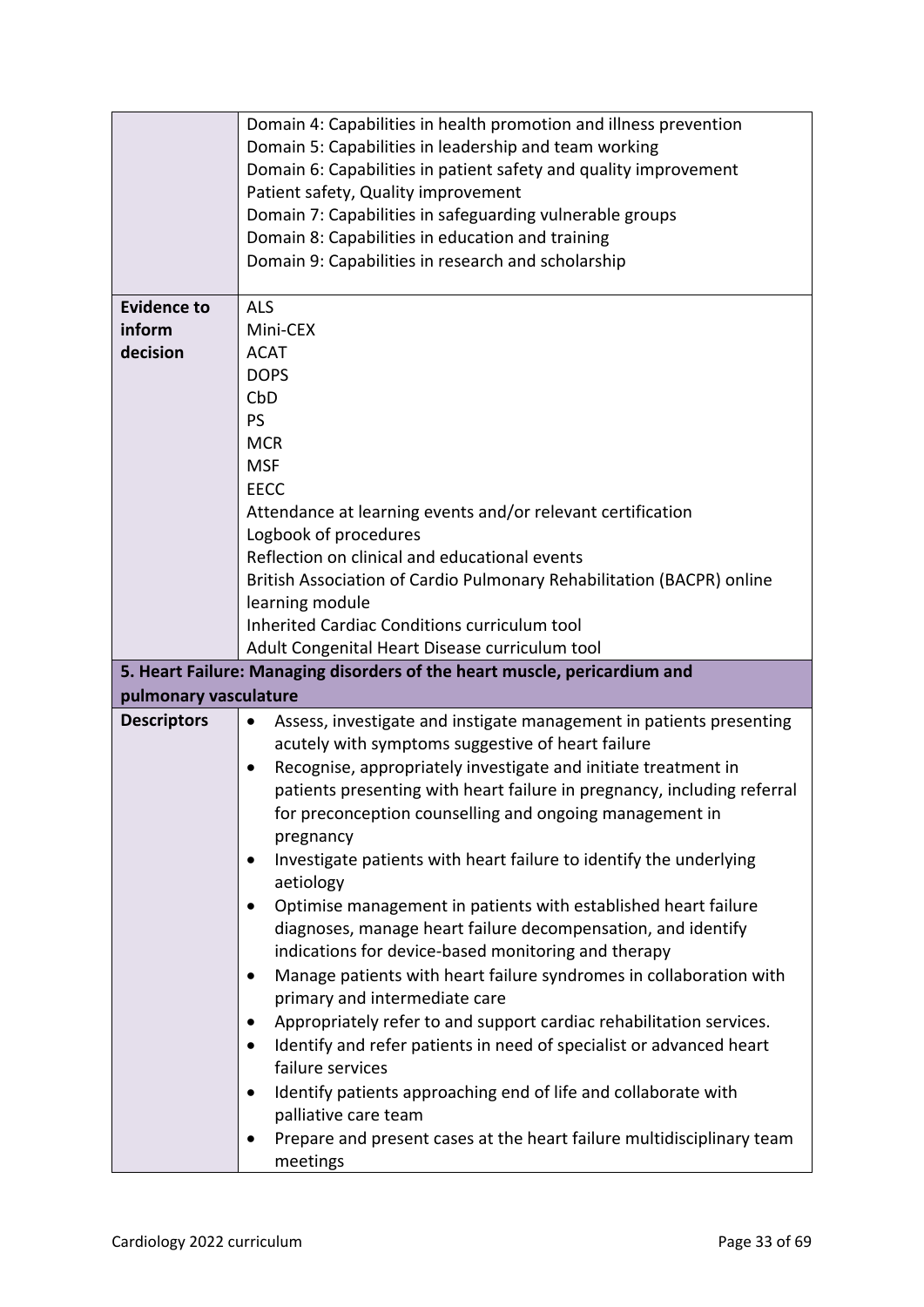|                    | Advise on heart failure patients undergoing treatment for non-           |
|--------------------|--------------------------------------------------------------------------|
|                    | cardiac conditions                                                       |
|                    |                                                                          |
|                    | Apply knowledge of genetics and inherited cardiac conditions to          |
|                    | diagnosis and management of patients. Prepare and present patients       |
|                    | at inherited cardiac conditions/ cardio-genetics multidisciplinary       |
|                    | team meetings. Counsel patients with inherited cardiac conditions        |
|                    | under supervision                                                        |
|                    | Assess, investigate and instigate management in patients presenting      |
|                    | with symptoms suggestive of pulmonary vascular disease. Manage           |
|                    | patients with pulmonary hypertension and refer to specialist services    |
|                    | where appropriate                                                        |
|                    | Manage patients with cardiac consequences of oncological disease         |
|                    | and treatment including in the pre-assessment and late effects           |
|                    | settings                                                                 |
|                    | Participate in multi-speciality Cardio-Oncology multidisciplinary        |
|                    | team meetings and appropriately refer to specialist Cardio-              |
|                    | Oncology services.                                                       |
|                    |                                                                          |
|                    | Assess, investigate and instigate management in patients with            |
|                    | symptoms suggestive of pericardial disease                               |
|                    | Perform pericardiocentesis independently                                 |
|                    | Interpret right heart catheterisation data                               |
| <b>GPCs</b>        | Domain 1: Professional values and behaviours                             |
|                    | Domain 2: Professional skills                                            |
|                    | Practical skills, Communication and interpersonal skills, Dealing with   |
|                    | complexity and uncertainty, Clinical skills                              |
|                    | Domain 3: Professional knowledge                                         |
|                    | Professional requirements, National legislative requirements, The health |
|                    | service and healthcare system in the four countries                      |
|                    | Domain 4: Capabilities in health promotion and illness prevention        |
|                    | Domain 5: Capabilities in leadership and team working                    |
|                    | Domain 6: Capabilities in patient safety and quality improvement         |
|                    | Patient safety, Quality improvement                                      |
|                    | Domain 7: Capabilities in safeguarding vulnerable groups                 |
|                    | Domain 8: Capabilities in education and training                         |
|                    | Domain 9: Capabilities in research and scholarship                       |
| <b>Evidence to</b> | <b>ALS</b>                                                               |
| inform             | Mini-CEX                                                                 |
| decision           | <b>ACAT</b>                                                              |
|                    | <b>DOPS</b>                                                              |
|                    | CbD                                                                      |
|                    | <b>PS</b>                                                                |
|                    |                                                                          |
|                    | <b>MCR</b>                                                               |
|                    | <b>MSF</b>                                                               |
|                    | EECC                                                                     |
|                    | Attendance at learning events and/or relevant certification              |
|                    | Logbook of procedures                                                    |
|                    | Reflection on clinical and educational events                            |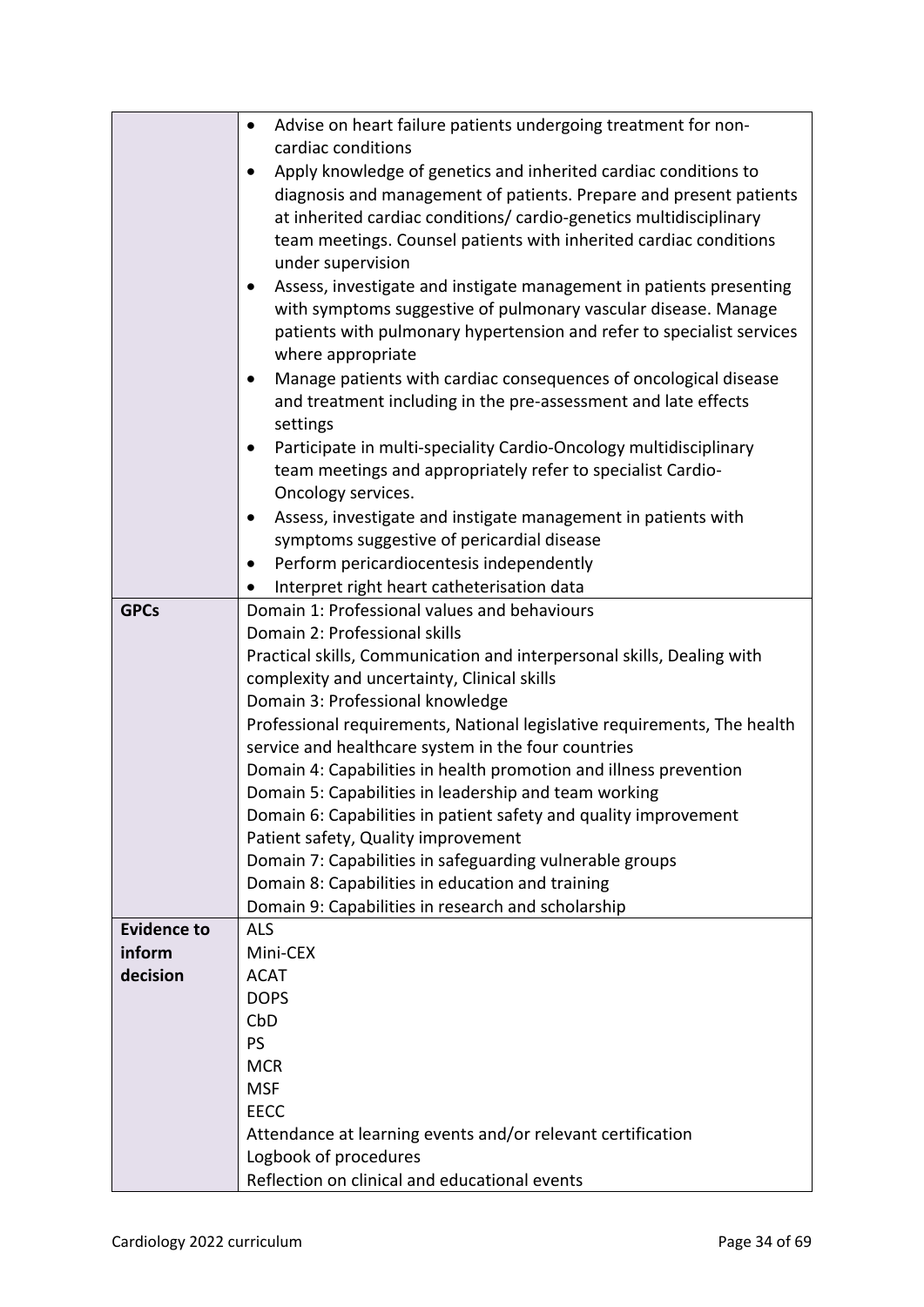|  | British Association of Cardio Pulmonary Rehabilitation (BACPR) online |
|--|-----------------------------------------------------------------------|
|  | learning module                                                       |
|  | Inherited Cardiac Conditions curriculum tool                          |

### **Specialty CiPs – Cardiology Advanced Themes**

Trainees will undertake **one** of the following higher level outcomes themed to service needs. These will be integrated into the completion of general cardiology and internal medicine training in the final two or three years of training. This is designed to ensure the output of cardiologists with the appropriate capabilities to meet growing service need, with some flexibility as that evolves. For academic trainees, such as NIHR lecturers, appropriate timetabling will facilitate integration of this training with academic research and capabilitybased clinical assessment.

| 1. Lead a Coronary Intervention Service |                                                                                                                                                                                                                                                                                                                                                                                                                                                                                                                                                                                                                                                                                                                                                                                                                                                                                                                                                                                                                                                                                                                                                                                                                                                                                                                                                                                         |  |
|-----------------------------------------|-----------------------------------------------------------------------------------------------------------------------------------------------------------------------------------------------------------------------------------------------------------------------------------------------------------------------------------------------------------------------------------------------------------------------------------------------------------------------------------------------------------------------------------------------------------------------------------------------------------------------------------------------------------------------------------------------------------------------------------------------------------------------------------------------------------------------------------------------------------------------------------------------------------------------------------------------------------------------------------------------------------------------------------------------------------------------------------------------------------------------------------------------------------------------------------------------------------------------------------------------------------------------------------------------------------------------------------------------------------------------------------------|--|
|                                         |                                                                                                                                                                                                                                                                                                                                                                                                                                                                                                                                                                                                                                                                                                                                                                                                                                                                                                                                                                                                                                                                                                                                                                                                                                                                                                                                                                                         |  |
| <b>Descriptors</b>                      | Use clinical factors and non-invasive investigations to assess<br>$\bullet$<br>ischaemia and viability and plan further management<br>Lead multidisciplinary team meetings to discuss merits of medical<br>therapy, percutaneous and surgical options for revascularisation<br>Prepare patients to safely undergo invasive coronary investigation<br>and treatment<br>Perform left heart catheterisation independently, safely access the<br>arterial system including use of ultrasound guidance, achieve<br>haemostasis including use of closure devices. Safely perform<br>diagnostic cardiac catheterisation and invasive assessment of<br>coronary lesions to assess ischaemia and guide strategies for<br>revascularisation in stable and acute coronary syndromes. Perform<br>and interpret left ventriculography and pressure assessment.<br>Independently perform simple percutaneous coronary intervention<br>procedures in stable and acute coronary syndromes<br>Independently perform primary percutaneous coronary intervention<br>for acute myocardial infarction<br>Perform complex percutaneous coronary intervention in anatomies<br>such as bifurcation lesions, coronary bypass grafts and calcific<br>disease, using appropriate adjunctive technology<br>Perform emergency coronary angiography and intervention in<br>shocked patients and after cardiac arrest. |  |
|                                         | Manage haemodynamically unstable in patients before, during and<br>after percutaneous coronary intervention including use of<br>pharmacological and mechanical circulatory support                                                                                                                                                                                                                                                                                                                                                                                                                                                                                                                                                                                                                                                                                                                                                                                                                                                                                                                                                                                                                                                                                                                                                                                                      |  |
|                                         | Assist in percutaneous revascularisation for chronic total occlusion<br>with understanding of when to refer patient for specialist techniques                                                                                                                                                                                                                                                                                                                                                                                                                                                                                                                                                                                                                                                                                                                                                                                                                                                                                                                                                                                                                                                                                                                                                                                                                                           |  |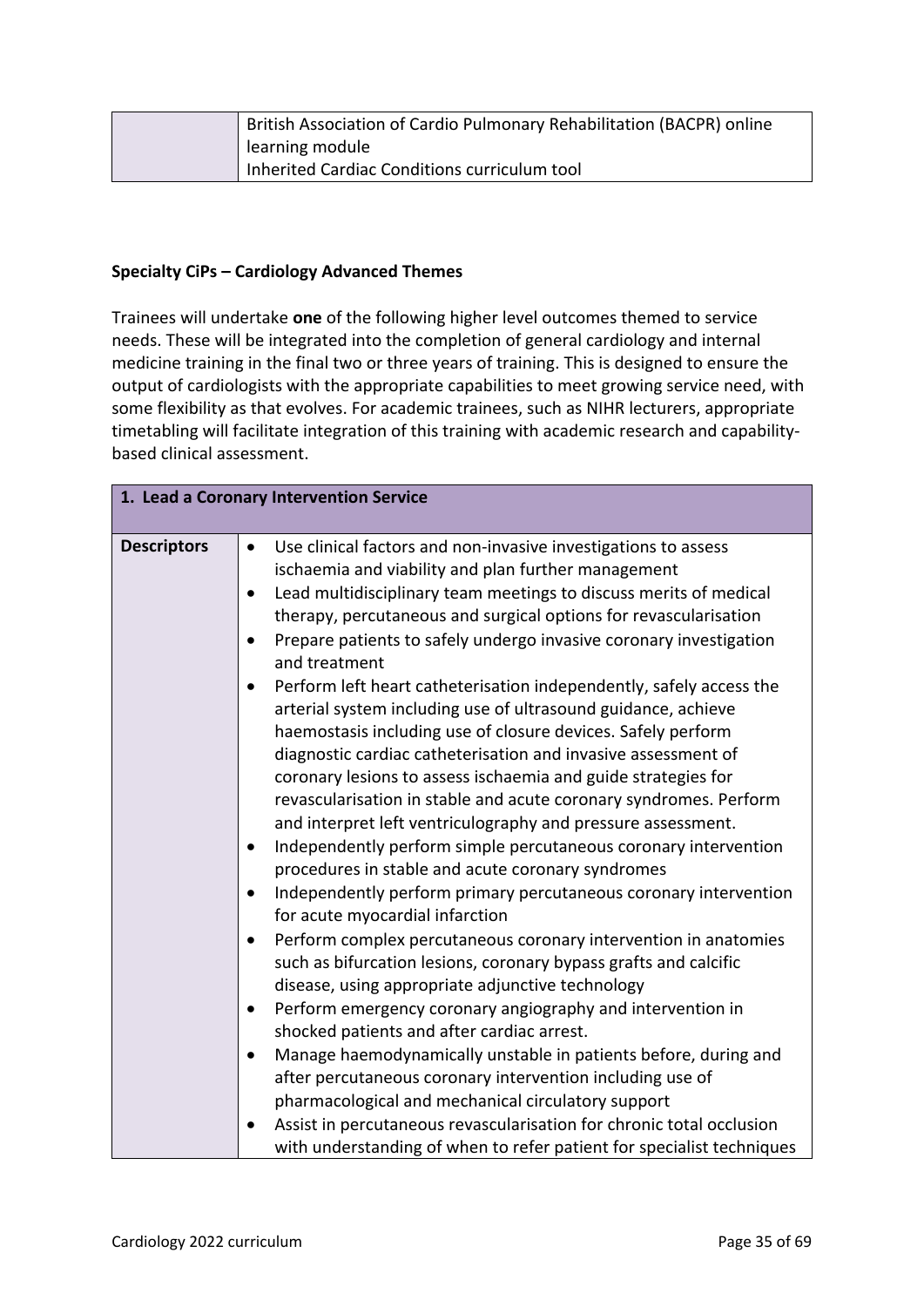|                                                                                                        | Contribute to pre-pregnancy counselling and pregnancy management             |  |  |
|--------------------------------------------------------------------------------------------------------|------------------------------------------------------------------------------|--|--|
|                                                                                                        | of women with coronary artery disease in cooperation with a                  |  |  |
|                                                                                                        | multidisciplinary specialist maternal cardiology service                     |  |  |
|                                                                                                        | Identify appropriate patients to consider interventions for valvular or<br>٠ |  |  |
|                                                                                                        | structural heart disease including indications and appropriate               |  |  |
|                                                                                                        | percutaneous techniques                                                      |  |  |
| <b>GPCs</b>                                                                                            | Domain 1: Professional values and behaviours                                 |  |  |
|                                                                                                        | Domain 2: Professional skills                                                |  |  |
|                                                                                                        | Practical skills, Communication and interpersonal skills, Dealing with       |  |  |
|                                                                                                        | complexity and uncertainty, Clinical skills                                  |  |  |
|                                                                                                        | Domain 3: Professional knowledge                                             |  |  |
|                                                                                                        | Professional requirements, National legislative requirements, The health     |  |  |
|                                                                                                        | service and healthcare system in the four countries                          |  |  |
|                                                                                                        | Domain 4: Capabilities in health promotion and illness prevention            |  |  |
|                                                                                                        | Domain 5: Capabilities in leadership and team working                        |  |  |
|                                                                                                        | Domain 6: Capabilities in patient safety and quality improvement             |  |  |
|                                                                                                        | Patient safety, Quality improvement                                          |  |  |
|                                                                                                        | Domain 7: Capabilities in safeguarding vulnerable groups                     |  |  |
|                                                                                                        |                                                                              |  |  |
| Domain 8: Capabilities in education and training<br>Domain 9: Capabilities in research and scholarship |                                                                              |  |  |
| <b>Evidence to</b>                                                                                     | <b>ALS</b>                                                                   |  |  |
| inform                                                                                                 | Mini CEX                                                                     |  |  |
| decision                                                                                               | <b>ACAT</b>                                                                  |  |  |
|                                                                                                        | <b>DOPS</b>                                                                  |  |  |
|                                                                                                        | <b>MCR</b>                                                                   |  |  |
|                                                                                                        | <b>MSF</b>                                                                   |  |  |
|                                                                                                        | CbD                                                                          |  |  |
|                                                                                                        | Attendance at learning events and/or relevant certification                  |  |  |
|                                                                                                        | Logbook of procedures                                                        |  |  |
|                                                                                                        | <b>EECC</b>                                                                  |  |  |
|                                                                                                        | 2. Lead a Cardiac Imaging Service                                            |  |  |
|                                                                                                        |                                                                              |  |  |
| <b>Descriptors</b>                                                                                     | Provide expert advice on use of imaging techniques to manage<br>$\bullet$    |  |  |
|                                                                                                        | patients in ischaemia and viability                                          |  |  |
|                                                                                                        | Provide expert advice on use of imaging techniques to manage<br>$\bullet$    |  |  |
|                                                                                                        | patients with structural heart disease                                       |  |  |
|                                                                                                        | Provide expert advice on use of imaging techniques to manage                 |  |  |
|                                                                                                        | patients with cardiomyopathies                                               |  |  |
|                                                                                                        | Provide expert advice on use of imaging techniques to manage                 |  |  |
|                                                                                                        | patients at with or at risk of disease of the great vessels                  |  |  |
|                                                                                                        | Provide expert advice on the use of imaging techniques to<br>$\bullet$       |  |  |
|                                                                                                        | investigate for potential cardiac infection                                  |  |  |
|                                                                                                        | Provide expert advice on the use of imaging techniques in the<br>$\bullet$   |  |  |
|                                                                                                        | investigation of cardiac tumours                                             |  |  |
|                                                                                                        | Provide expert advice on the use of imaging techniques in the<br>$\bullet$   |  |  |
|                                                                                                        | management of pericardial disease                                            |  |  |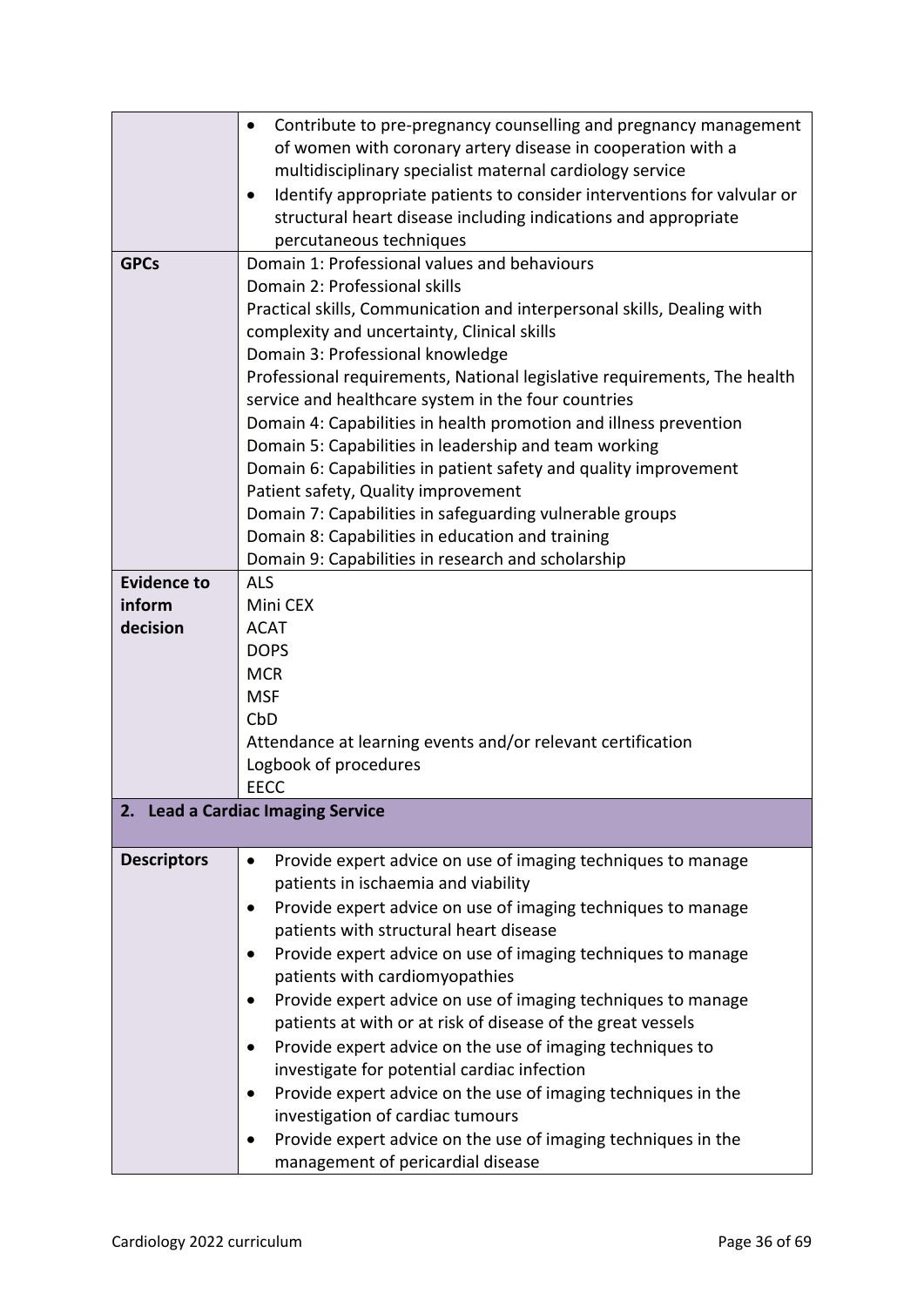|                    | Weigh the benefits of nuclear, MRI, Echo and CT based techniques<br>$\bullet$                        |  |  |
|--------------------|------------------------------------------------------------------------------------------------------|--|--|
|                    | in clinical scenarios                                                                                |  |  |
|                    | Deliver imaging of Adult Congenital Heart Disease patients in<br>$\bullet$                           |  |  |
|                    | cooperation with Adult Congenital Heart Disease specialists                                          |  |  |
|                    | Contribute to pre-pregnancy counselling and pregnancy                                                |  |  |
|                    | management of women with acquired structural cardiovascular                                          |  |  |
|                    | disease in cooperation with a multidisciplinary specialist maternal                                  |  |  |
|                    | cardiology service                                                                                   |  |  |
|                    | Identify novel imaging techniques and emerging evidence base or<br>$\bullet$                         |  |  |
|                    | guidelines to apply to patient management                                                            |  |  |
|                    | Lead an imaging service through competence to perform,<br>$\bullet$                                  |  |  |
|                    | supervise and teach techniques in at least one and deliver a                                         |  |  |
|                    | second out of nuclear, MRI, Echo and CT                                                              |  |  |
|                    | Supervise a nuclear imaging service encompassing<br>$\circ$                                          |  |  |
|                    | assessment of ischaemia, viability, myocardial function and                                          |  |  |
|                    | infection.                                                                                           |  |  |
|                    | Supervise a cardiac MRI service encompassing ischaemia,<br>$\circ$                                   |  |  |
|                    | viability and structural heart assessments                                                           |  |  |
|                    | Supervise a cardiac CT service encompassing coronary<br>$\circ$                                      |  |  |
|                    | imaging and structural heart assessment                                                              |  |  |
|                    | Supervise an echo service encompassing transoesophageal<br>$\circ$                                   |  |  |
|                    | echo, 3D echo techniques, LV strain assessment, stress                                               |  |  |
|                    | echocardiography and contrast echo techniques                                                        |  |  |
| <b>GPCs</b>        | Domain 1: Professional values and behaviours                                                         |  |  |
|                    |                                                                                                      |  |  |
|                    | Domain 2: Professional skills                                                                        |  |  |
|                    | Practical skills, Communication and interpersonal skills, Dealing with                               |  |  |
|                    | complexity and uncertainty, Clinical skills                                                          |  |  |
|                    | Domain 3: Professional knowledge                                                                     |  |  |
|                    | Professional requirements, National legislative requirements, The health                             |  |  |
|                    | service and healthcare system in the four countries                                                  |  |  |
|                    | Domain 4: Capabilities in health promotion and illness prevention                                    |  |  |
|                    | Domain 5: Capabilities in leadership and team working                                                |  |  |
|                    | Domain 6: Capabilities in patient safety and quality improvement                                     |  |  |
|                    | Patient safety, Quality improvement                                                                  |  |  |
|                    | Domain 7: Capabilities in safeguarding vulnerable groups                                             |  |  |
|                    | Domain 8: Capabilities in education and training                                                     |  |  |
|                    | Domain 9: Capabilities in research and scholarship                                                   |  |  |
|                    | <b>Accreditations and Curriculum tools</b>                                                           |  |  |
| <b>Evidence to</b> | <b>ALS</b>                                                                                           |  |  |
| inform             | Mini CEX                                                                                             |  |  |
| decision           | <b>ACAT</b>                                                                                          |  |  |
|                    | <b>DOPS</b>                                                                                          |  |  |
|                    | <b>MCR</b>                                                                                           |  |  |
|                    | <b>MSF</b>                                                                                           |  |  |
|                    | CbD                                                                                                  |  |  |
|                    | Attendance at learning events<br>Level 1 accreditation in CT coronary angiography or curriculum tool |  |  |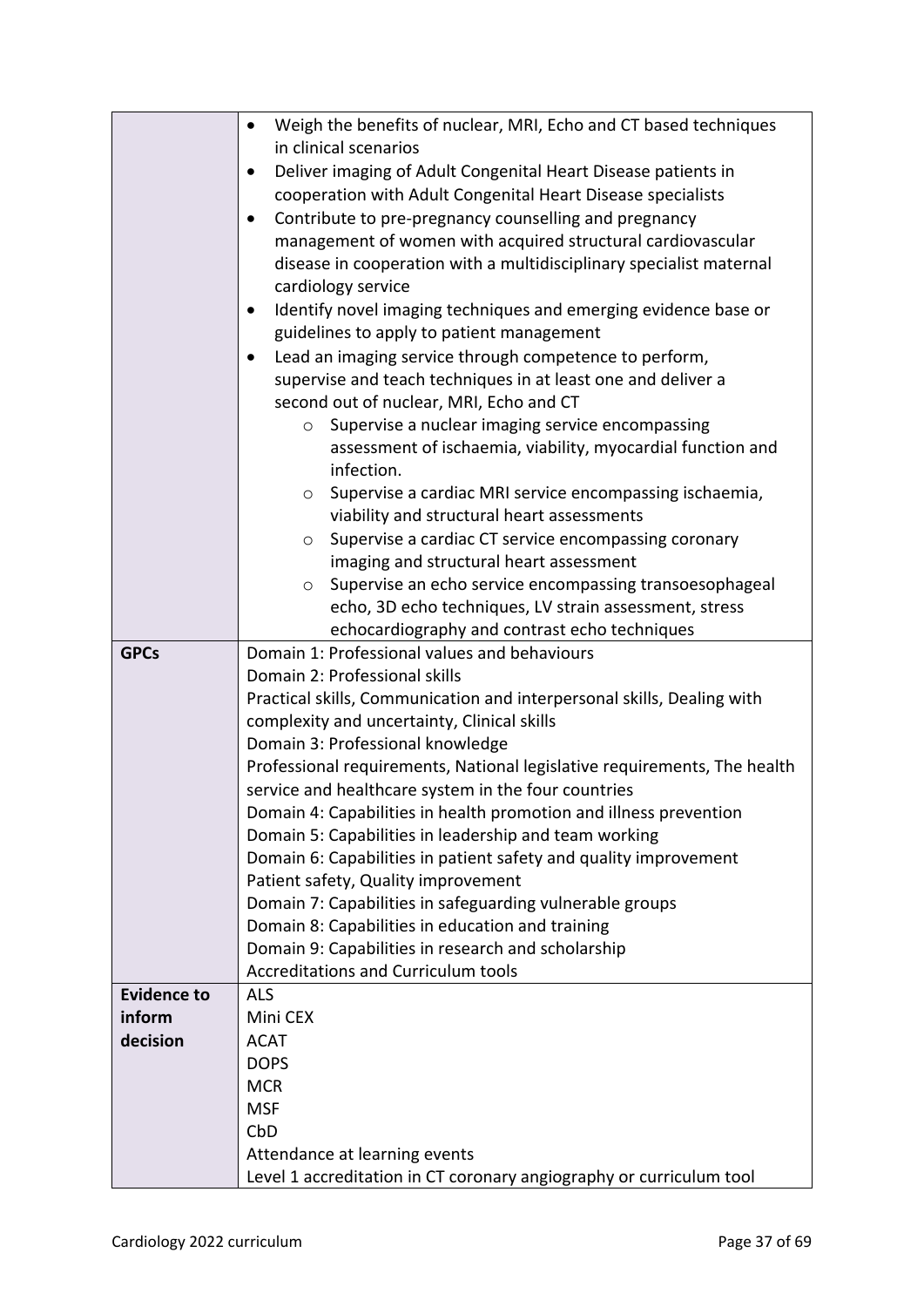|                                          | Attendance at reporting sessions for imaging investigations                                                                                                                                                                                                                                                                                                                                                                                                                                                                                                                                                                                                                                                                                                                                                                                                                                                                                                                                                                                                                                                                                                                                                                                                                                                                                                                                                                                                                                                                                                                                                                                                                                                                                                                                                                                                                                                                                                                                                                                                                                                                                                                                                                                                                                                                      |  |  |
|------------------------------------------|----------------------------------------------------------------------------------------------------------------------------------------------------------------------------------------------------------------------------------------------------------------------------------------------------------------------------------------------------------------------------------------------------------------------------------------------------------------------------------------------------------------------------------------------------------------------------------------------------------------------------------------------------------------------------------------------------------------------------------------------------------------------------------------------------------------------------------------------------------------------------------------------------------------------------------------------------------------------------------------------------------------------------------------------------------------------------------------------------------------------------------------------------------------------------------------------------------------------------------------------------------------------------------------------------------------------------------------------------------------------------------------------------------------------------------------------------------------------------------------------------------------------------------------------------------------------------------------------------------------------------------------------------------------------------------------------------------------------------------------------------------------------------------------------------------------------------------------------------------------------------------------------------------------------------------------------------------------------------------------------------------------------------------------------------------------------------------------------------------------------------------------------------------------------------------------------------------------------------------------------------------------------------------------------------------------------------------|--|--|
|                                          | Logbook of procedures                                                                                                                                                                                                                                                                                                                                                                                                                                                                                                                                                                                                                                                                                                                                                                                                                                                                                                                                                                                                                                                                                                                                                                                                                                                                                                                                                                                                                                                                                                                                                                                                                                                                                                                                                                                                                                                                                                                                                                                                                                                                                                                                                                                                                                                                                                            |  |  |
|                                          | <b>EECC</b>                                                                                                                                                                                                                                                                                                                                                                                                                                                                                                                                                                                                                                                                                                                                                                                                                                                                                                                                                                                                                                                                                                                                                                                                                                                                                                                                                                                                                                                                                                                                                                                                                                                                                                                                                                                                                                                                                                                                                                                                                                                                                                                                                                                                                                                                                                                      |  |  |
| 3. Lead an Arrhythmia Management Service |                                                                                                                                                                                                                                                                                                                                                                                                                                                                                                                                                                                                                                                                                                                                                                                                                                                                                                                                                                                                                                                                                                                                                                                                                                                                                                                                                                                                                                                                                                                                                                                                                                                                                                                                                                                                                                                                                                                                                                                                                                                                                                                                                                                                                                                                                                                                  |  |  |
| <b>Descriptors</b>                       | Provide expert management of patients suffering with or at risk from<br>$\bullet$<br>arrhythmia in general cardiology<br>Provide expert input on patients suffering from or at risk of<br>$\bullet$<br>arrhythmia in the Inherited Cardiac Conditions and Adult Congenital<br><b>Heart Disease service</b><br>Provide expert management of patients suffering from or at risk from<br>arrhythmia in cardiac surgical patients<br>Contribute to pre-pregnancy counselling and pregnancy management<br>of women with implantable cardiac devices, arrhythmias or risk of<br>arrhythmias in cooperation with a multidisciplinary specialist<br>maternal cardiology service<br>Interrogate and reprogram pacemakers and complex devices<br>independently<br>Provide expert management of patients with complications of device<br>therapy including identifying indications for lead extraction<br>Implant pacemakers independently<br>$\bullet$<br>Perform and interpret diagnostic electrophysiological studies under<br>$\bullet$<br>supervision<br>Perform atrial flutter, slow pathway and accessory pathway ablation<br>$\bullet$<br>under supervision<br>Assist in atrial fibrillation, atrial tachycardia and ventricular ablation<br>$\bullet$<br>Assist in implantation of implantable defibrillator and cardiac<br>$\bullet$<br>resynchronisation devices<br>Assist in transvenous lead extraction<br>Lead an arrhythmia service with full competence to perform and<br>teach at least one of advanced device implantation or advanced<br>ablation capabilities<br>Provide expert management of arrhythmias in an ablation<br>$\circ$<br>service with competence to perform independently and<br>teach diagnostic electrophysiological studies, atrial flutter<br>ablation, accessory pathway ablation, slow pathway<br>ablation, atrial fibrillation ablation and electro anatomical<br>mapping. Perform complex atrial and ventricular ablation<br>under supervision.<br>Provide expert management of arrhythmias in a complex<br>O<br>device implantation service with competence to<br>independently perform and teach implantation of<br>implantable defibrillator and cardiac resynchronisation<br>devices. Advise on indications based on evidence base,<br>guidelines and individual patient factors for emerging |  |  |
|                                          | techniques including leadless pacing, subcutaneous<br>implantable defibrillator and His bundle pacing.                                                                                                                                                                                                                                                                                                                                                                                                                                                                                                                                                                                                                                                                                                                                                                                                                                                                                                                                                                                                                                                                                                                                                                                                                                                                                                                                                                                                                                                                                                                                                                                                                                                                                                                                                                                                                                                                                                                                                                                                                                                                                                                                                                                                                           |  |  |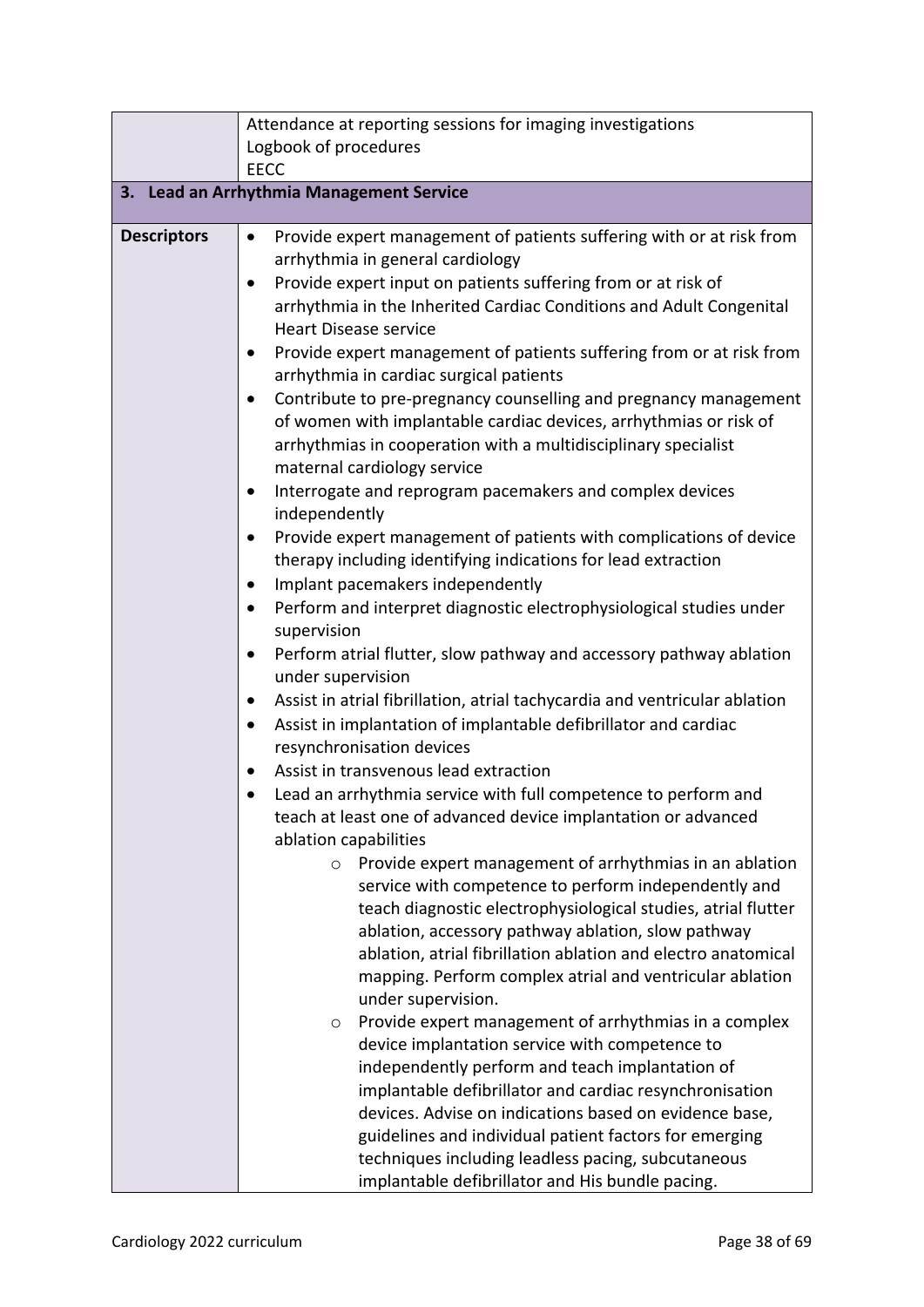| <b>GPCs</b>                                                 | Domain 1: Professional values and behaviours                                  |  |  |
|-------------------------------------------------------------|-------------------------------------------------------------------------------|--|--|
|                                                             | Domain 2: Professional skills                                                 |  |  |
|                                                             | Practical skills, Communication and interpersonal skills, Dealing with        |  |  |
|                                                             | complexity and uncertainty, Clinical skills                                   |  |  |
|                                                             | Domain 3: Professional knowledge                                              |  |  |
|                                                             | Professional requirements, National legislative requirements, The health      |  |  |
|                                                             | service and healthcare system in the four countries                           |  |  |
|                                                             | Domain 4: Capabilities in health promotion and illness prevention             |  |  |
|                                                             | Domain 5: Capabilities in leadership and team working                         |  |  |
|                                                             | Domain 6: Capabilities in patient safety and quality improvement              |  |  |
|                                                             | Patient safety, Quality improvement                                           |  |  |
|                                                             | Domain 7: Capabilities in safeguarding vulnerable groups                      |  |  |
|                                                             | Domain 8: Capabilities in education and training                              |  |  |
|                                                             | Domain 9: Capabilities in research and scholarship                            |  |  |
| <b>Evidence to</b>                                          | <b>ALS</b>                                                                    |  |  |
| inform                                                      | Mini CEX                                                                      |  |  |
| decision                                                    | <b>ACAT</b>                                                                   |  |  |
|                                                             | <b>DOPS</b>                                                                   |  |  |
|                                                             | <b>MCR</b>                                                                    |  |  |
|                                                             | <b>MSF</b>                                                                    |  |  |
|                                                             | CbD                                                                           |  |  |
|                                                             | Attendance at learning events and/or relevant certification                   |  |  |
|                                                             | Logbook of procedures                                                         |  |  |
|                                                             | <b>EECC</b>                                                                   |  |  |
|                                                             | Device Follow up curriculum tool                                              |  |  |
|                                                             | Pacemaker implantation curriculum tool                                        |  |  |
|                                                             | Complex Device implantation curriculum tool                                   |  |  |
|                                                             | <b>EP Ablation Curriculum tool</b>                                            |  |  |
|                                                             | 4. Lead an Adult Congenital Heart Disease service                             |  |  |
|                                                             |                                                                               |  |  |
| <b>Descriptors</b>                                          | Diagnose, assess and manage adults presenting with new diagnoses<br>$\bullet$ |  |  |
|                                                             | of Adult Congenital Heart Disease                                             |  |  |
|                                                             | Manage patients with known congenital heart disease transitioning<br>٠        |  |  |
|                                                             | from paediatric to adult care                                                 |  |  |
|                                                             | Perform transthoracic echocardiography in Adult Congenital Heart<br>$\bullet$ |  |  |
|                                                             | Disease patients and interpret results to manage care                         |  |  |
|                                                             | Perform transoesophageal echocardiography in Adult Congenital<br>٠            |  |  |
| Heart Disease patients and interpret results to manage care |                                                                               |  |  |
|                                                             | Understand indications and interpret MRI to investigate Adult<br>$\bullet$    |  |  |
|                                                             | Congenital Heart Disease patients in conjunction with imaging                 |  |  |
|                                                             | specialists                                                                   |  |  |
|                                                             | Understand indications and interpret CT to investigate Adult                  |  |  |
|                                                             | Congenital Heart Disease patients in conjunction with imaging                 |  |  |
|                                                             | specialists                                                                   |  |  |
|                                                             | Manage heart failure in Adult Congenital Heart Disease patients               |  |  |
|                                                             | Manage arrhythmias in Adult Congenital Heart Disease patients                 |  |  |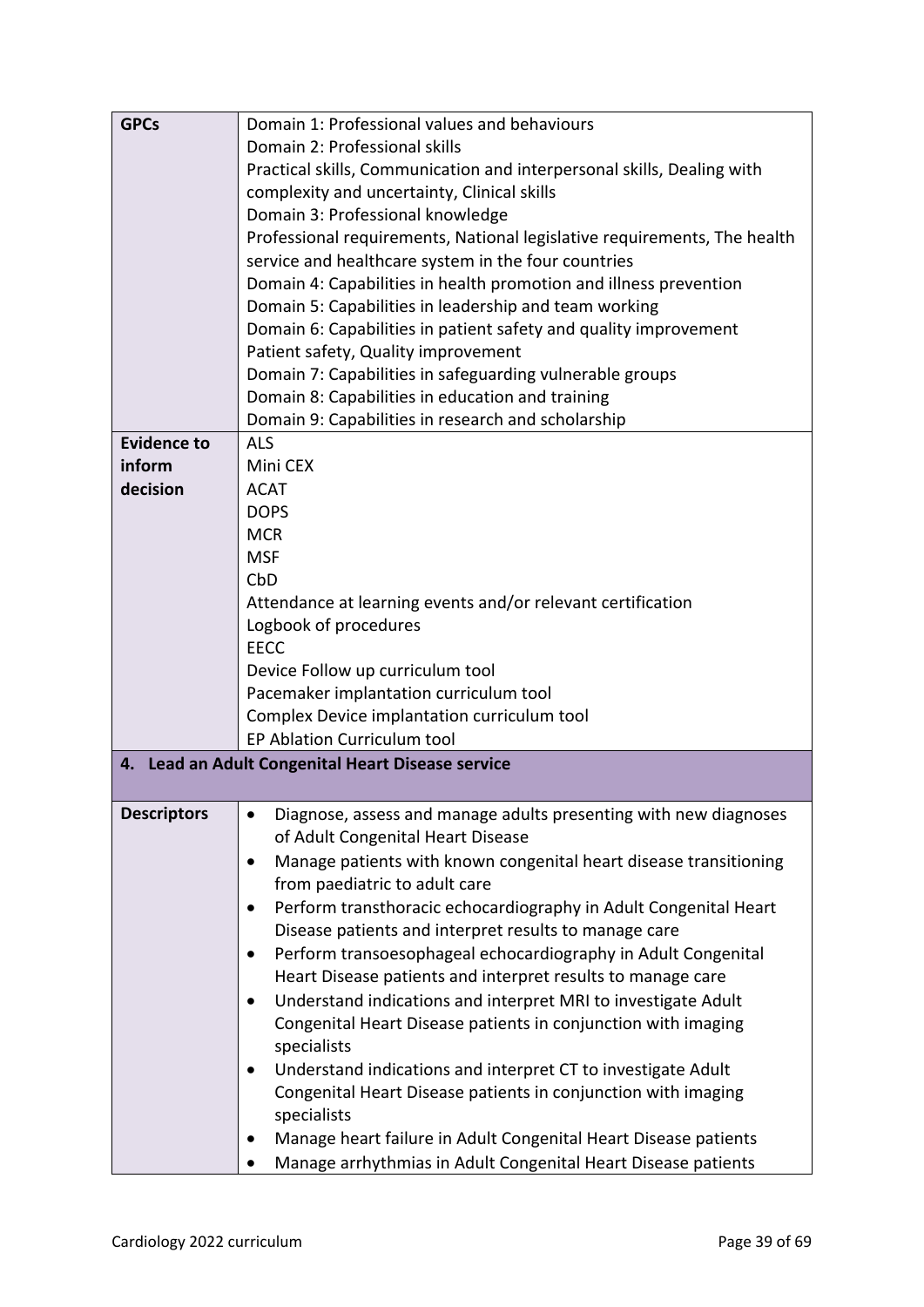|                    | Manage pulmonary hypertension in Adult Congenital Heart Disease<br>$\bullet$       |  |  |
|--------------------|------------------------------------------------------------------------------------|--|--|
|                    | patients in collaboration with National PH Centres                                 |  |  |
|                    | Lead the Adult Congenital Heart Disease multidisciplinary team<br>$\bullet$        |  |  |
|                    | Identify, investigate, counsel and refer patients appropriately for<br>$\bullet$   |  |  |
|                    | surgical and catheter interventions                                                |  |  |
|                    | Contribute to the care of the peri-operative Adult Congenital Heart<br>$\bullet$   |  |  |
|                    |                                                                                    |  |  |
|                    | Disease patient in theatre, intensive care and the ward                            |  |  |
|                    | Manage Adult Congenital Heart Disease patients post procedure in                   |  |  |
|                    | conjunction with the procedural team                                               |  |  |
|                    | Identify Adult Congenital Heart Disease patients with indications for<br>$\bullet$ |  |  |
|                    | cardiac transplantation. Investigate, counsel and refer patients                   |  |  |
|                    | appropriately                                                                      |  |  |
|                    | Diagnose and manage the long-term sequelae of native, repaired and<br>$\bullet$    |  |  |
|                    | palliated Adult Congenital Heart Disease lesions                                   |  |  |
|                    | Identify Adult Congenital Heart Disease patients who would benefit                 |  |  |
|                    | from supportive and palliative care, refer and share care                          |  |  |
|                    | appropriately                                                                      |  |  |
|                    | Contribute to pre-pregnancy counselling and pregnancy management                   |  |  |
|                    | of women with congenital heart disease in cooperation with a                       |  |  |
|                    | multidisciplinary specialist maternal cardiology service                           |  |  |
|                    | Assist with diagnostic catheterisation and intervention in the Adult<br>$\bullet$  |  |  |
|                    | Congenital Heart Disease patient                                                   |  |  |
| <b>GPCs</b>        | Domain 1: Professional values and behaviours                                       |  |  |
|                    | Domain 2: Professional skills                                                      |  |  |
|                    | Practical skills, Communication and interpersonal skills, Dealing with             |  |  |
|                    | complexity and uncertainty, Clinical skills                                        |  |  |
|                    | Domain 3: Professional knowledge                                                   |  |  |
|                    | Professional requirements, National legislative requirements, The health           |  |  |
|                    | service and healthcare system in the four countries                                |  |  |
|                    | Domain 4: Capabilities in health promotion and illness prevention                  |  |  |
|                    | Domain 5: Capabilities in leadership and team working                              |  |  |
|                    | Domain 6: Capabilities in patient safety and quality improvement                   |  |  |
|                    | Patient safety, Quality improvement                                                |  |  |
|                    | Domain 7: Capabilities in safeguarding vulnerable groups                           |  |  |
|                    | Domain 8: Capabilities in education and training                                   |  |  |
|                    | Domain 9: Capabilities in research and scholarship                                 |  |  |
| <b>Evidence to</b> | <b>ALS</b>                                                                         |  |  |
| inform             | Mini CEX                                                                           |  |  |
| decision           | <b>ACAT</b>                                                                        |  |  |
|                    | <b>DOPS</b>                                                                        |  |  |
|                    | <b>MCR</b>                                                                         |  |  |
|                    | <b>MSF</b>                                                                         |  |  |
|                    | CbD                                                                                |  |  |
|                    | Attendance at learning events and/or relevant certification                        |  |  |
|                    | <b>EECC</b>                                                                        |  |  |
|                    | Adult Congenital Heart Disease curriculum tool                                     |  |  |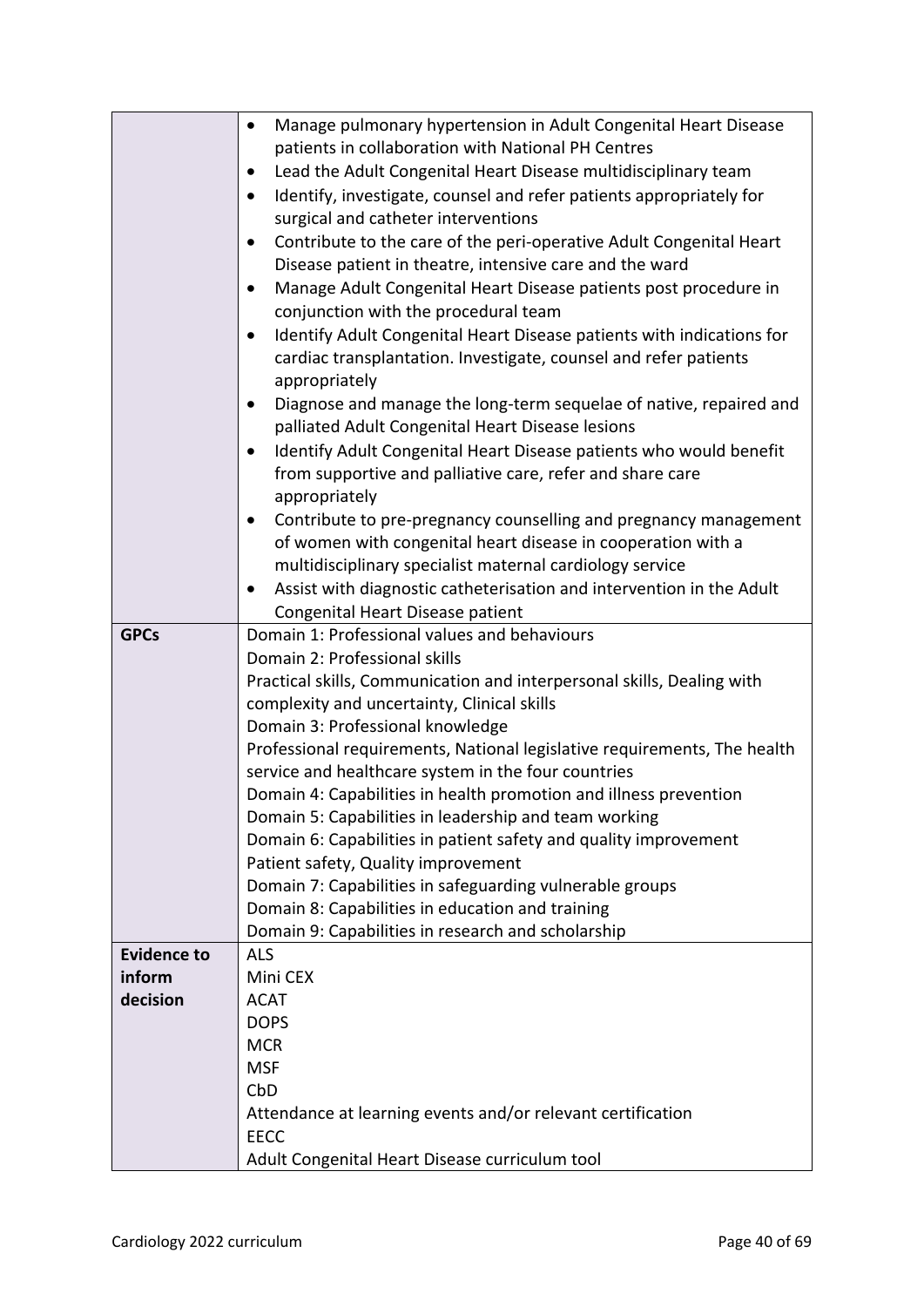| 5. Lead a Heart Failure Service |                                                                                     |  |
|---------------------------------|-------------------------------------------------------------------------------------|--|
| <b>Descriptors</b>              | Provides expert management of inpatients with heart failure both as<br>$\bullet$    |  |
|                                 | primary responsible physician and through consultation                              |  |
|                                 | Provides expert leadership of an outpatient service for heart failure<br>$\bullet$  |  |
|                                 | assessment and management across community, secondary and                           |  |
|                                 | tertiary care.                                                                      |  |
|                                 | Is an expert in the diagnosis and management of heart failure                       |  |
|                                 | syndromes including rare causes of heart failure                                    |  |
|                                 | Manages heart failure patients with co-morbidity and frailty in                     |  |
|                                 | conjunction with the multidisciplinary team                                         |  |
|                                 | Assess and refers suitable heart failure patients for transplantation               |  |
|                                 | and mechanical support, manages patients post heart transplantation                 |  |
|                                 | or with mechanical support in conjunction with specialist services                  |  |
|                                 | Investigates and manages patients with heart failure and related                    |  |
|                                 | problems due to cancer or cancer therapy                                            |  |
|                                 | Investigates and treats patients with heart failure and pulmonary                   |  |
|                                 | hypertension; refers to, and manages in conjunction with, specialist                |  |
|                                 | services                                                                            |  |
|                                 | Manages patients with hereditary heart failure conditions in                        |  |
|                                 | conjunction with the Inherited Cardiac Conditions service                           |  |
|                                 | Contribute to pre-pregnancy counselling and pregnancy management                    |  |
|                                 | of women with or at risk of heart failure in cooperation with a                     |  |
|                                 | multidisciplinary specialist maternal cardiology service                            |  |
|                                 | Assesses prognosis in heart failure, communicates effectively with                  |  |
|                                 | patients and family including breaking bad news. Recognises and                     |  |
|                                 | manages patients requiring end of life care collaborating with                      |  |
|                                 | palliative care team.                                                               |  |
|                                 | Is an expert in interpretation of transthoracic echocardiography in                 |  |
|                                 | heart failure                                                                       |  |
|                                 | Understands and can interpret the reports of Cardiovascular MRI,<br>٠               |  |
|                                 | nuclear and Cardiac CT scans in heart failure                                       |  |
|                                 | Interpret cardio-pulmonary exercise test data to guide heart failure                |  |
|                                 | management                                                                          |  |
|                                 | Interprets right heart catheterisation independently                                |  |
|                                 | Interprets heart failure diagnostics on implantable devices to help in<br>$\bullet$ |  |
| <b>GPCs</b>                     | patient management.<br>Domain 1: Professional values and behaviours                 |  |
|                                 | Domain 2: Professional skills                                                       |  |
|                                 | Practical skills, Communication and interpersonal skills, Dealing with              |  |
|                                 | complexity and uncertainty, Clinical skills                                         |  |
|                                 | Domain 3: Professional knowledge                                                    |  |
|                                 | Professional requirements, National legislative requirements, The health            |  |
|                                 | service and healthcare system in the four countries                                 |  |
|                                 | Domain 4: Capabilities in health promotion and illness prevention                   |  |
|                                 | Domain 5: Capabilities in leadership and team working                               |  |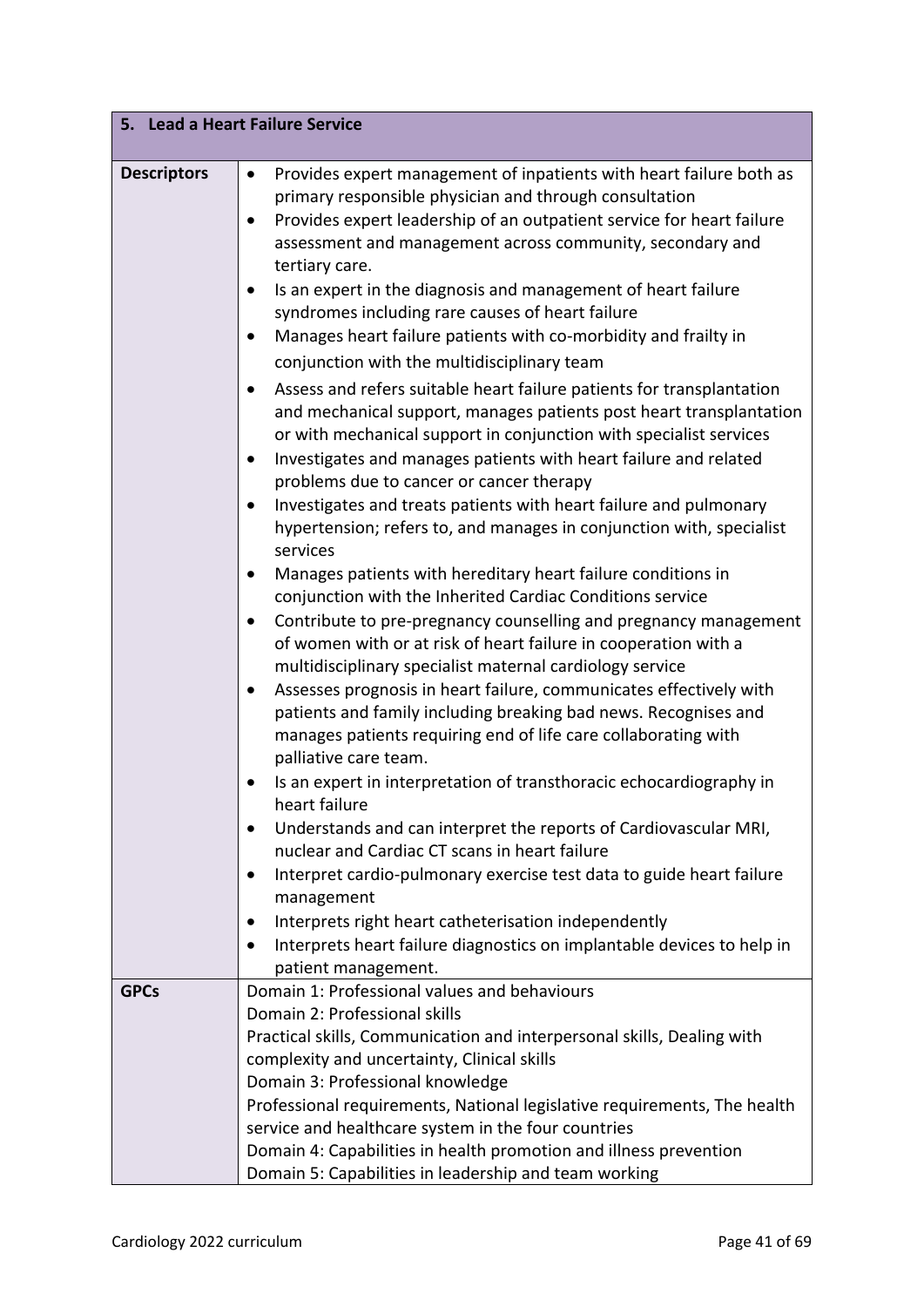|                         | Domain 6: Capabilities in patient safety and quality improvement |  |
|-------------------------|------------------------------------------------------------------|--|
|                         | Patient safety, Quality improvement                              |  |
|                         | Domain 7: Capabilities in safeguarding vulnerable groups         |  |
|                         | Domain 8: Capabilities in education and training                 |  |
|                         | Domain 9: Capabilities in research and scholarship               |  |
| <b>Evidence to</b>      | <b>ALS</b>                                                       |  |
| inform                  | Mini CEX                                                         |  |
| decision<br><b>ACAT</b> |                                                                  |  |
|                         | <b>DOPS</b>                                                      |  |
| <b>MCR</b>              |                                                                  |  |
|                         | MSF                                                              |  |
|                         | CbD                                                              |  |
|                         | Attendance at learning events and/or relevant certification      |  |
|                         | <b>EECC</b>                                                      |  |
|                         | Logbook of procedures                                            |  |

### <span id="page-41-0"></span>**3.5 Presentations and conditions**

The table below details the key presentations and conditions of Cardiology. Each of these should be regarded as a clinical context in which trainees should be able to demonstrate CiPs and GPCs. In this spiral curriculum, trainees will expand and develop the knowledge, skills and attitudes around managing patients with these conditions and presentations. The patient should always be at the centre of knowledge, learning and care.

Trainees must demonstrate core bedside skills, including information gathering through history and physical examination and information sharing with patients, families and colleagues.

Treatment care and strategy covers how a doctor selects drug treatments or interventions for a patient. It includes discussions and decisions as to whether care is focused mainly on curative intent or whether the main focus is on symptomatic relief. It also covers broader aspects of care, including involvement of other professionals or services.

Particular presentations, conditions and issues are listed either because they are common or serious (having high morbidity, mortality and/or serious implications for treatment or public health).

For each condition/presentation, trainees will need to be familiar with such aspects as aetiology, epidemiology, clinical features, investigation, management and prognosis. Our approach is to provide general guidance and not exhaustive detail, which would inevitably become out of date.

| <b>Clinical area</b>    | <b>Presentations</b>        | <b>Conditions/Issues</b>             |
|-------------------------|-----------------------------|--------------------------------------|
| Coronary artery disease | Chest pain, breathlessness, | Acute coronary syndromes, chronic    |
|                         | atypical discomfort,        | coronary artery disease, cardiogenic |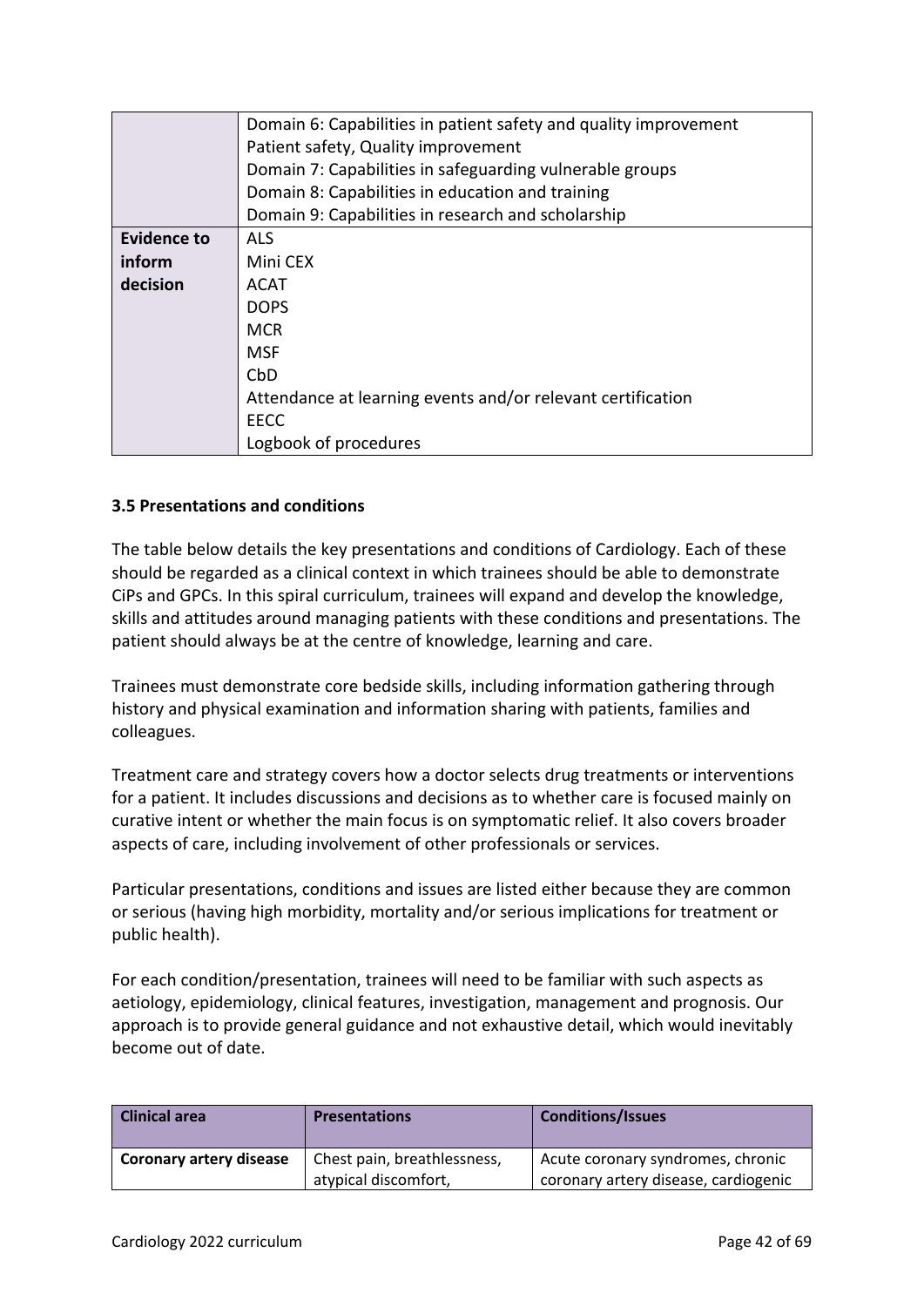| <b>Clinical area</b>                                                       | <b>Presentations</b>                                                                                                                                                                                                      | <b>Conditions/Issues</b>                                                                                                                                                                                                                                                                                                                                                                                                                                                                                                                                                                                                        |
|----------------------------------------------------------------------------|---------------------------------------------------------------------------------------------------------------------------------------------------------------------------------------------------------------------------|---------------------------------------------------------------------------------------------------------------------------------------------------------------------------------------------------------------------------------------------------------------------------------------------------------------------------------------------------------------------------------------------------------------------------------------------------------------------------------------------------------------------------------------------------------------------------------------------------------------------------------|
|                                                                            | asymptomatic risk factor<br>detection, complications of<br>coronary investigations and<br>interventions                                                                                                                   | shock, microvascular disease,<br>coronary spasm, coronary artery<br>spasm, non ischaemic mimics of<br>coronary artery disease,<br>hypertension, dyslipidaemia, vascular<br>access complications, contrast<br>nephropathy, coronary artery disease<br>in pregnancy                                                                                                                                                                                                                                                                                                                                                               |
| Valvular heart disease,<br>aortopathy and cardiac<br>tumours               | Breathlessness, palpitations,<br>chest pain, syncope, embolic<br>phenomenon, asymptomatic<br>detection                                                                                                                    | Mitral, Aortic, pulmonary and<br>tricuspid regurgitation or stenosis,<br>prevention and treatment of infective<br>endocarditis, aortopathy,<br>management of anticoagulation for<br>prosthetic valves and mitral stenosis,<br>inherited conditions predisposing to<br>structural disease of the heart or<br>great vessels, implications of pregnancy                                                                                                                                                                                                                                                                            |
| Arrhythmias and<br>implantable devices                                     | Syncope, palpitations,<br>breathlessness, fatigue,<br>asymptomatic detection,<br>embolic phenomenon,<br>infection and other<br>implantable device<br>complications, routine care of<br>patients with implanted<br>devices | Brady arrhythmias, tachy<br>arrhythmias, atrial fibrillation,<br>management of anticoagulation in<br>atrial arrhythmias, asymptomatic risk<br>management, safe prescription of<br>rate and rhythm control agents, use<br>of implantable devices for<br>symptomatic and prognostic benefit,<br>appropriate onward referral for<br>arrhythmia interventions, basic<br>implanted device interrogation<br>programming, inherited conditions<br>predisposing to arrhythmias, the role<br>of screening for acquired and<br>inherited conditions, implanted<br>device infection and malfunction,<br>arrhythmia management in pregnancy |
| <b>Adult congenital heart</b><br>disease and heart<br>disease in pregnancy | Breathlessness, syncope,<br>palpitations, chest pain,<br>oedema, hypoxia,<br>asymptomatic detection and<br>routine follow up                                                                                              | Ventricular and atrial septal defects<br>as isolated or complex anatomies,<br>transposition of the great arteries,<br>congenital valve defects,<br>univentricular circulations, post<br>surgical anatomies, management of<br>anticoagulation, identification heart<br>failure and arrhythmia risk in ACHD<br>patients, manage patients<br>transitioning from paediatric care,<br>management of heart failure,<br>systemic and pulmonary<br>hypertension, arrhythmias and<br>coronary disease in pregnancy, safe<br>prescribing in pregnant and breast                                                                           |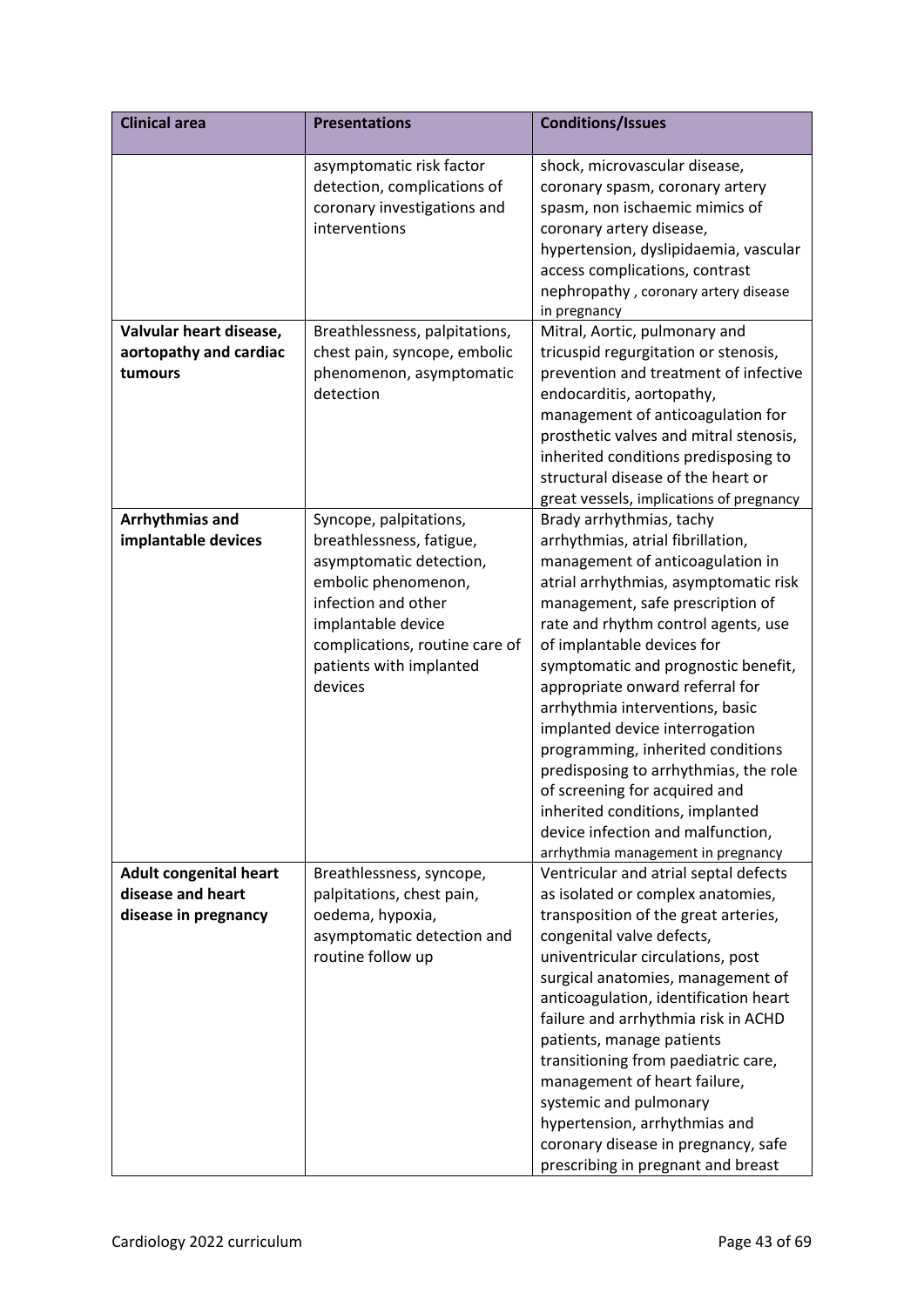| <b>Clinical area</b>                                  | <b>Presentations</b>                                                                                | <b>Conditions/Issues</b>                                                                                                                                                                                                                                                                                                                                                                                                                                                                                                                                                                                                                                         |
|-------------------------------------------------------|-----------------------------------------------------------------------------------------------------|------------------------------------------------------------------------------------------------------------------------------------------------------------------------------------------------------------------------------------------------------------------------------------------------------------------------------------------------------------------------------------------------------------------------------------------------------------------------------------------------------------------------------------------------------------------------------------------------------------------------------------------------------------------|
|                                                       |                                                                                                     | feeding women, risks of pregnancy to<br>mother and foetus in inherited and<br>acquired heart disease.                                                                                                                                                                                                                                                                                                                                                                                                                                                                                                                                                            |
| Heart muscle,<br>pericardium and<br>pulmonary vessels | Breathlessness, syncope,<br>palpitations, fatigue, oedema,<br>cheat pain, asymptomatic<br>detection | Heart failure syndromes across a<br>range of systolic functions and<br>aetiologies including ischaemic heart<br>disease and dilated<br>cardiomyopathies, acute and chronic<br>myo and pericarditis, pulmonary<br>hypertension syndromes,<br>hypertrophic cardiomyopathy and<br>related conditions, myocardial<br>infiltration, cardiac complications of<br>oncology treatments, inherited<br>conditions predisposing to<br>myocardial disease, family screening,<br>arrhythmia risk and indications for<br>implantable devices in patients with<br>myocardial disease, pericardial<br>tamponade, heart muscle disease and<br>pulmonary hypertension in pregnancy |

### <span id="page-43-0"></span>**3.6 Practical procedures**

There are a number of procedural skills in which a trainee must become proficient.

Trainees must be able to outline the indications for these procedures and recognise the importance of valid consent, aseptic technique, safe use of analgesia and local anaesthetics, minimisation of patient discomfort, and requesting help when appropriate. For all practical procedures the trainee must be able to recognise complications and respond appropriately if they arise, including calling for help from colleagues in other specialties when necessary.

Trainees should receive training in procedural skills in a clinical skills lab if required. Assessment of procedural skills will be made using the direct observation of procedural skills (DOPS) tool. The table below sets out the minimum competency level expected for each of the practical procedures. When a trainee has been signed off as being able to perform a procedure independently, they are not required to have any further assessment (DOPS) of that procedure, unless they or their educational supervisor think that this is required (in line with standard professional conduct).

**Procedures to be maintained as competent to perform unsupervised throughout training:**

- Central Venous line insertion
- Arterial Line insertion
- DCCV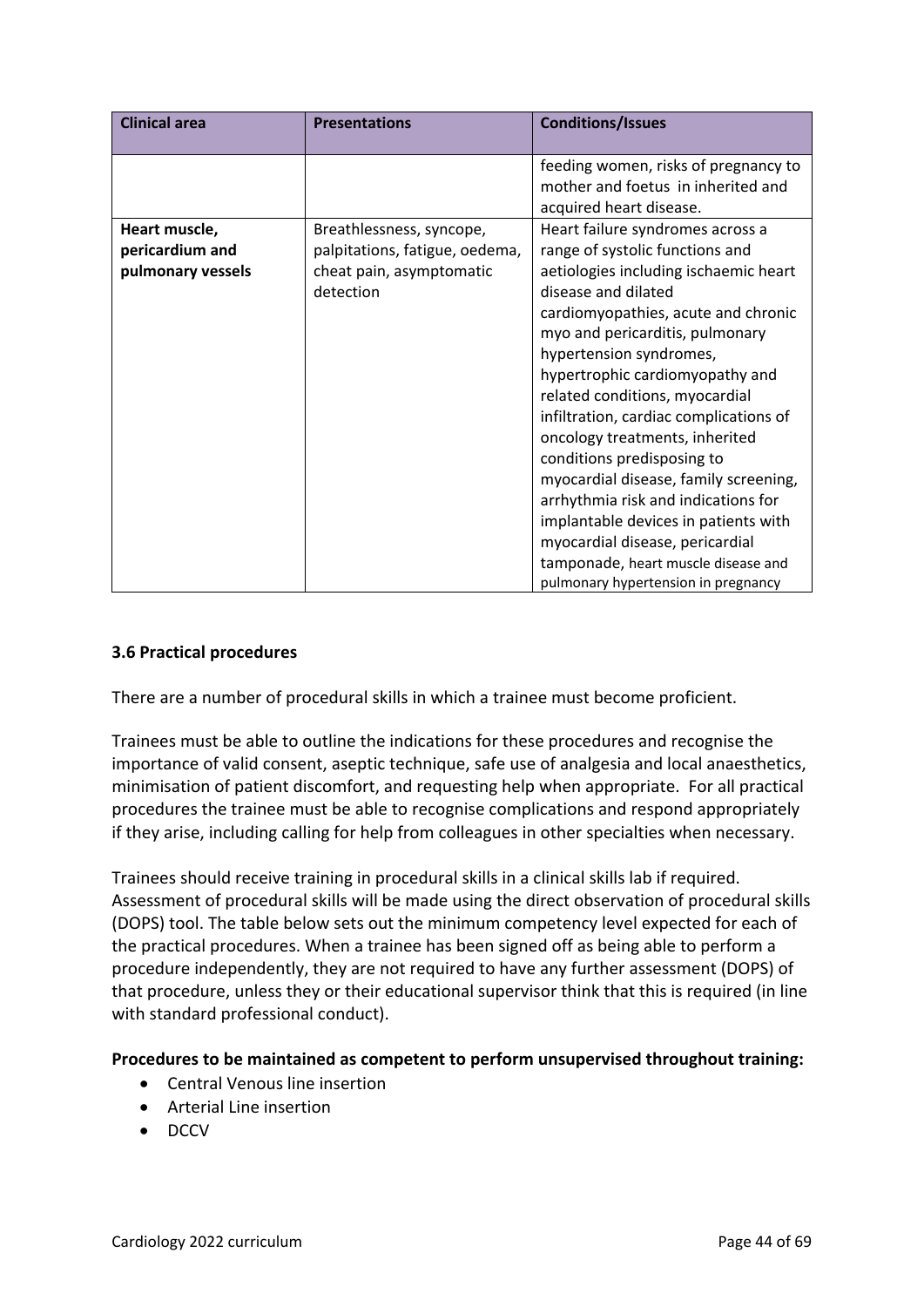| Procedure                                            | ST <sub>4</sub>                                   | ST <sub>5</sub>                                              | ST <sub>6</sub>                                                | ST <sub>7</sub>                                               | ST <sub>8</sub>                                     |  |
|------------------------------------------------------|---------------------------------------------------|--------------------------------------------------------------|----------------------------------------------------------------|---------------------------------------------------------------|-----------------------------------------------------|--|
|                                                      |                                                   | Minimum level required                                       |                                                                |                                                               |                                                     |  |
| <b>Emergency echo</b><br>(FEEL)                      | Competent<br>to perform<br>unsupervised           | Maintain                                                     | Maintain                                                       | Maintain                                                      | Maintain                                            |  |
| <b>Transthoracic echo</b>                            | Able to<br>perform<br>under direct<br>supervision | Competent<br>to perform<br>unsupervised                      | Maintain                                                       | Maintain                                                      | Maintain                                            |  |
| <b>Temporary pacing</b><br>wire                      | Skills lab<br>certified                           | Able to<br>perform<br>under direct<br>supervision            | Able to<br>perform<br>under direct<br>supervision              | Competent<br>to perform<br>unsupervised                       | Maintain                                            |  |
| Permanent<br>Pacemaker*                              | Skills lab<br>certified                           | Able to<br>perform<br>under direct<br>supervision            | Able to<br>perform<br>under direct<br>supervision              | Able to<br>perform<br>under direct<br>supervision             | Able to<br>perform<br>under direct<br>supervision   |  |
| <b>Diagnostic</b><br>Angiography**                   | Skills lab<br>certified                           | Able to<br>perform<br>under direct<br>supervision            | Able to<br>perform<br>under direct<br>supervision              | Able to<br>perform<br>under direct<br>supervision             | Able to<br>perform<br>under direct<br>supervision   |  |
| <b>Pericardiocentesis</b><br><b>Emergency device</b> | Skills lab<br>certified<br>Skills lab             | Able to<br>perform<br>under direct<br>supervision<br>Able to | Able to<br>perform<br>under direct<br>supervision<br>Competent | Able to<br>perform<br>under direct<br>supervision<br>Maintain | Competent<br>to perform<br>unsupervised<br>Maintain |  |
| interrogation                                        | certified                                         | perform<br>under direct<br>supervision                       | to perform<br>unsupervised                                     |                                                               |                                                     |  |

### **Core Procedures – minimum level of competence expected at ARCP**

Special Considerations for Advanced Training:

\*Permanent pacemaker, competent to perform unsupervised required to enter year 4 if in advanced arrhythmia training

\*\*Diagnostic Angiography, competent to perform unsupervised required to enter year 4 if in advanced coronary intervention training.

# <span id="page-44-0"></span>**4 Learning and Teaching**

### <span id="page-44-1"></span>**4.1 The training programme**

The organisation and delivery of postgraduate training is the responsibility of the Health Education England (HEE), NHS Education for Scotland (NES), Health Education and Improvement Wales (HEIW) and the Northern Ireland Medical and Dental Training Agency (NIMDTA) – referred to from this point as 'deaneries'. A training programme director (TPD)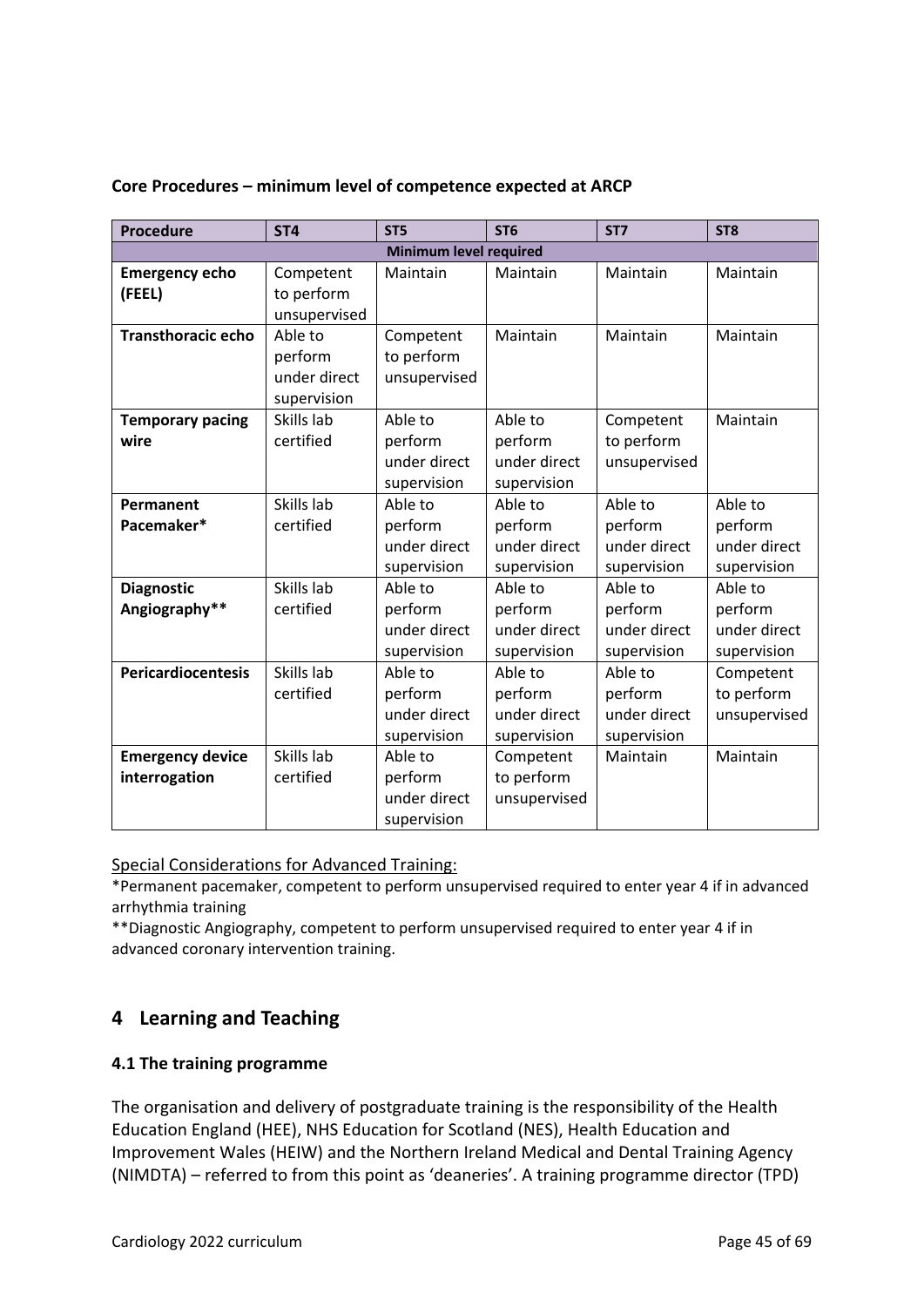will be responsible for coordinating the specialty training programme. In England, the local organisation and delivery of training is overseen by a school of medicine.

Progression through the programme will be determined by the Annual Review of Competency Progression (ARCP) process and the training requirements for each indicative year of training are summarised in the ARCP decision aid (available on the [JRCPTB website\)](http://www.jrcptb.org.uk/).

The sequence of training should ensure appropriate progression in experience and responsibility. The training to be provided at each training site is defined to ensure that, during the programme, the curriculum requirements are met and also that unnecessary duplication and educationally unrewarding experiences are avoided.

Trainees will have an appropriate clinical supervisor and a named educational supervisor. The clinical supervisor and educational supervisor may be the same person. It will be best practice for trainees to have an educational supervisor who practises internal medicine for periods of IM stage 2 training. Educational supervisors of IM trainees who do not themselves practise IM must take particular care to ensure that they obtain and consider detailed feedback from clinical supervisors who are knowledgeable about the trainees' IM performance and include this in their educational reports.

The following provides a guide on how training programmes should be focused in order for trainees to gain the experience and develop the capabilities to the level required.

### **Organisation of the Cardiology training programme**

The cardiology curriculum will be delivered alongside Internal Medicine stage two training over an indicative five years. During this period trainees will blend Internal Medicine, core cardiology and advanced themes for service. The core cardiology capabilities are organised in five themes with a concentration on the competencies required to deliver safe emergency care at the outset of training building up through elective and strategic skills. Trainees will be required to acquire capabilities in one of the five themes to an advanced level. Training in the advanced theme will commence in the third year of training and run alongside continued IM and core cardiology training until completion of training.

### *Palliative and end of life care*

Palliative and end of life care is a core component of the Internal Medicine (IM) curriculum and trainees will continue to develop their knowledge and skills throughout specialty training. Palliative and end of life care is one of the eight clinical Capabilities in Practice (CiPs, CiP8), with specialist palliative care experience recommended. Experience of end of life care can be achieved during attachments to routine medical teams (eg geriatric medicine, oncology, respiratory medicine) and ICU but trainees may have the opportunity to undertake a palliative medicine attachment to a specialist palliative care setting (or range of settings), which would enhance a trainee's ability to gain knowledge and skills in managing palliative and end of life patients beyond experience in an IM or other speciality environment.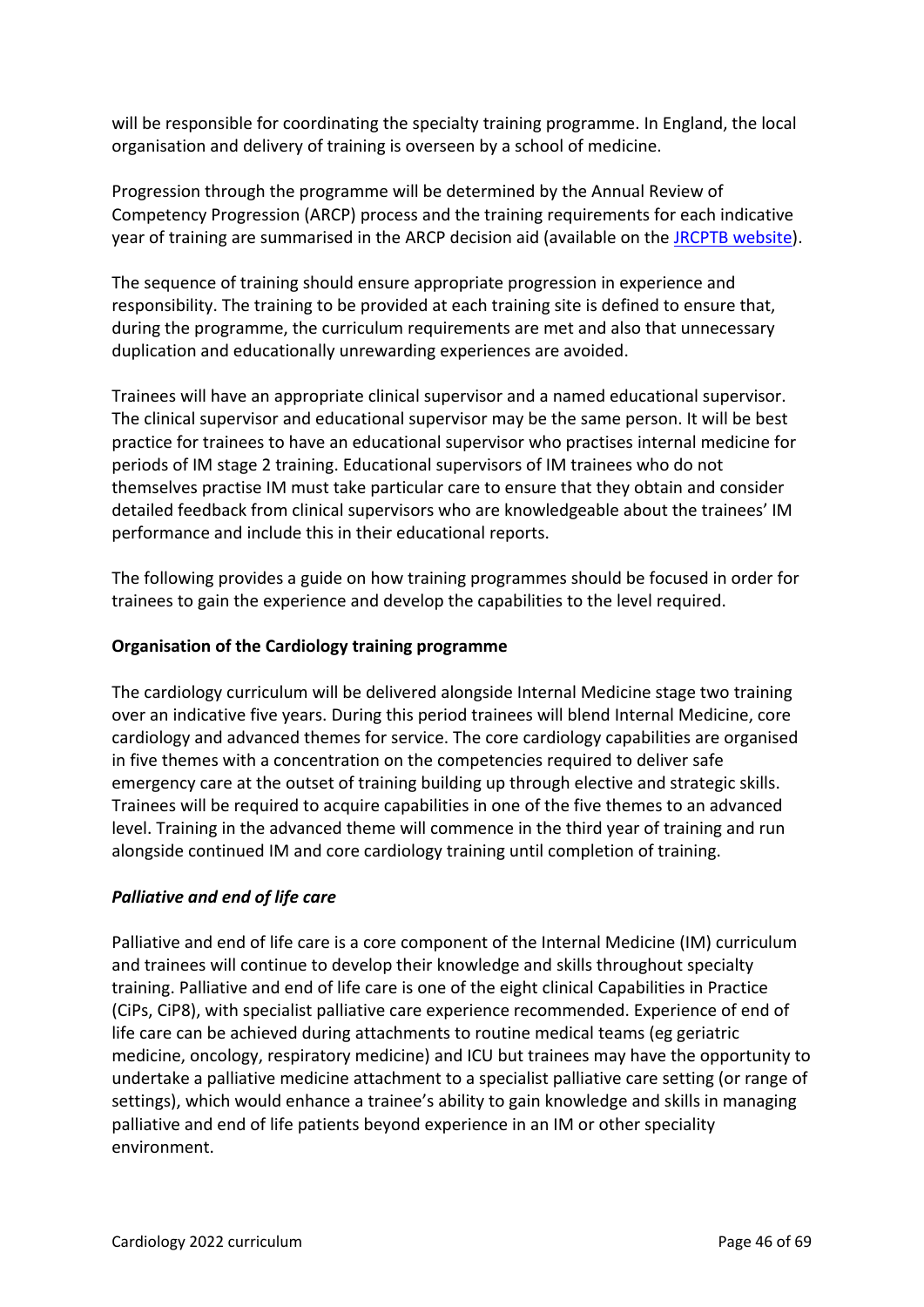During a palliative medicine placement, trainees will have a clinical supervisor and will be encouraged to undertake relevant workplace based assessments to evidence entrustment decisions for CiP8. Depending on the setting in which they are based, trainees will have the opportunity to provide direct care to hospice/specialist palliative care unit inpatients, work in day hospice and outpatient settings, undertake domiciliary visits and work with hospital and community palliative care teams. During an attachment, trainees are likely to participate in the specialty palliative care on call.

### <span id="page-46-0"></span>**4.2 Teaching and learning methods**

The curriculum will be delivered through a variety of learning experiences and will achieve the capabilities described in the syllabus through a variety of learning methods. There will be a balance of different modes of learning from formal teaching programmes to experiential learning 'on the job'. The proportion of time allocated to different learning methods may vary depending on the nature of the attachment within a rotation.

This section identifies the types of situations in which a trainee will learn.

**Work-based experiential learning** - The content of work-based experiential learning is decided by the local faculty for education but includes active participation in:

### **Medical clinics including specialty clinics**

The educational objectives of attending clinics are:

- To understand the management of chronic diseases
- Be able to assess a patient in a defined time-frame
- To interpret and act on the referral letter to clinic
- To propose an investigation and management plan in a setting different from the acute medical situation
- To review and amend existing investigation plans
- To write an acceptable letter back to the referrer
- To communicate with the patient and where necessary relatives and other health care professionals.

These objectives can be achieved in a variety of settings including hospitals, day care facilities and the community. The clinic might be primarily run by a specialist nurse (or other qualified health care professionals) rather than a consultant physician. After initial induction, trainees will review patients in clinic settings, under direct supervision. The degree of responsibility taken by the trainee will increase as competency increases. Trainees should see a range of new and follow-up patients and present their findings to their clinical supervisor. Clinic letters written by the trainee should also be reviewed and feedback given.

The number of patients that a trainee should see in each clinic is not defined, neither is the time that should be spent in clinic, but as a guide this should be a minimum of two hours.

Clinic experience should be used as an opportunity to undertake supervised learning events and reflection.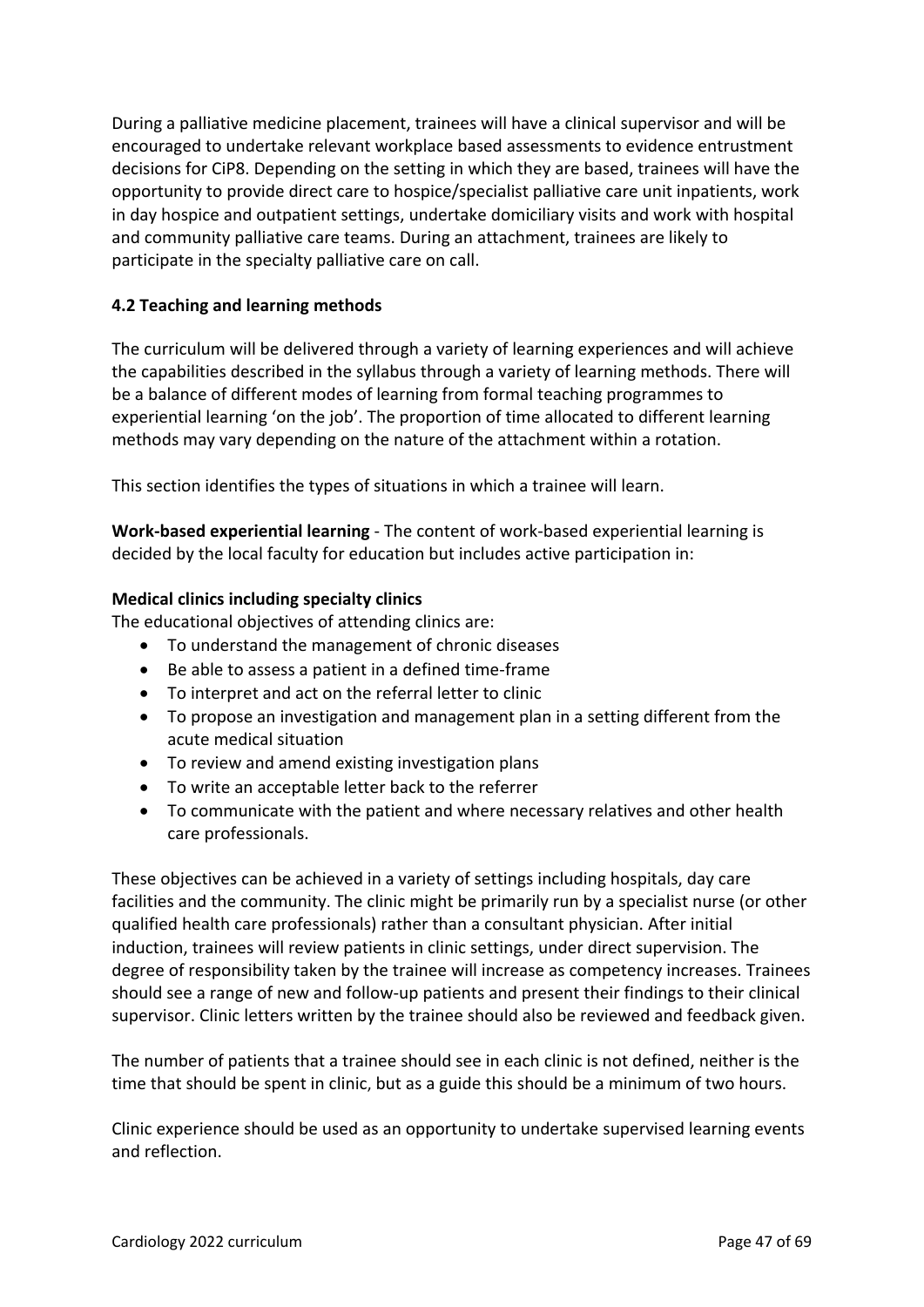### **Reviewing patients with consultants**

It is important that trainees have an opportunity to present at least a proportion of the patients whom they have admitted to their consultant for senior review in order to obtain immediate feedback into their performance (that may be supplemented by an appropriate WBA such as an ACAT, mini-CEX or CBD). This may be accomplished when working on a take shift along with a consultant, or on a post-take ward round with a consultant.

## **Personal ward rounds and provision of ongoing clinical care on specialist medical ward attachments**

Every patient seen, on the ward or in outpatients, provides a learning opportunity, which will be enhanced by following the patient through the course of their illness. The experience of the evolution of patients' problems over time is a critical part both of the diagnostic process as well as management. Patients seen should provide the basis for critical reading and reflection on clinical problems.

### **Ward rounds by more senior doctors**

Every time a trainee observes another doctor seeing a patient or their relatives there is an opportunity for learning. Ward rounds (including post-take) should be led by a more senior doctor and include feedback on clinical and decision-making skills.

### **Multidisciplinary team meetings**

There are many situations where clinical problems are discussed with clinicians in other disciplines. These provide excellent opportunities for observation of clinical reasoning.

Trainees have supervised responsibility for the care of inpatients. This includes day-to-day review of clinical conditions, note keeping, and the initial management of the acutely ill patient with referral to and liaison with clinical colleagues as necessary. The degree of responsibility taken by the trainee will increase as competency increases. There should be appropriate levels of clinical supervision throughout training, with increasing clinical independence and responsibility.

### **Palliative and end of life care**

Trainees undertaking a palliative medicine attachment will see palliative care patients with a range of life-limiting illnesses, including cancer, frailty, multi-morbidity, dementia and organ failure. They will gain expertise in:

- Managing difficult physical symptoms;
- Managing psychological, spiritual and existential distress for patients and those close to them;
- Addressing complex social issues for patients at the end of life (including facilitating preferences for place of care and death);
- Managing challenging symptoms in the dying patient;
- Identifying those in need of proactive or enhanced bereavement support;
- Managing palliative care patients out of hours, including in non-acute settings (hospice and community).

### **Formal postgraduate teaching**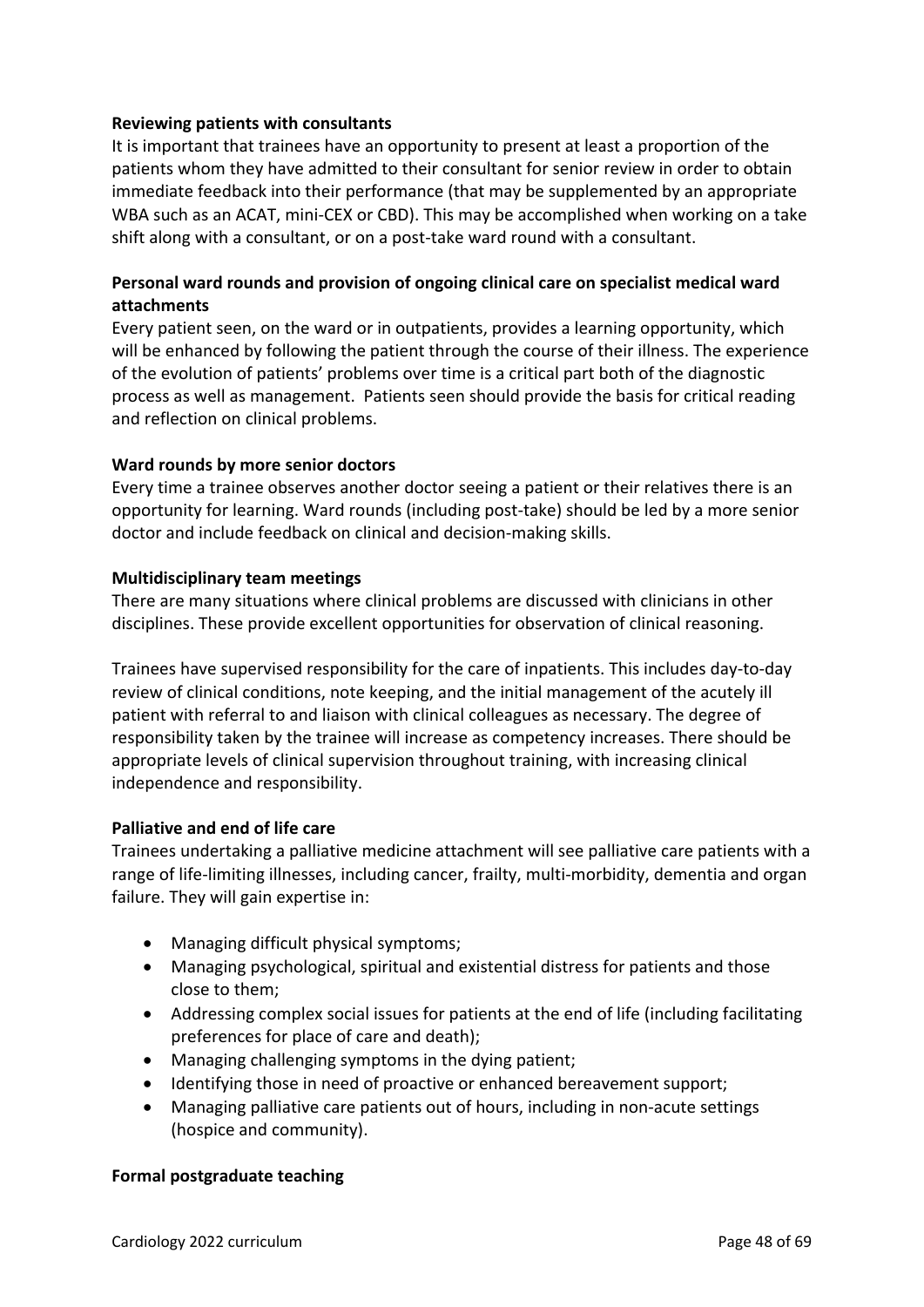The content of these sessions are determined by the local faculty of medical education and will be based on the curriculum. There are many opportunities throughout the year for formal teaching in the local postgraduate teaching sessions and at regional, national and international meetings. Many of these are organised by the Royal Colleges of Physicians.

Suggested activities include:

- a programme of formal bleep-free regular teaching sessions to cohorts of trainees (eg a weekly training hour for IM teaching within a training site)
- case presentations
- research, audit and quality improvement projects
- lectures and small group teaching
- Grand Rounds
- clinical skills demonstrations and teaching
- critical appraisal and evidence based medicine and journal clubs
- joint specialty meetings
- attendance at training programmes organised on a deanery or regional basis, which are designed to cover aspects of the training programme outlined in this curriculum.

**Learning with peers** - There are many opportunities for trainees to learn with their peers. Local postgraduate teaching opportunities allow trainees of varied levels of experience to come together for small group sessions.

### **Independent self-directed learning**

Trainees will use this time in a variety of ways depending upon their stage of learning. Suggested activities include:

- reading, including web-based material such as e-Learning for Healthcare (e-LfH)
- maintenance of personal portfolio (self-assessment, reflective learning, personal development plan)
- audit, quality improvement and research projects
- reading journals
- achieving personal learning goals beyond the essential, core curriculum

### **Formal study courses**

Time to be made available for formal courses is encouraged, subject to local conditions of service. Examples include management and leadership courses and communication courses, which are particularly relevant to patient safety and experience.

### <span id="page-48-0"></span>**4.3 Academic training**

The four nations have different arrangements for academic training and doctors in training should consult the local deanery for further guidance.

Trainees may train in academic medicine as an academic clinical fellow (ACF), academic clinical lecturer (ACL) or equivalent.

Some trainees may opt to do research leading to a higher degree without being appointed to a formal academic programme. This new curriculum should not impact in any way on the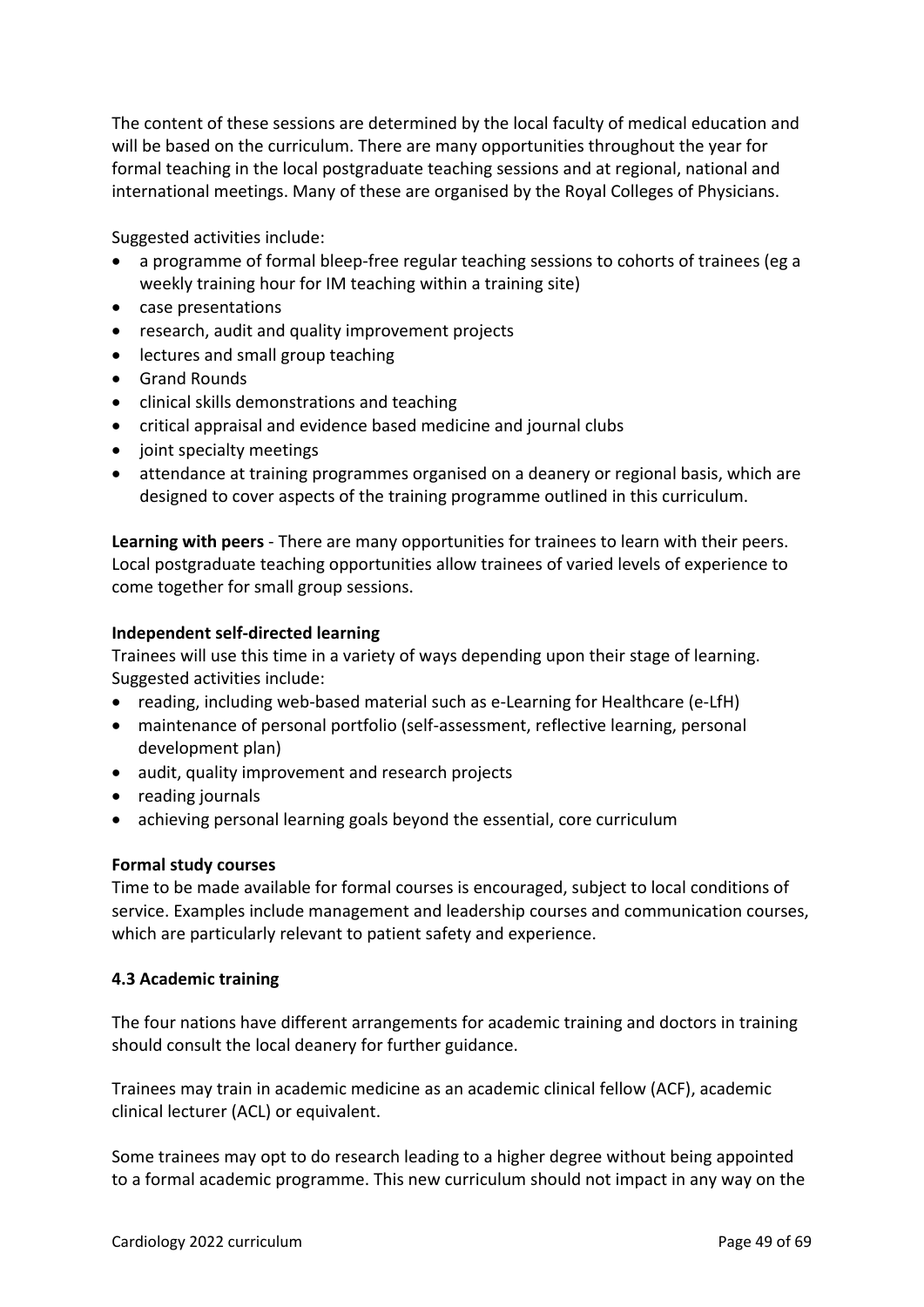facility to take time out of programme for research (OOPR) but as now, such time requires discussion between the trainee, the TPD and the Deanery as to what is appropriate together with guidance from the appropriate SAC that the proposed period and scope of study is sensible.

### <span id="page-49-0"></span>**4.4 Taking time out of programme**

There are a number of circumstances when a trainee may seek to spend some time out of specialty training, such as undertaking a period of research or taking up a fellowship post. All such requests must be agreed by the postgraduate dean in advance and trainees are advised to discuss their proposals as early as possible. Full guidance on taking time out of programme can be found in the Gold Guide.

### <span id="page-49-1"></span>**4.5 Acting up as a consultant**

A trainee coming towards the end of their training may spend up to three months "actingup" as a consultant, provided that a consultant supervisor is identified for the post and satisfactory progress is made. As long as the trainee remains within an approved training programme, the GMC does not need to approve this period of "acting up" and their original CCT date will not be affected. More information on acting up as a consultant can be found in the Gold Guide.

# <span id="page-49-2"></span>**5 Programme of Assessment**

### <span id="page-49-3"></span>**5.1 Purpose of assessment**

The purpose of the programme of assessment is to:

- assess trainees' actual performance in the workplace
- enhance learning by providing formative assessment, enabling trainees to receive immediate feedback, understand their own performance and identify areas for development
- drive learning and enhance the training process by making it clear what is required of trainees and motivating them to ensure they receive suitable training and experience
- demonstrate trainees have acquired the GPCs and meet the requirements of GMP
- ensure that trainees possess the essential underlying knowledge required for their specialty
- provide robust, summative evidence that trainees are meeting the curriculum standards during the training programme;
- inform the ARCP, identifying any requirements for targeted or additional training where necessary and facilitating decisions regarding progression through the training programme;
- identify trainees who should be advised to consider changes of career direction.

### <span id="page-49-4"></span>**5.2 Programme of Assessment**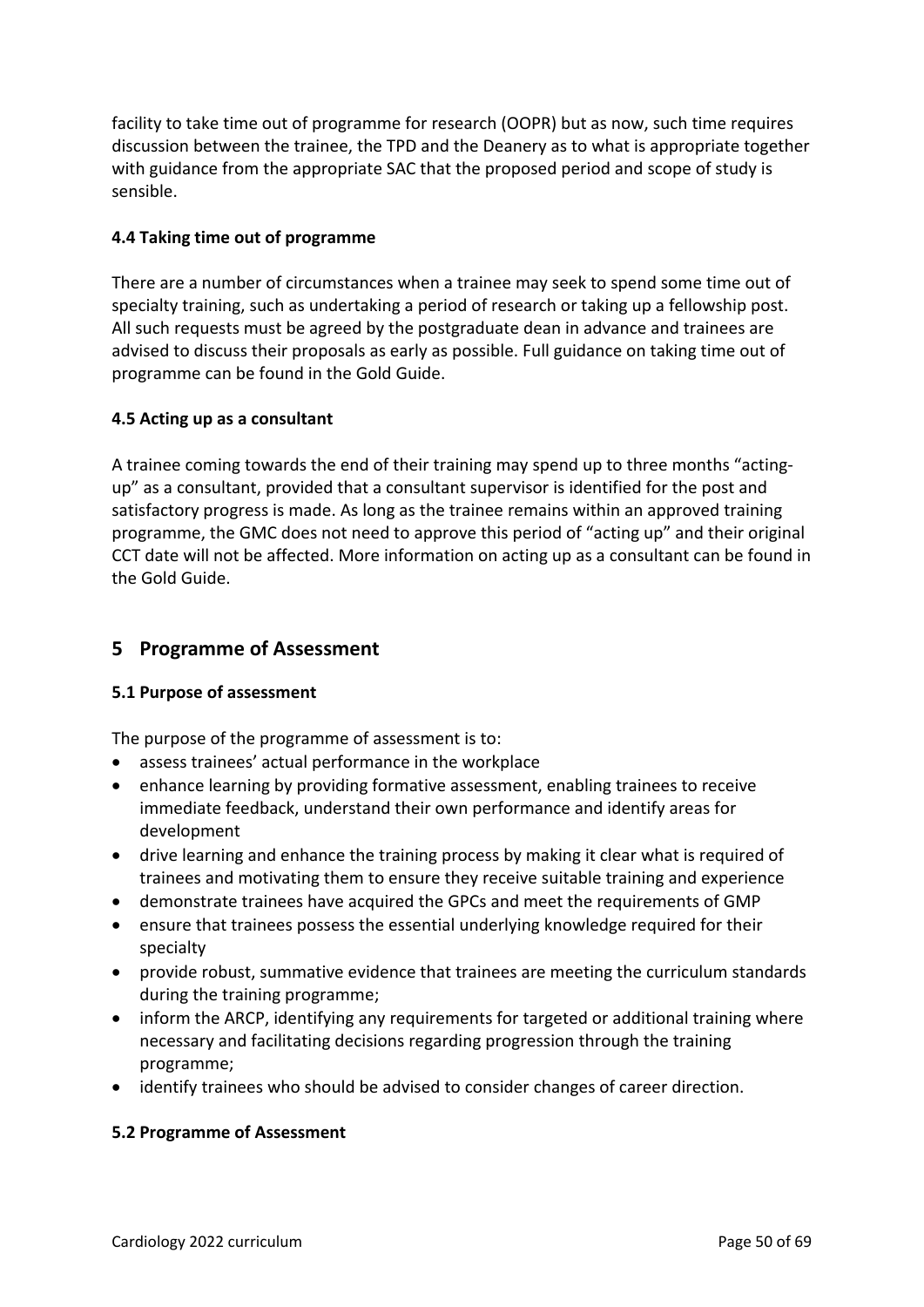Our programme of assessment refers to the integrated framework of exams, assessments in the workplace and judgements made about a learner during their approved programme of training. The purpose of the programme of assessment is to robustly evidence, ensure and clearly communicate the expected levels of performance at critical progression points in, and to demonstrate satisfactory completion of training as required by the curriculum.

The programme of assessment is comprised of several different individual types of assessment. A range of assessments is needed to generate the necessary evidence required for global judgements to be made about satisfactory performance, progression in, and completion of, training. All assessments, including those conducted in the workplace, are linked to the relevant curricular learning outcomes (eg through the blueprinting of assessment system to the stated curricular outcomes).

The programme of assessment emphasises the importance and centrality of professional judgement in making sure learners have met the learning outcomes and expected levels of performance set out in the approved curricula. Assessors will make accountable, professional judgements. The programme of assessment includes how professional judgements are used and collated to support decisions on progression and satisfactory completion of training.

The assessments will be supported by structured feedback for trainees. Assessment tools will be both formative and summative and have been selected on the basis of their fitness for purpose.

Assessment will take place throughout the training programme to allow trainees continually to gather evidence of learning and to provide formative feedback. Those assessment tools which are not identified individually as summative will contribute to summative judgements about a trainee's progress as part of the programme of assessment. The number and range of these will ensure a reliable assessment of the training relevant to their stage of training and achieve coverage of the curriculum.

Reflection and feedback should be an integral component to all SLEs and WBPAs. In order for trainees to maximise benefit, reflection and feedback should take place as soon as possible after an event. Every clinical encounter can provide a unique opportunity for reflection and feedback and this process should occur frequently. Feedback should be of high quality and should include an action plan for future development for the trainee. Both trainees and trainers should recognise and respect cultural differences when giving and receiving feedback.

### <span id="page-50-0"></span>**5.3 Assessment of CiPs**

Assessment of CiPs involves looking across a range of different skills and behaviours to make global decisions about a learner's suitability to take on particular responsibilities or tasks.

Clinical supervisors and others contributing to assessment will provide formative feedback to the trainee on their performance throughout the training year. This feedback will include a global rating in order to indicate to the trainee and their educational supervisor how they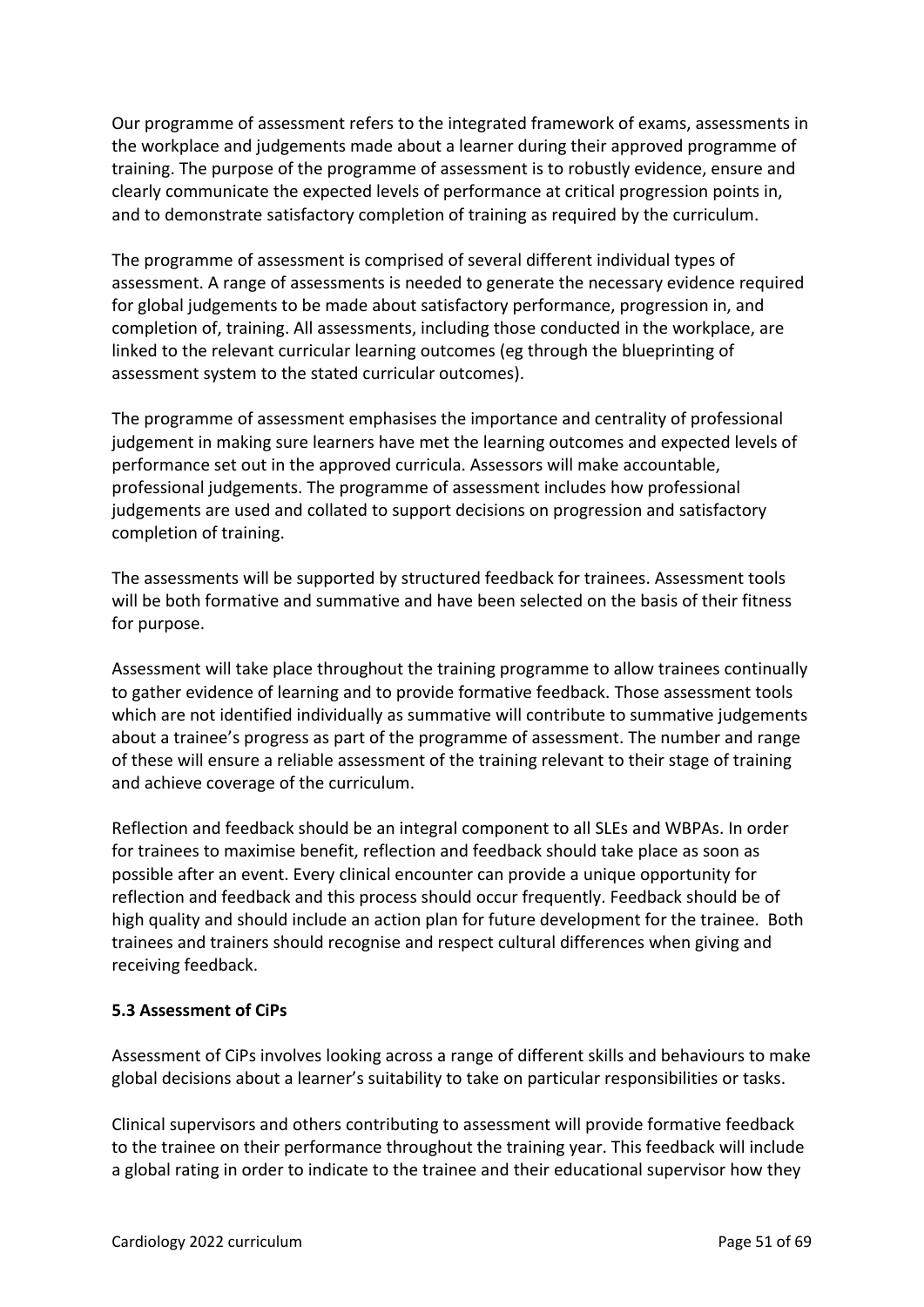are progressing at that stage of training. To support this, workplace based assessments and multiple consultant reports will include global assessment anchor statements.

### **Global assessment anchor statements**

- ➢ Below expectations for this year of training; may not meet the requirements for critical progression point
- $\triangleright$  Meeting expectations for this year of training; expected to progress to next stage of training
- $\triangleright$  Above expectations for this year of training; expected to progress to next stage of training

Towards the end of the training year, trainees will make a self-assessment of their progression for each CiP and record this in the eportfolio with signposting to the evidence to support their rating.

The educational supervisor (ES) will review the evidence in the eportfolio including workplace based assessments, feedback received from clinical supervisors (via the Multiple Consultant Report) and the trainee's self-assessment and record their judgement on the trainee's performance in the ES report, with commentary.

For **generic CiPs**, the ES will indicate whether the trainee is meeting expectations or not using the global anchor statements above. Trainees will need to be meeting expectations for the stage of training as a minimum to be judged satisfactory to progress to the next training year.

For **clinical and specialty CiPs**, the ES will make an entrustment decision for each CiP and record the indicative level of supervision required with detailed comments to justify their entrustment decision. The ES will also indicate the most appropriate global anchor statement (see above) for overall performance.

### **Level descriptors for clinical and specialty CiPs**

| Level   | <b>Descriptor</b>                                                                       |
|---------|-----------------------------------------------------------------------------------------|
| Level 1 | <b>Entrusted to observe only</b> $-$ no provision of clinical care                      |
| Level 2 | <b>Entrusted to act with direct supervision:</b>                                        |
|         | The trainee may provide clinical care, but the supervising physician is physically      |
|         | within the hospital or other site of patient care and is immediately available if       |
|         | required to provide direct bedside supervision                                          |
| Level 3 | Entrusted to act with indirect supervision:                                             |
|         | The trainee may provide clinical care when the supervising physician is not physically  |
|         | present within the hospital or other site of patient care, but is available by means of |
|         | telephone and/or electronic media to provide advice, and can attend at the bedside if   |
|         | required to provide direct supervision                                                  |
| Level 4 | <b>Entrusted to act unsupervised</b>                                                    |
|         |                                                                                         |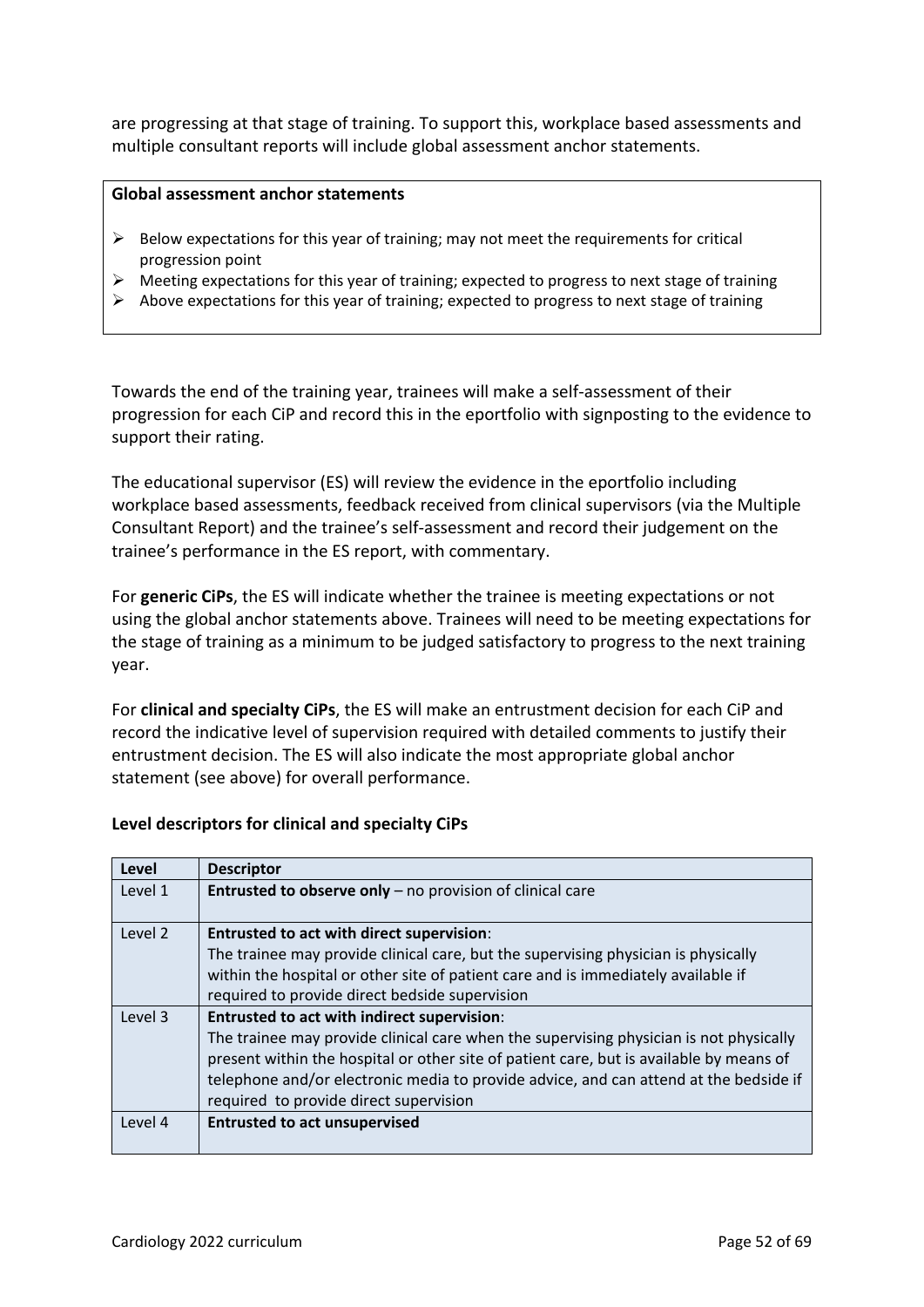The ARCP will be informed by the ES report and the evidence presented in the eportfolio. The ARCP panel will make the final summative judgement on whether the trainee has achieved the generic outcomes and the appropriate level of supervision for each CiP. The ARCP panel will determine whether the trainee can progress to the next year/level of training in accordance with the Gold Guide. ARCPs will be held for each training year. The final ARCP will ensure trainees have achieved level 4 in all CiPs for the critical progression point at completion of training.

### <span id="page-52-0"></span>**5.4 Critical progression points**

There will be a key progression point on completion of specialty training. Trainees will be required to be entrusted at level 4 in all CiPs in order to achieve an ARCP outcome 6 and be recommended for a CCT.

The educational supervisor report will make a recommendation to the ARCP panel as to whether the trainee has met the defined levels for the CiPs and acquired the procedural competence required for each year of training. The ARCP panel will make the final decision on whether the trainee can be signed off and progress to the next year/level of training [see section 5.6].

The outline grids below set out the expected level of supervision and entrustment for the IM clinical CiPs and the specialty CiPs and include the critical progression points across the whole training programme.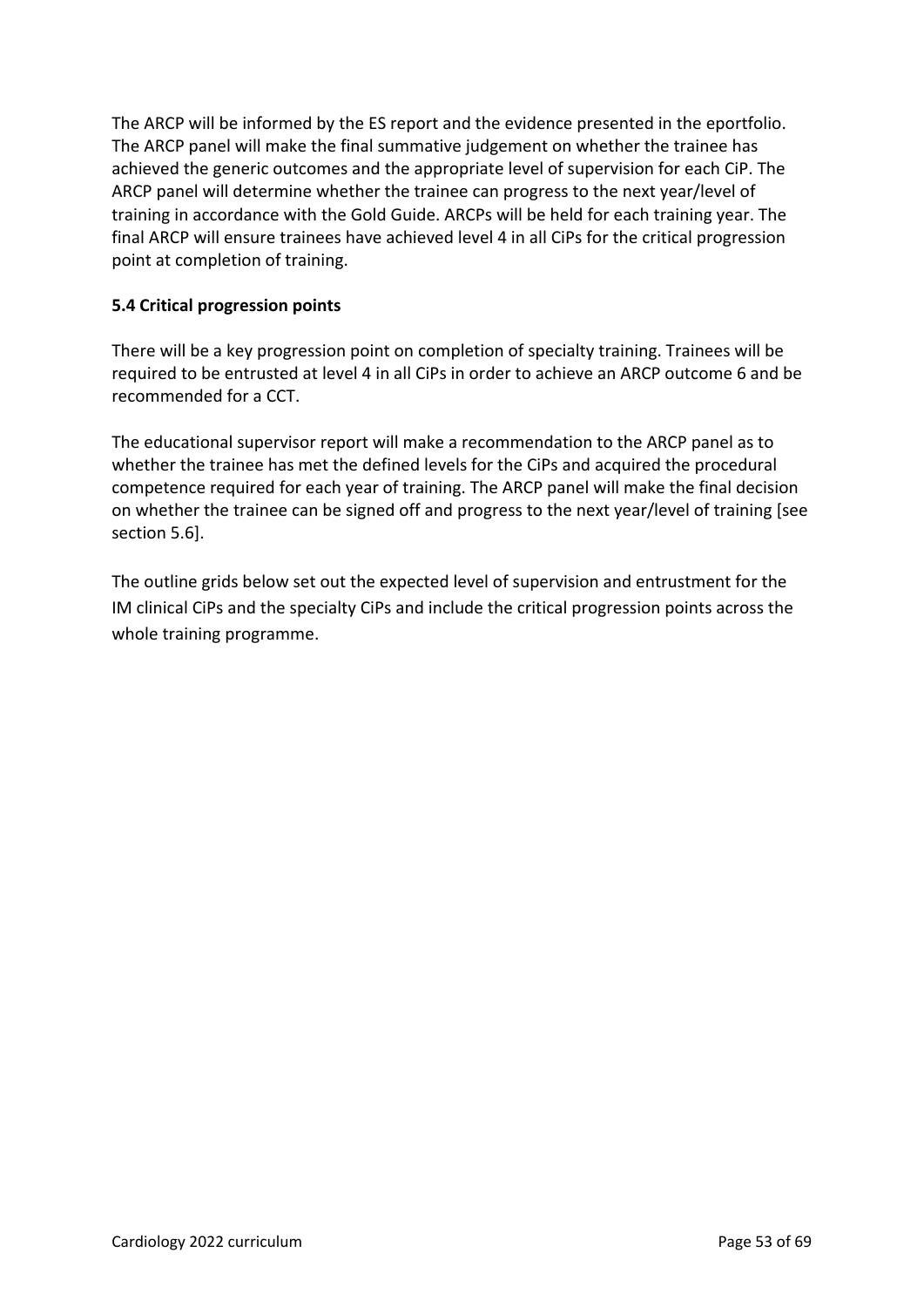### **Table 1: Outline grid of levels expected for Internal Medicine clinical capabilities in practice (CiPs)**

#### **Level descriptors**

Level 1: Entrusted to observe only – no clinical care Level 2: Entrusted to act with direct supervision Level 3: Entrusted to act with indirect supervision Level 4: Entrusted to act unsupervised

| <b>IM Clinical CiP</b>                                                                | ST <sub>4</sub> | ST <sub>5</sub> | ST <sub>6</sub> | ST <sub>7</sub> |            |
|---------------------------------------------------------------------------------------|-----------------|-----------------|-----------------|-----------------|------------|
| Managing an acute unselected take<br>1.                                               | ٩               |                 |                 |                 |            |
| 2.<br>Managing the acute care of patients within a medical<br>specialty service       |                 |                 |                 |                 | POIN       |
| Providing continuity of care to medical inpatients<br>3.                              |                 |                 |                 |                 | ROGRESSION |
| Managing outpatients with long term conditions<br>4.                                  |                 |                 |                 |                 |            |
| Managing medical problems in patients in other specialties<br>5.<br>and special cases |                 |                 |                 |                 |            |
| Managing an MDT including discharge planning<br>6.                                    |                 |                 |                 |                 | CRITICA    |
| Delivering effective resuscitation and managing the<br>7.<br>deteriorating patient    |                 |                 |                 |                 |            |
| Managing end of life and applying palliative care skills<br>8.                        |                 |                 |                 |                 |            |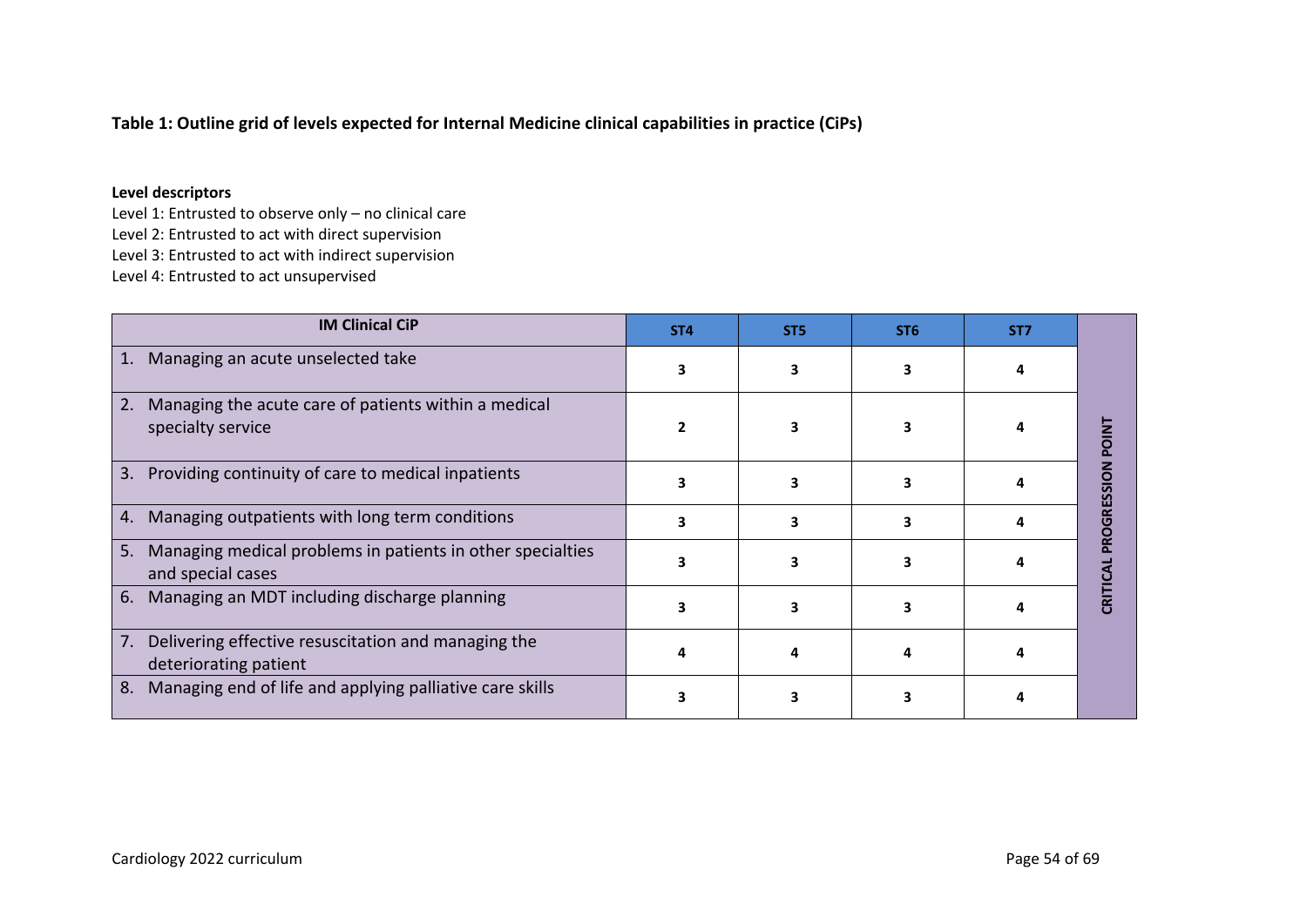**Table 2: Outline grid of levels expected for Cardiology specialty capabilities in practice (CiPs)**

**Levels to be achieved by the end of each training year for specialty CiPs**

#### **Level descriptors**

Level 1: Entrusted to observe only – no clinical care

Level 2: Entrusted to act with direct supervision

Level 3: Entrusted to act with indirect supervision

Level 4: Entrusted to act unsupervised

| <b>Specialty CiP</b>                                                                                                 | ST <sub>4</sub> | ST <sub>5</sub> | ST <sub>6</sub> | ST <sub>7</sub> | ST <sub>8</sub> |  |
|----------------------------------------------------------------------------------------------------------------------|-----------------|-----------------|-----------------|-----------------|-----------------|--|
| Coronary disease and Intervention: Manage coronary artery<br>disease and associated conditions                       |                 |                 |                 |                 |                 |  |
| Imaging: Management of valvular heart disease, aortopathy and<br>2.<br>cardiac tumours                               |                 |                 |                 |                 |                 |  |
| Electrophysiology and Devices: Management of cardiac<br>3.<br>arrhythmias and cardiac implantable electronic devices |                 |                 |                 |                 |                 |  |
| Adult Congenital Heart Disease: Management of adult congenital<br>4.<br>heart disease and heart disease in pregnancy |                 |                 |                 |                 |                 |  |
| Heart Failure: Managing disorders of the heart muscle,<br>5.<br>pericardium and pulmonary vasculature                |                 |                 |                 |                 |                 |  |
| Advanced theme CiP                                                                                                   | N/A             | N/A             |                 |                 |                 |  |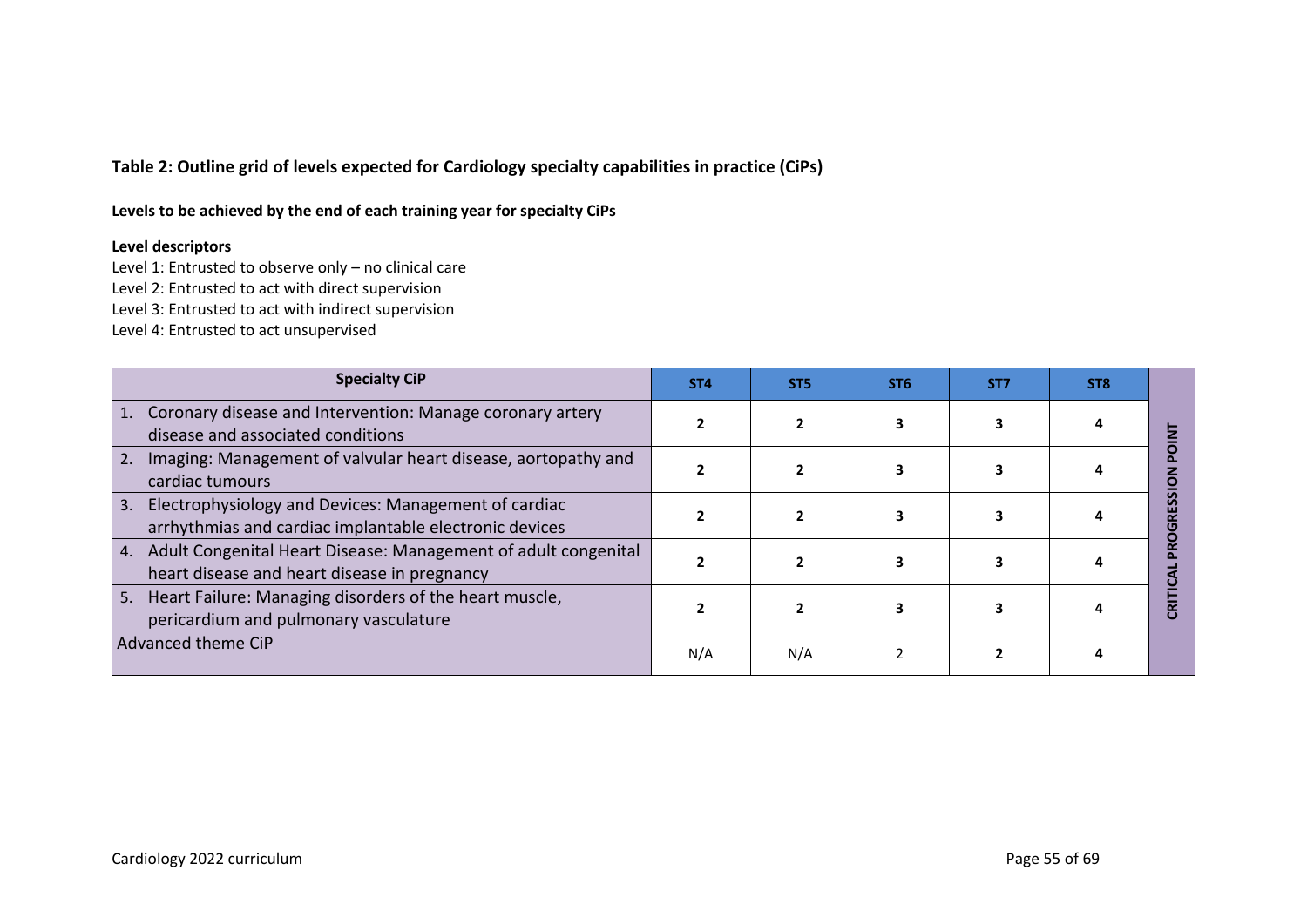### <span id="page-55-0"></span>**5.5 Evidence of progress**

The following methods of assessment will provide evidence of progress in the integrated programme of assessment. The requirements for each training year/level are stipulated in the ARCP decision aid [\(www.jrcptb.org.uk\)](http://www.jrcptb.org.uk/).

#### *Summative assessment*

#### **Examinations and certificates**

- Advanced Life Support Certificate (ALS)
- Radiation Protection Certificate
- BSE accreditation in core echocardiography
- European Examination in Core Cardiology (EECC)

#### **Workplace-based assessment (WPBA)**

• Direct Observation of Procedural Skills (DOPS) – summative

### *Formative assessment*

#### **Supervised Learning Events (SLEs)**

- Acute Care Assessment Tool (ACAT)
- Case-Based Discussions (CbD)
- mini-Clinical Evaluation Exercise (mini-CEX)

#### **WPBA**

- Direct Observation of Procedural Skills (DOPS) formative
- Multi-Source Feedback (MSF)
- Patient Survey (PS)
- Quality Improvement Project Assessment Tool (QIPAT)
- Teaching Observation (TO)

### **Curriculum Tools**

- Emergency Echo curriculum tool
- Transthoracic Echo curriculum tool or BSE accreditation
- CT curriculum tool or level 1 accreditation
- Basic device interrogation curriculum tool
- Pacemaker implantation curriculum tool\*
- Complex Device implantation curriculum tool\*
- EP Ablation Curriculum tool\*

\*Advanced arrhythmia trainees only

#### *Supervisor reports*

- Multiple Consultant Report (MCR)
- Educational Supervisor Report (ESR)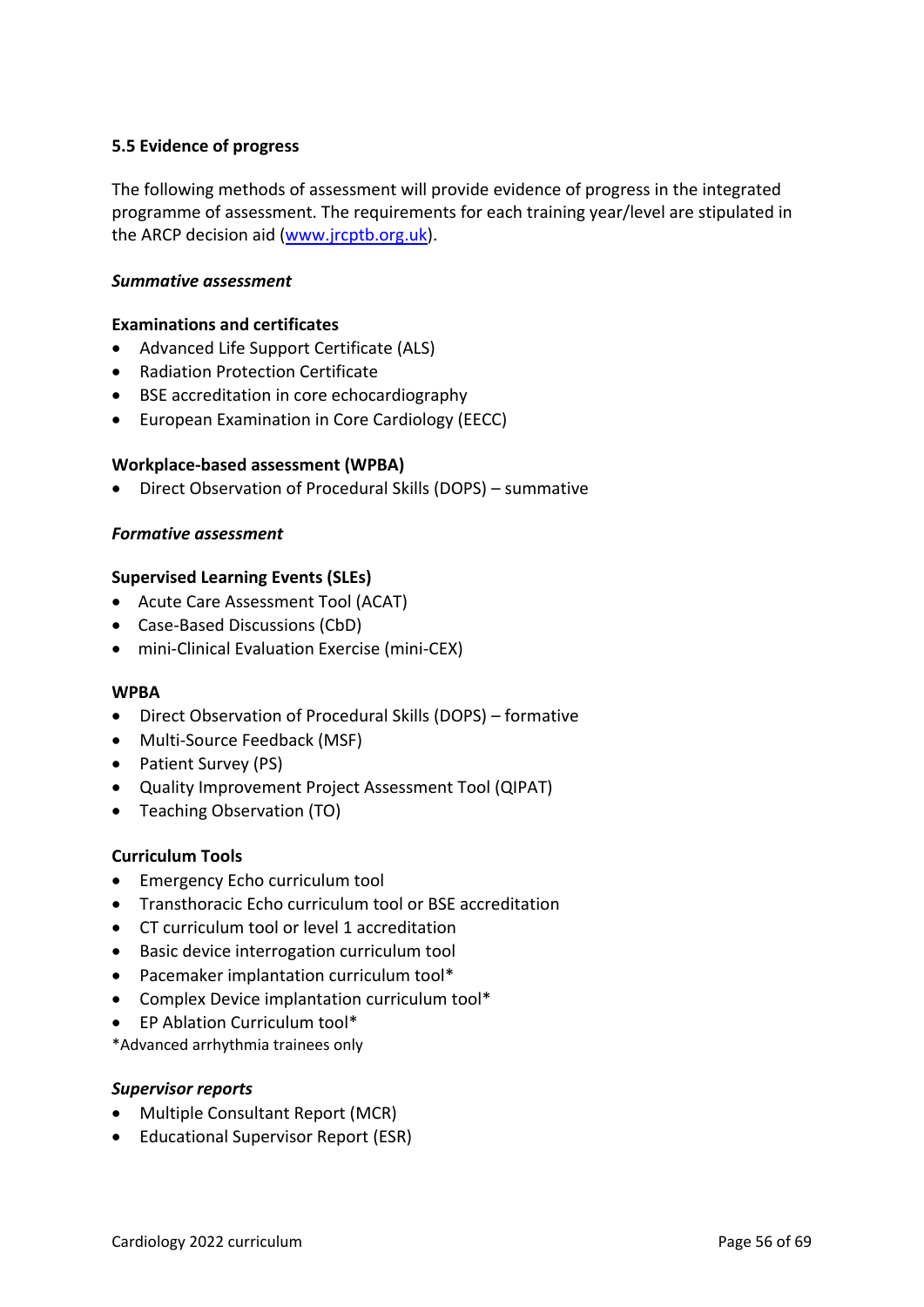These methods are described briefly below. More information and guidance for trainees and assessors are available in the eportfolio and on the JRCPTB website [\(www.jrcptb.org.uk\)](http://www.jrcptb.org.uk/).

Assessment should be recorded in the trainee's eportfolio. These methods include feedback opportunities as an integral part of the programme of assessment.

### **Emergency Echo Curriculum Tool (may be substituted for Focused Echo in Emergency Life Support qualification)**

The first stage of echo competency expected to be completed within the first few months of training. Assesses ability to perform a basic echo to assess left ventricular function, pericardial effusion and gross valvular and right heart abnormalities.

## **Echo Curriculum Tool (may be substituted for full British Society of Echocardiography accreditation)**

Documents ability to safely perform and report echocardiograms across the full range of adult cardiac pathology. Required by the end of the second year of cardiology speciality training.

### **Basic Device Interrogation Curriculum Tool**

Documents capability in safely interrogating and performing simple programming changes in implanted devices as assessed through skills lab and clinical experience

### **European Examination in Core Cardiology (EECC)**

The SAC in conjunction with the British Cardiovascular Society, the European Cardiac Society and the UEMS-Cardiac Section developed the European Examination in Core Cardiology (EECC) which is the summative knowledge based assessment for Cardiology. The aim of this assessment is to assess a trainee's understanding of the necessary knowledge components of the core cardiovascular medicine curriculum to a level appropriate for a newly appointed consultant. A satisfactory performance in the examination is expected during core training, usually in ST5, and satisfactory performance is mandatory before attainment of the CCT. Trainees who fail to achieve the required standard in the examination in ST5 will not be prevented from proceeding to ST6 and ST7 provided their other elements of performance are judged adequate at the ARCP. Information about the EECC including guidance for candidates, is available on the BCS website [www.bcs.com.](http://www.bcs.com/)

### **BSE eLearning module**

The BSE eLearning module complements experiential learning early in training and completion by end of ST4 is expected. Designed to be formative rather than summative, trainees can resit this module as often as they wish during this year. A certificate of satisfactory completion should be uploaded on to ePortfolio. BSE accreditation in adult transthoracic echocardiography can be used in place of DOPS assessments. Details of the processes required for BSE accreditation are available at [www.bsecho.org.](file:///C:/Users/paisej1/Downloads/www.bsecho.org)

### **Acute Care Assessment Tool (ACAT)**

The ACAT is designed to assess and facilitate feedback on a doctor's performance during their practice on the acute medical take. It is primarily for assessment of their ability to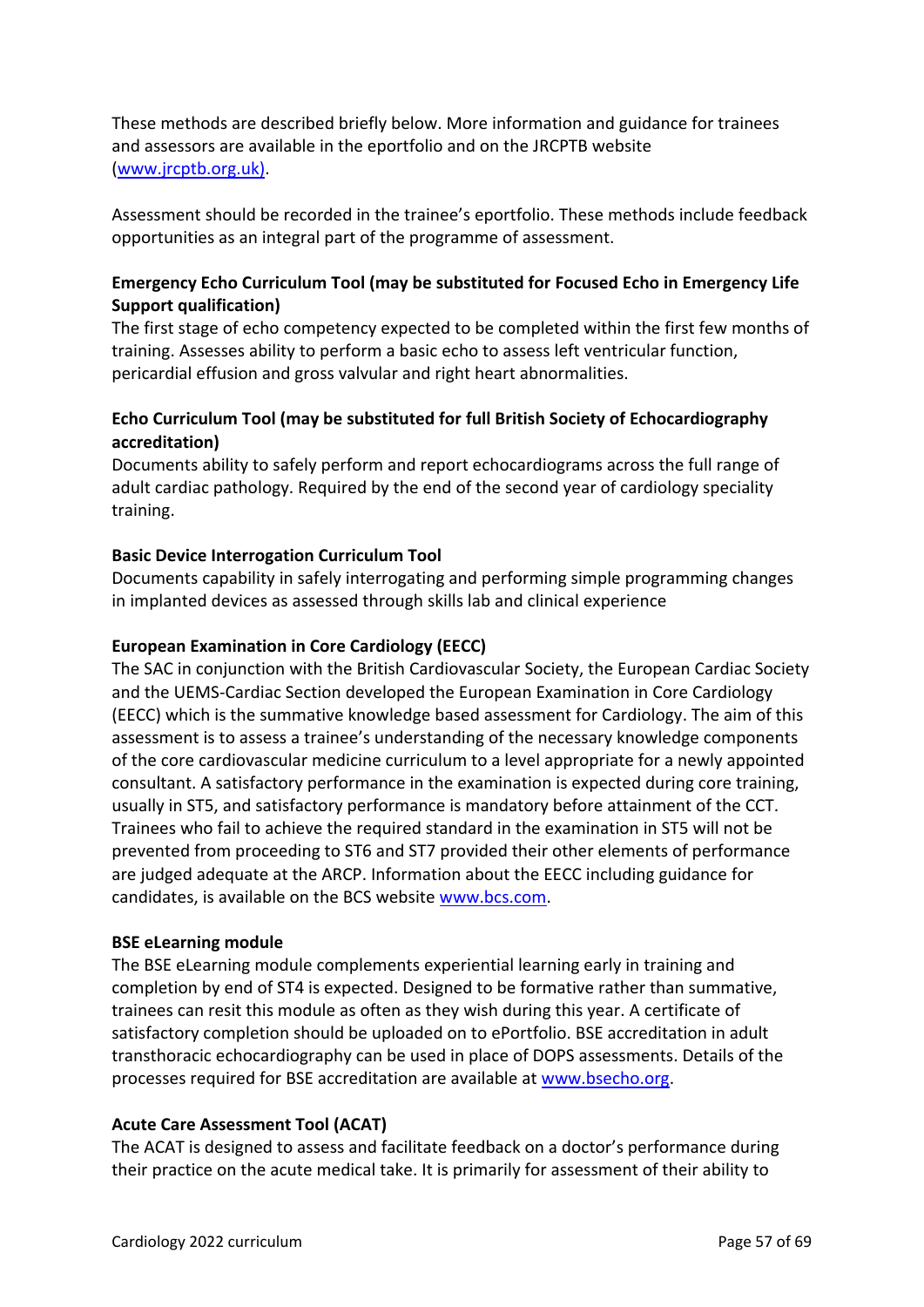prioritise, to work efficiently, to work with and lead a team, and to interact effectively with nursing and other colleagues. It can also be used for assessment and feedback in relation to care of individual patients. Any doctor who has been responsible for the supervision of the acute medical take can be the assessor for an ACAT.

### **Case-based Discussion (CbD)**

The CbD assesses the performance of a trainee in their management of a patient to provide an indication of competence in areas such as clinical reasoning, decision-making and application of medical knowledge in relation to patient care. It also serves as a method to document conversations about, and presentations of, cases by trainees. The CbD should focus on a written record (such as written case notes, outpatient letter, and discharge summary). A typical encounter might be when presenting newly referred patients in the outpatient department.

### **mini-Clinical Evaluation Exercise (mini-CEX)**

This tool evaluates a clinical encounter with a patient to provide an indication of competence in skills essential for good clinical care such as history taking, examination and clinical reasoning. The trainee receives immediate feedback to aid learning. The mini-CEX can be used at any time and in any setting when there is a trainee and patient interaction and an assessor is available.

### **Direct Observation of Procedural Skills (DOPS)**

A DOPS is an assessment tool designed to evaluate the performance of a trainee in undertaking a practical procedure, against a structured checklist. The trainee receives immediate feedback to identify strengths and areas for development. DOPS can be undertaken as many times as the trainee and their supervisor feel is necessary (formative). A trainee can be regarded as competent to perform a procedure independently after they are signed off as such by an appropriate assessor (summative).

### **Multi-source feedback (MSF)**

This tool is a method of assessing generic skills such as communication, leadership, team working, reliability etc, across the domains of Good Medical Practice. This provides systematic collection and feedback of performance data on a trainee, derived from a number of colleagues. 'Raters' are individuals with whom the trainee works, and includes doctors, administrative staff, and other allied professionals. Raters should be agreed with the educational supervisor at the start of the training year. The trainee will not see the individual responses by raters. Feedback is given to the trainee by the Educational Supervisor.

### **Patient Survey (PS)**

A trainee's interaction with patients should be continually observed and assessed. The Patient Survey provides a tool to assess a trainee during a consultation period. The Patient Survey assesses the trainee's performance in areas such as interpersonal skills, communication skills and professionalism.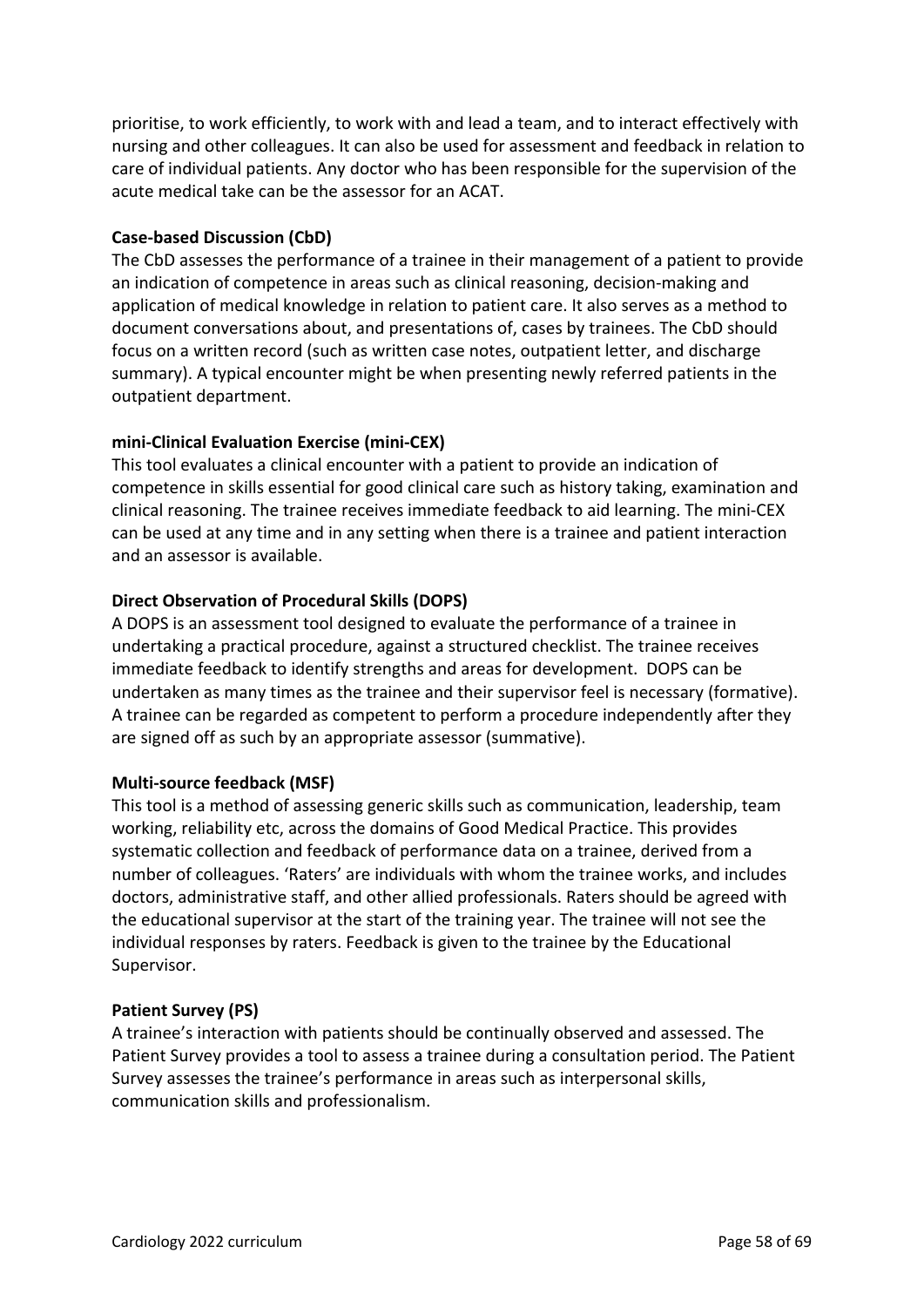### **Quality Improvement Project Assessment Tool (QIPAT)**

The QIPAT is designed to assess a trainee's competence in completing a quality improvement project. The QIPAT can be based on review of quality improvement project documentation or on a presentation of the quality improvement project at a meeting. If possible the trainee should be assessed on the same quality improvement project by more than one assessor.

### **Teaching Observation (TO)**

The TO form is designed to provide structured, formative feedback to trainees on their competence at teaching. The TO can be based on any instance of formalised teaching by the trainee which has been observed by the assessor. The process should be trainee-led (identifying appropriate teaching sessions and assessors).

### *Supervisors reports*

### **Multiple Consultant Report (MCR)**

The MCR captures the views of consultant supervisors based on observation on a trainee's performance in practice. The MCR feedback and comments received give valuable insight into how well the trainee is performing, highlighting areas of excellence and areas of support required. MCR feedback will be available to the trainee and contribute to the educational supervisor's report.

### **Educational supervisors report (ESR)**

The ES will periodically (at least annually) record a longitudinal, global report of a trainee's progress based on a range of assessment, potentially including observations in practice or reflection on behaviour by those who have appropriate expertise and experience. The ESR will include the ES's summative judgement of the trainee's performance and the entrustment decisions given for the learning outcomes (CiPs). The ESR can incorporate commentary or reports from longitudinal observations, such as from supervisors (MCRs) and formative assessments demonstrating progress over time.

### <span id="page-58-0"></span>**5.6 Decisions on progress (ARCP)**

The decisions made at critical progression points and upon completion of training should be clear and defensible. They must be fair and robust and make use of evidence from a range of assessments, potentially including exams and observations in practice or reflection on behaviour by those who have appropriate expertise or experience. They can also incorporate commentary or reports from longitudinal observations, such as from supervisors or formative assessments demonstrating progress over time.

Periodic (at least annual) review should be used to collate and systematically review evidence about a doctor's performance and progress in a holistic way and make decisions about their progression in training. The annual review of progression (ARCP) process supports the collation and integration of evidence to make decisions about the achievement of expected outcomes.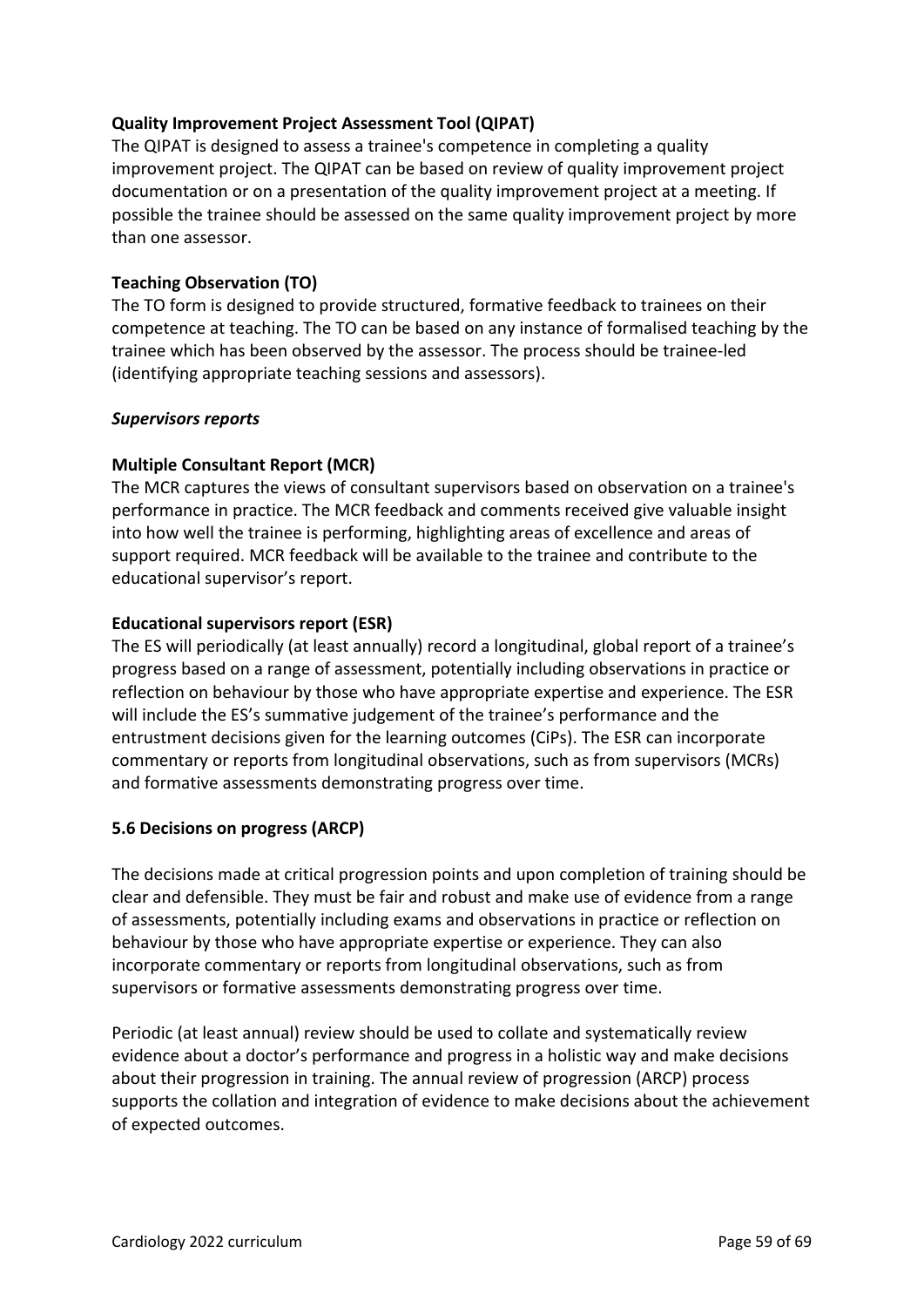Assessment of CiPs involves looking across a range of different skills and behaviours to make global decisions about a learner's suitability to take on particular responsibilities or tasks, as do decisions about the satisfactory completion of presentations/conditions and procedural skills set out in this curriculum. The outline grid in section 5.4 sets out the level of supervision expected for each of the clinical and specialty CiPs. The table of practical procedures sets out the minimum level of performance expected at the end of each year or training. The requirements for each year of training are set out in the ARCP decision aid [\(www.jrcptb.org.uk\)](http://www.jrcptb.org.uk/).

The ARCP process is described in the Gold Guide. Deaneries are responsible for organising and conducting ARCPs. The evidence to be reviewed by ARCP panels should be collected in the trainee's eportfolio.

As a precursor to ARCPs, JRCPTB strongly recommend that trainees have an informal eportfolio review either with their educational supervisor or arranged by the local school of medicine. These provide opportunities for early detection of trainees who are failing to gather the required evidence for ARCP.

There should be review of the trainee's progress to identify any outstanding targets that the trainee will need to complete to meet all the learning outcomes for completion training approximately 12-18 months before CCT. This should include an external assessor from outside the training programme.

In order to guide trainees, supervisors and the ARCP panel, JRCPTB has produced an ARCP decision aid which sets out the requirements for a satisfactory ARCP outcome at the end of each training year and critical progression point. The ARCP decision aid is available on the JRCPTB website [www.jrcptb.org.uk.](http://www.jrcptb.org.uk/)

Poor performance should be managed in line with the Gold Guide.

### <span id="page-59-0"></span>**5.7 Assessment blueprint**

The table below show the possible methods of assessment for each CiP. It is not expected that every method will be used for each competency and additional evidence may be used to help make a judgement on capability.

| <b>ACAT</b> | Acute care assessment tool | CbD          | Case-based discussion                  |
|-------------|----------------------------|--------------|----------------------------------------|
| <b>DOPS</b> | Direct observation of      | Mini-        | Mini-clinical evaluation exercise      |
|             | procedural skills          | <b>CEX</b>   |                                        |
| <b>EECC</b> | European Examination in    | <b>GPC</b>   | <b>Good Clinical Practice</b>          |
|             | Core Cardiology            |              |                                        |
| <b>MCR</b>  | Multiple consultant report | <b>MSF</b>   | Multi source feedback                  |
| <b>PS</b>   | Patient survey             | <b>QIPAT</b> | Quality improvement project assessment |
|             |                            |              | tool                                   |
| TO          | Teaching observation       |              |                                        |

#### **KEY**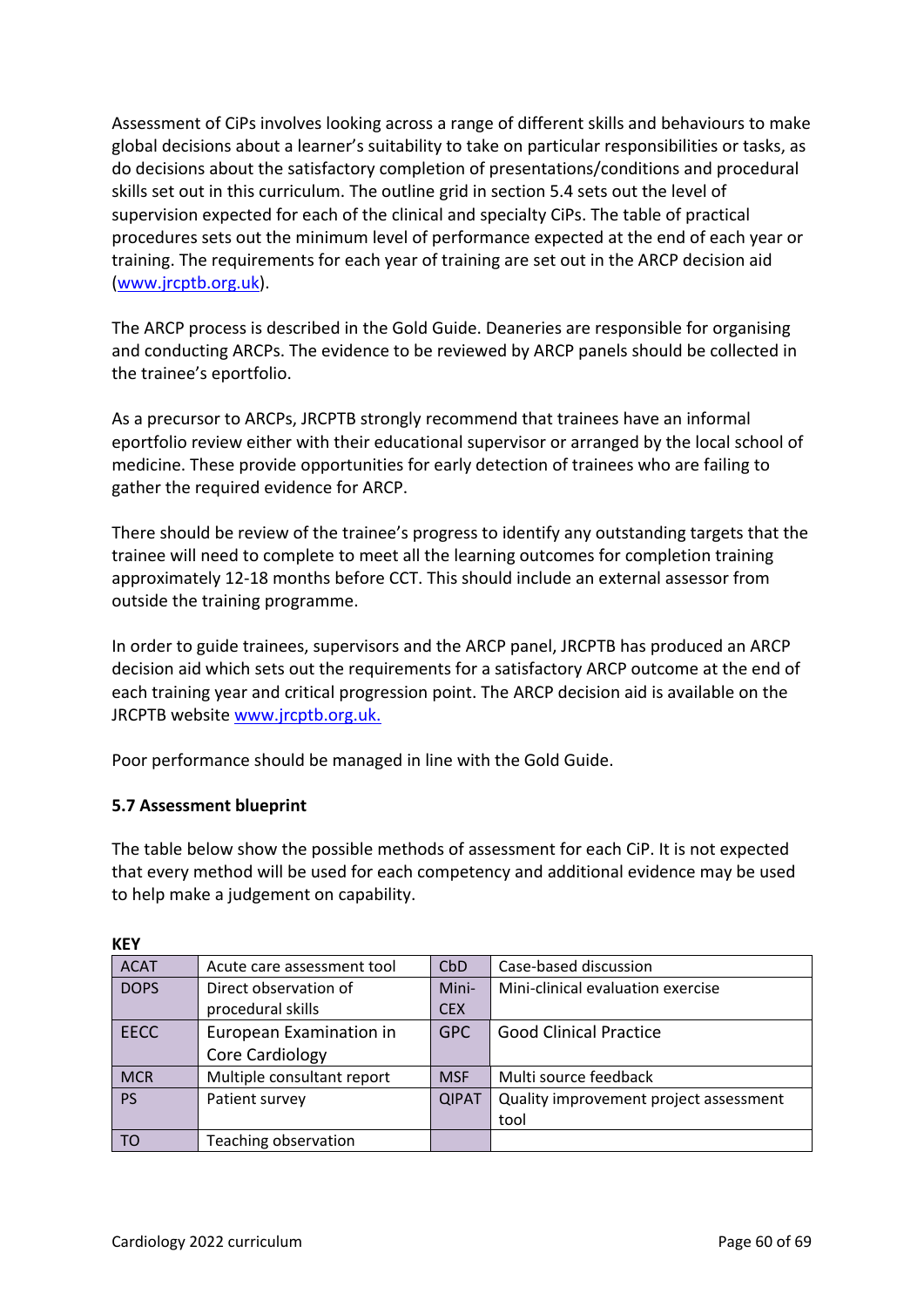# **Blueprint of assessments mapped to the Cardiology Capabilities in Practice (CiPs)**

| <b>Learning outcomes</b>                                               | ACAT       | <b>GbD</b> | DOPS       | <b>NCR</b> | Mini -CEX  | SK         | ჯ<br>ა     | <b>QIPAT</b> | 5          | EECC       |
|------------------------------------------------------------------------|------------|------------|------------|------------|------------|------------|------------|--------------|------------|------------|
|                                                                        |            |            |            |            |            |            |            |              |            |            |
| <b>Generic CiPs</b>                                                    |            |            |            |            |            |            |            |              |            |            |
| Able to function successfully within NHS                               |            |            |            | $\sqrt{ }$ |            | $\sqrt{ }$ |            |              |            |            |
| organisational and management systems                                  |            |            |            |            |            |            |            |              |            |            |
| Able to deal with ethical and legal issues                             |            | $\sqrt{ }$ | $\sqrt{ }$ | $\sqrt{ }$ | $\sqrt{ }$ | $\sqrt{ }$ |            |              |            |            |
| related to clinical practice                                           |            |            |            |            |            |            |            |              |            |            |
| Communicates effectively and is able to share                          |            |            |            | $\sqrt{ }$ |            | $\sqrt{ }$ | $\sqrt{ }$ |              |            |            |
| decision making, while maintaining                                     |            |            |            |            |            |            |            |              |            |            |
| appropriate situational awareness,                                     |            |            |            |            |            |            |            |              |            |            |
| professional behaviour and professional                                |            |            |            |            |            |            |            |              |            |            |
| judgement                                                              |            |            |            |            |            |            |            |              |            |            |
| Is focused on patient safety and delivers                              |            |            |            | $\sqrt{ }$ |            | $\sqrt{ }$ |            | $\sqrt{ }$   |            |            |
| effective quality improvement in patient care                          |            |            |            |            |            |            |            |              |            |            |
| Carrying out research and managing data                                |            |            |            | $\sqrt{ }$ |            | $\sqrt{ }$ |            |              |            |            |
| appropriately                                                          |            |            |            |            |            |            |            |              |            |            |
| Acting as a clinical teacher and clinical                              |            |            |            | $\sqrt{ }$ |            | $\sqrt{ }$ |            |              | $\sqrt{ }$ |            |
| supervisor                                                             |            |            |            |            |            |            |            |              |            |            |
| <b>Internal Medicine Clinical CiPs</b>                                 |            |            |            |            |            |            |            |              |            |            |
| Managing an acute unselected take                                      | $\sqrt{ }$ | $\sqrt{ }$ |            | $\sqrt{ }$ |            | V          |            |              |            |            |
| Managing the acute care of patients within a                           | $\sqrt{ }$ | $\sqrt{ }$ |            | $\sqrt{ }$ |            | $\sqrt{ }$ |            |              |            |            |
| medical specialty service                                              |            |            |            |            |            |            |            |              |            |            |
| Providing continuity of care to medical                                | $\sqrt{ }$ |            | $\sqrt{ }$ | $\sqrt{ }$ | $\sqrt{ }$ | $\sqrt{ }$ |            |              |            |            |
| inpatients, including management of                                    |            |            |            |            |            |            |            |              |            |            |
| comorbidities and cognitive impairment                                 |            |            |            |            |            |            |            |              |            |            |
| Managing patients in an outpatient clinic,                             | $\sqrt{ }$ |            |            | $\sqrt{ }$ | $\sqrt{ }$ |            | $\sqrt{ }$ |              |            |            |
| ambulatory or community setting, including                             |            |            |            |            |            |            |            |              |            |            |
| management of long term conditions                                     |            |            |            |            |            |            |            |              |            |            |
| Managing medical problems in patients in                               | $\sqrt{ }$ | $\sqrt{ }$ |            | $\sqrt{ }$ |            |            |            |              |            |            |
| other specialties and special cases                                    | $\sqrt{ }$ |            |            | $\sqrt{ }$ |            | $\sqrt{ }$ |            |              |            |            |
| Managing a multidisciplinary team including                            |            |            |            |            |            |            |            |              |            |            |
| effective discharge planning<br>Delivering effective resuscitation and | $\sqrt{ }$ |            | V          | $\sqrt{ }$ |            | $\sqrt{ }$ |            |              |            |            |
| managing the acutely deteriorating patient                             |            |            |            |            |            |            |            |              |            |            |
|                                                                        |            | $\sqrt{ }$ |            | $\sqrt{ }$ | $\sqrt{ }$ | $\sqrt{ }$ |            |              |            |            |
| Managing end of life and applying palliative<br>care skills            |            |            |            |            |            |            |            |              |            |            |
| Practical procedural skills                                            |            |            | $\sqrt{ }$ |            |            |            |            |              |            |            |
|                                                                        |            |            |            |            |            |            |            |              |            |            |
| Cardiology Specialty CiPs - Core                                       |            |            |            |            |            |            |            |              |            |            |
| Coronary disease and Intervention:                                     | $\sqrt{ }$ | V          | V          | $\sqrt{ }$ | $\sqrt{ }$ | $\sqrt{ }$ | $\sqrt{ }$ |              |            | $\sqrt{ }$ |
| Manage coronary artery disease and                                     |            |            |            |            |            |            |            |              |            |            |
| associated conditions                                                  |            |            |            |            |            |            |            |              |            |            |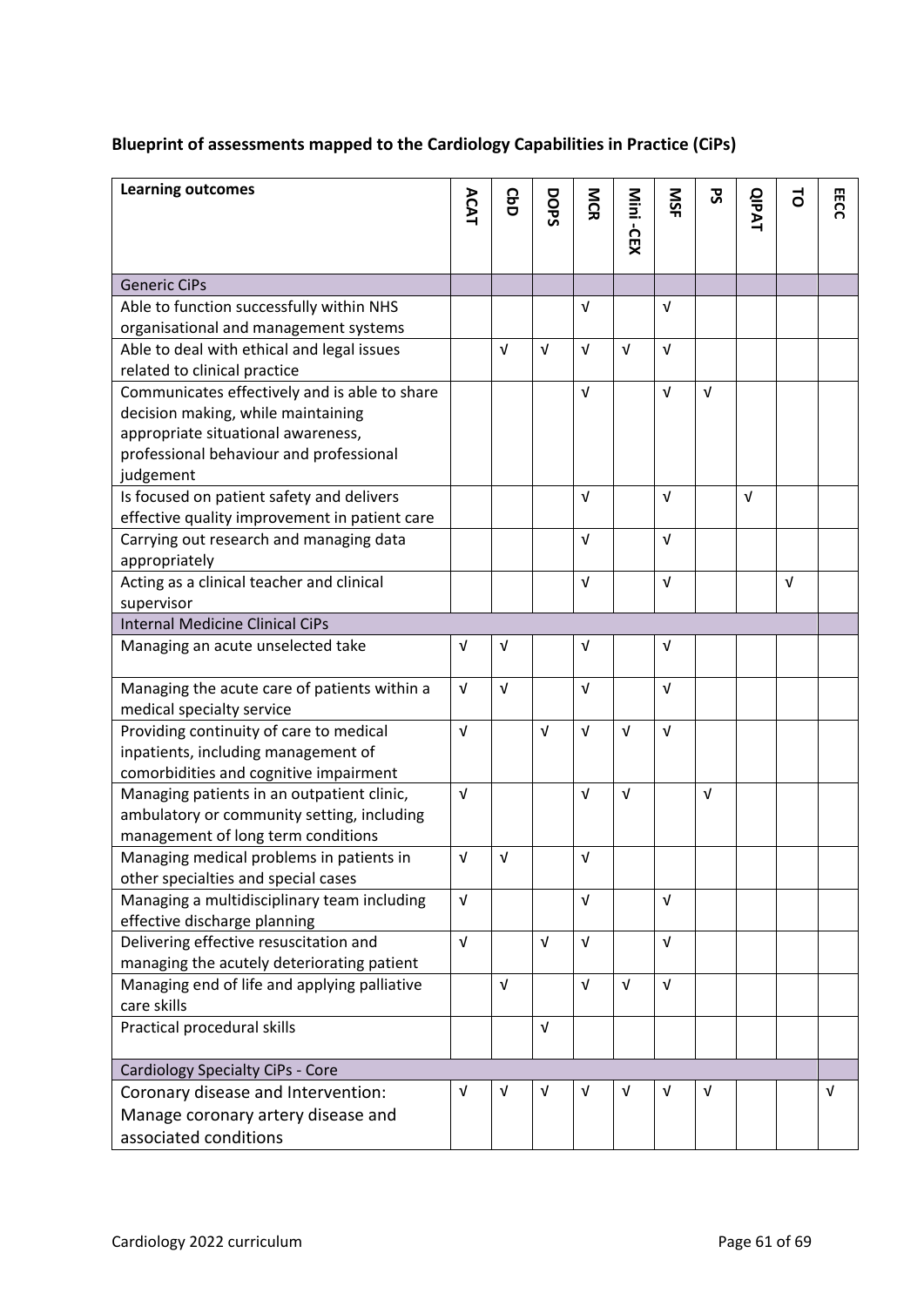| <b>Learning outcomes</b>                                                                                                 | ACAT       | GaD        | DOPS       | <b>NG</b>  | Mini<br><b>CEX</b> | SM         | უ<br>ა     | <b>QIPAT</b> | $\vec{0}$ | EECC       |
|--------------------------------------------------------------------------------------------------------------------------|------------|------------|------------|------------|--------------------|------------|------------|--------------|-----------|------------|
| Imaging: Management of valvular heart<br>disease, aortopathy and cardiac tumours                                         | $\sqrt{ }$ | $\sqrt{ }$ | $\sqrt{ }$ | $\sqrt{ }$ | $\sqrt{ }$         | $\sqrt{ }$ | $\sqrt{ }$ |              |           | $\sqrt{ }$ |
| <b>Electrophysiology and Devices:</b><br>Management of cardiac arrhythmias and<br>cardiac implantable electronic devices | $\sqrt{ }$ | $\sqrt{ }$ | $\sqrt{ }$ | $\sqrt{ }$ | $\sqrt{ }$         | $\sqrt{ }$ | $\sqrt{ }$ |              |           | $\sqrt{ }$ |
| <b>Adult Congenital Heart Disease:</b><br>Management of adult congenital heart<br>disease and heart disease in pregnancy | $\sqrt{ }$ | $\sqrt{ }$ | $\sqrt{ }$ | $\sqrt{ }$ | $\sqrt{ }$         | $\sqrt{ }$ | $\sqrt{ }$ |              |           | $\sqrt{ }$ |
| Heart Failure: Managing disorders of the<br>heart muscle, pericardium and pulmonary<br>vasculature                       | $\sqrt{ }$ | $\sqrt{ }$ | $\sqrt{ }$ | $\sqrt{ }$ | $\sqrt{ }$         | $\sqrt{ }$ | $\sqrt{ }$ |              |           | $\sqrt{ }$ |
| Cardiology Specialty CiPs - Advanced Theme                                                                               |            |            |            |            |                    |            |            |              |           |            |
| Lead a Coronary Intervention service                                                                                     | $\sqrt{ }$ | $\sqrt{ }$ | v          | $\sqrt{ }$ | $\sqrt{ }$         | $\sqrt{ }$ | $\sqrt{ }$ |              |           | $\sqrt{ }$ |
| Lead a Cardiac Imaging service                                                                                           | $\sqrt{ }$ | $\sqrt{ }$ | $\sqrt{ }$ | $\sqrt{ }$ | $\sqrt{ }$         | $\sqrt{ }$ | $\sqrt{ }$ |              |           | $\sqrt{ }$ |
| Lead an Arrhythmia Management service                                                                                    | $\sqrt{ }$ | $\sqrt{ }$ | $\sqrt{ }$ | $\sqrt{ }$ | $\sqrt{ }$         | $\sqrt{ }$ | $\sqrt{ }$ |              |           | $\sqrt{ }$ |
| Lead an Adult Congenital Heart Disease<br>service                                                                        | $\sqrt{ }$ | $\sqrt{ }$ | $\sqrt{ }$ | $\sqrt{ }$ | $\sqrt{ }$         | $\sqrt{ }$ | $\sqrt{ }$ |              |           | $\sqrt{ }$ |
| Lead a Heart Failure service                                                                                             | $\sqrt{ }$ | v          | v          | $\sqrt{ }$ | $\sqrt{ }$         | $\sqrt{ }$ | $\sqrt{ }$ |              |           | $\sqrt{ }$ |

# <span id="page-61-0"></span>**6 Supervision and feedback**

This section of the curriculum describes how trainees will be supervised, and how they will receive feedback on performance. For further information please refer to the AoMRC guidance on Improving feedback and reflection to improve learning<sup>9</sup>.

Access to high quality, supportive and constructive feedback is essential for the professional development of the trainee. Trainee reflection is an important part of the feedback process and exploration of that reflection with the trainer should ideally be a two way dialogue. Effective feedback is known to enhance learning and combining self-reflection to feedback promotes deeper learning.

Trainers should be supported to deliver valuable and high quality feedback. This can be by providing face to face training to trainers. Trainees would also benefit from such training as they frequently act as assessors to junior doctors, and all involved could also be shown how best to carry out and record reflection.

### <span id="page-61-1"></span>**6.1 Supervision**

<sup>&</sup>lt;sup>9</sup> [Improving feedback and reflection to improve learning. A practical guide for trainees and trainers](http://www.aomrc.org.uk/publications/reports-guidance/improving-feedback-reflection-improve-learning-practical-guide-trainees-trainers/)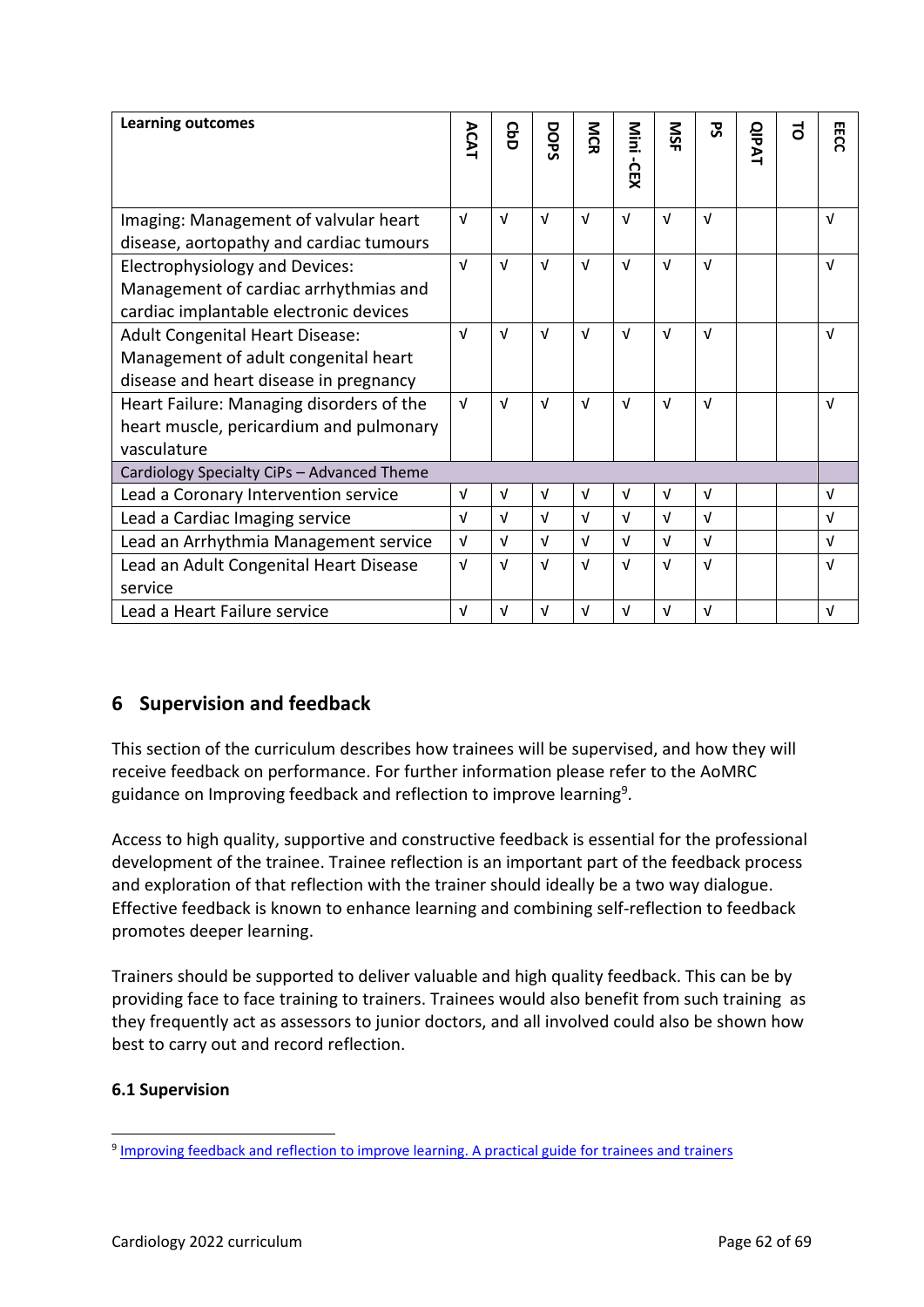All elements of work in training posts must be supervised with the level of supervision varying depending on the experience of the trainee and the clinical exposure and case mix undertaken. Outpatient and referral supervision must routinely include the opportunity to discuss all cases with a supervisor if appropriate. As training progresses the trainee should have the opportunity for increasing autonomy, consistent with safe and effective care for the patient.

Organisations must make sure that each doctor in training has access to a named clinical supervisor and a named educational supervisor. Depending on local arrangements these roles may be combined into a single role of educational supervisor. However, it is preferred that a trainee has a single named educational supervisor for (at least) a full training year, in which case the clinical supervisor is likely to be a different consultant during some placements.

The role and responsibilities of supervisors have been defined by the GMC in their standards for medical education and training<sup>10</sup>.

### **Educational supervisor**

The educational supervisor is responsible for the overall supervision and management of a doctor's educational progress during a placement or a series of placements. The educational supervisor regularly meets with the doctor in training to help plan their training, review progress and achieve agreed learning outcomes. The educational supervisor is responsible for the educational agreement, and for bringing together all relevant evidence to form a summative judgement about progression at the end of the placement or a series of placements. Trainees on a dual training program may have a single educational supervisor responsible for their internal medicine and specialty training, or they may have two educational supervisors, one responsible for internal medicine and one for specialty.

### **Clinical supervisor**

Consultants responsible for patients that a trainee looks after provide clinical supervision for that trainee and thereby contribute to their training; they may also contribute to assessment of their performance by completing a 'Multiple Consultant Report (MCR)' and other WPBAs. A trainee may also be allocated (for instance, if they are not working with their educational supervisor in a particular placement) a named clinical supervisor, who is responsible for reviewing the trainee's training and progress during a particular placement. It is expected that a named clinical supervisor will provide a MCR for the trainee to inform the Educational Supervisor's report.

The educational and (if relevant) clinical supervisors, when meeting with the trainee, should discuss issues of clinical governance, risk management and any report of any untoward clinical incidents involving the trainee. If the service lead (clinical director) has any concerns about the performance of the trainee, or there are issues of doctor or patient safety, these would be discussed with the clinical and educational supervisors (as well as the trainee). These processes, which are integral to trainee development, must not detract from the

 $10$  [Promoting excellence: standards for medical education and training](http://www.gmc-uk.org/education/standards.asp)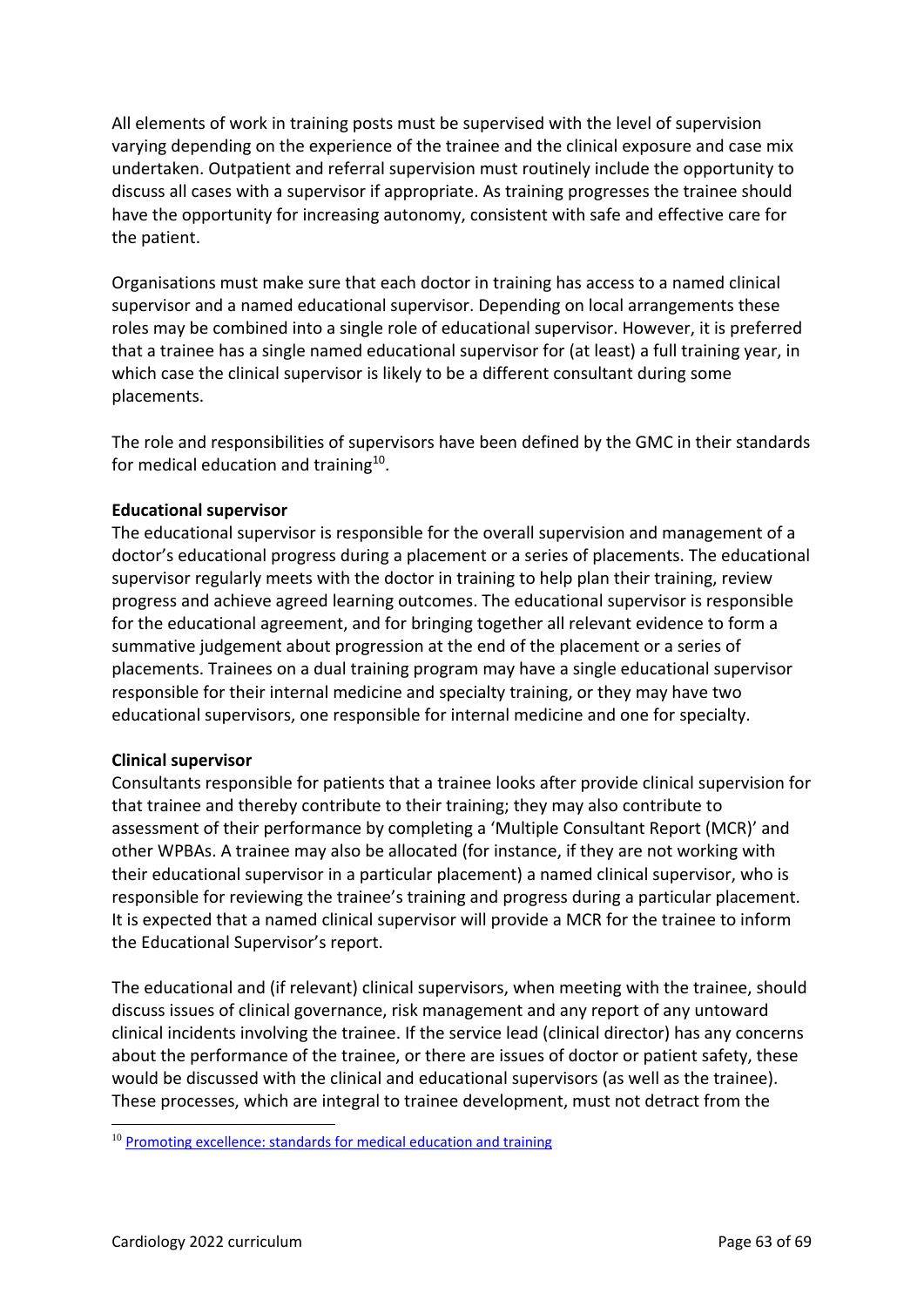statutory duty of the trust to deliver effective clinical governance through its management systems.

Educational and clinical supervisors need to be formally recognised by the GMC to carry out their roles<sup>11</sup>. It is essential that training in assessment is provided for trainers and trainees in order to ensure that there is complete understanding of the assessment system, assessment methods, their purposes and use. Training will ensure a shared understanding and a consistency in the use of the WPBAs and the application of standards.

Opportunities for feedback to trainees about their performance will arise through the use of the workplace-based assessments, regular appraisal meetings with supervisors, other meetings and discussions with supervisors and colleagues, and feedback from ARCP.

### **Trainees**

Trainees should make the safety of patients their first priority and they should not be practising in clinical scenarios which are beyond their experiences and competencies without supervision. Trainees should actively devise individual learning goals in discussion with their trainers and should subsequently identify the appropriate opportunities to achieve said learning goals. Trainees would need to plan their WPBAs accordingly to enable their WPBAs to collectively provide a picture of their development during a training period. Trainees should actively seek guidance from their trainers in order to identify the appropriate learning opportunities and plan the appropriate frequencies and types of WPBAs according to their individual learning needs. It is the responsibility of trainees to seek feedback following learning opportunities and WPBAs. Trainees should self-reflect and self-evaluate regularly with the aid of feedback. Furthermore, trainees should formulate action plans with further learning goals in discussion with their trainers.

### <span id="page-63-0"></span>**6.2 Appraisal**

A formal process of appraisals and reviews underpins training. This process ensures adequate supervision during training, provides continuity between posts and different supervisors and is one of the main ways of providing feedback to trainees. All appraisals should be recorded in the eportfolio

### **Induction Appraisal**

The trainee and educational supervisor should have an appraisal meeting at the beginning of each post to review the trainee's progress so far, agree learning objectives for the post ahead and identify the learning opportunities presented by the post. Reviewing progress through the curriculum will help trainees to compile an effective Personal Development Plan (PDP) of objectives for the upcoming post. This PDP should be agreed during the Induction Appraisal. The trainee and supervisor should also both sign the educational agreement in the e-portfolio at this time, recording their commitment to the training process.

<sup>&</sup>lt;sup>11</sup> [Recognition and approval of trainers](http://www.gmc-uk.org/education/10264.asp)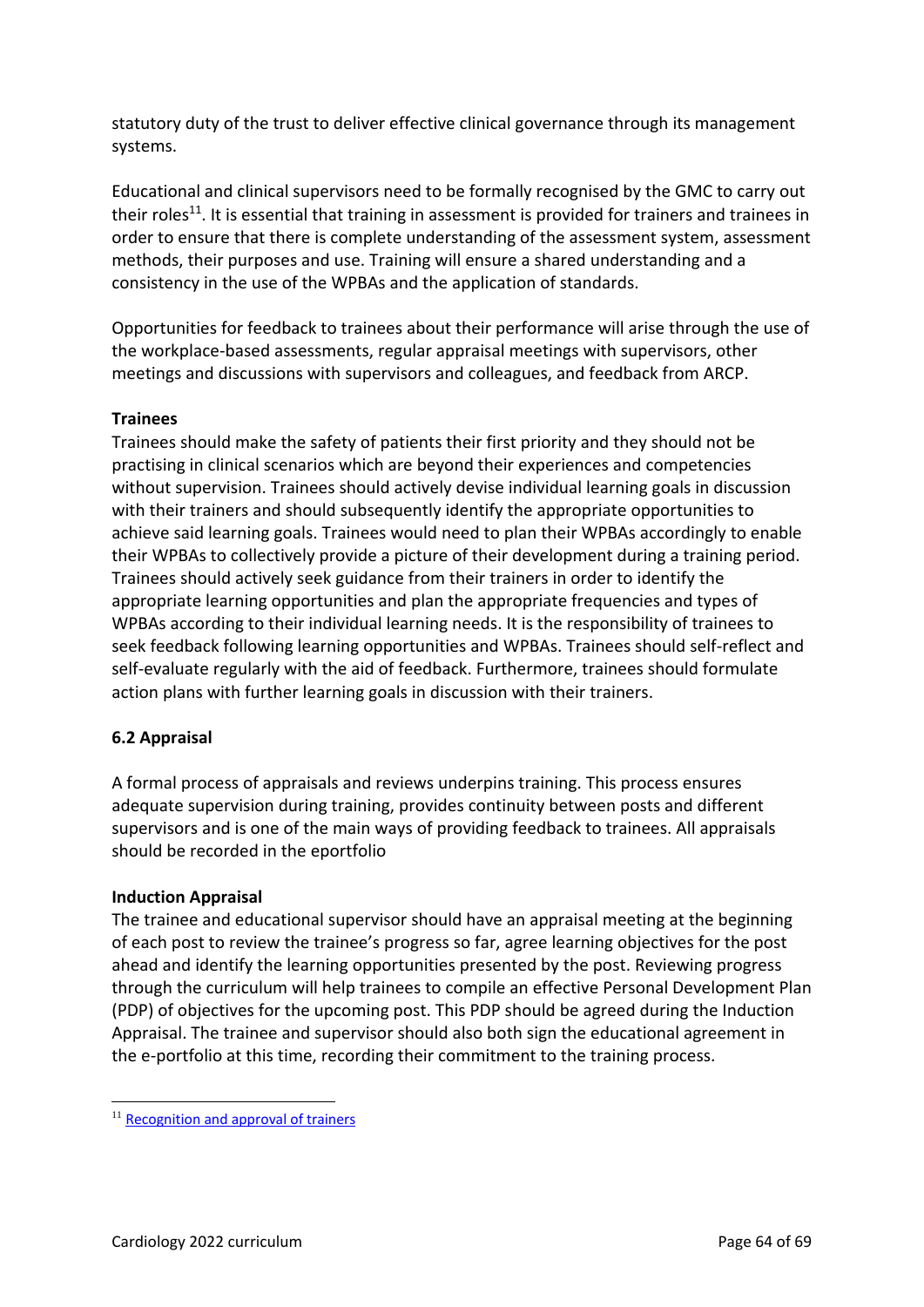#### **Mid-point Review**

This meeting between trainee and educational supervisor is not mandatory (particularly when an attachment is shorter than 6 months) but is encouraged particularly if either the trainee or educational or clinical supervisor has training concerns or the trainee has been set specific targeted training objectives at their ARCP).At this meeting trainees should review their PDP with their supervisor using evidence from the e-portfolio. Workplacebased assessments and progress through the curriculum can be reviewed to ensure trainees are progressing satisfactorily, and attendance at educational events should also be reviewed. The PDP can be amended at this review.

### **End of Attachment Appraisal**

Trainees should review the PDP and curriculum progress with their educational supervisor using evidence from the e-portfolio. Specific concerns may be highlighted from this appraisal. The end of attachment appraisal form should record the areas where further work is required to overcome any shortcomings. Further evidence of competence in certain areas may be needed, such as planned workplace-based assessments, and this should be recorded. If there are significant concerns following the end of attachment appraisal then the programme director should be informed. Supervisors should also identify areas where a trainee has performed about the level expected and highlight successes.

# <span id="page-64-0"></span>**7 Quality Management**

The organisation of training programs is the responsibility of the deaneries. The deaneries will oversee programmes for postgraduate medical training in their regions. The Schools of Medicine in England, Wales and Northern Ireland and the Medical Specialty Training Board in Scotland will undertake the following roles:

- oversee recruitment and induction of trainees into the specialty
- allocate trainees into particular rotations appropriate to their training needs
- oversee the quality of training posts provided locally
- ensure adequate provision of appropriate educational events
- ensure curricula implementation across training programmes
- oversee the workplace-based assessment process within programmes
- coordinate the ARCP process for trainees
- provide adequate and appropriate career advice
- provide systems to identify and assist doctors with training difficulties
- provide flexible training.

Educational programmes to train educational supervisors and assessors in workplace based assessment may be delivered by deaneries or by the colleges or both.

Development, implementation, monitoring and review of the curriculum are the responsibility of the JRCPTB and the SAC. The committee will be formally constituted with representatives from each health region in England, from the devolved nations and with trainee and lay representation. It will be the responsibility of the JRCPTB to ensure that curriculum developments are communicated to heads of school, regional specialty training committees and TPDs.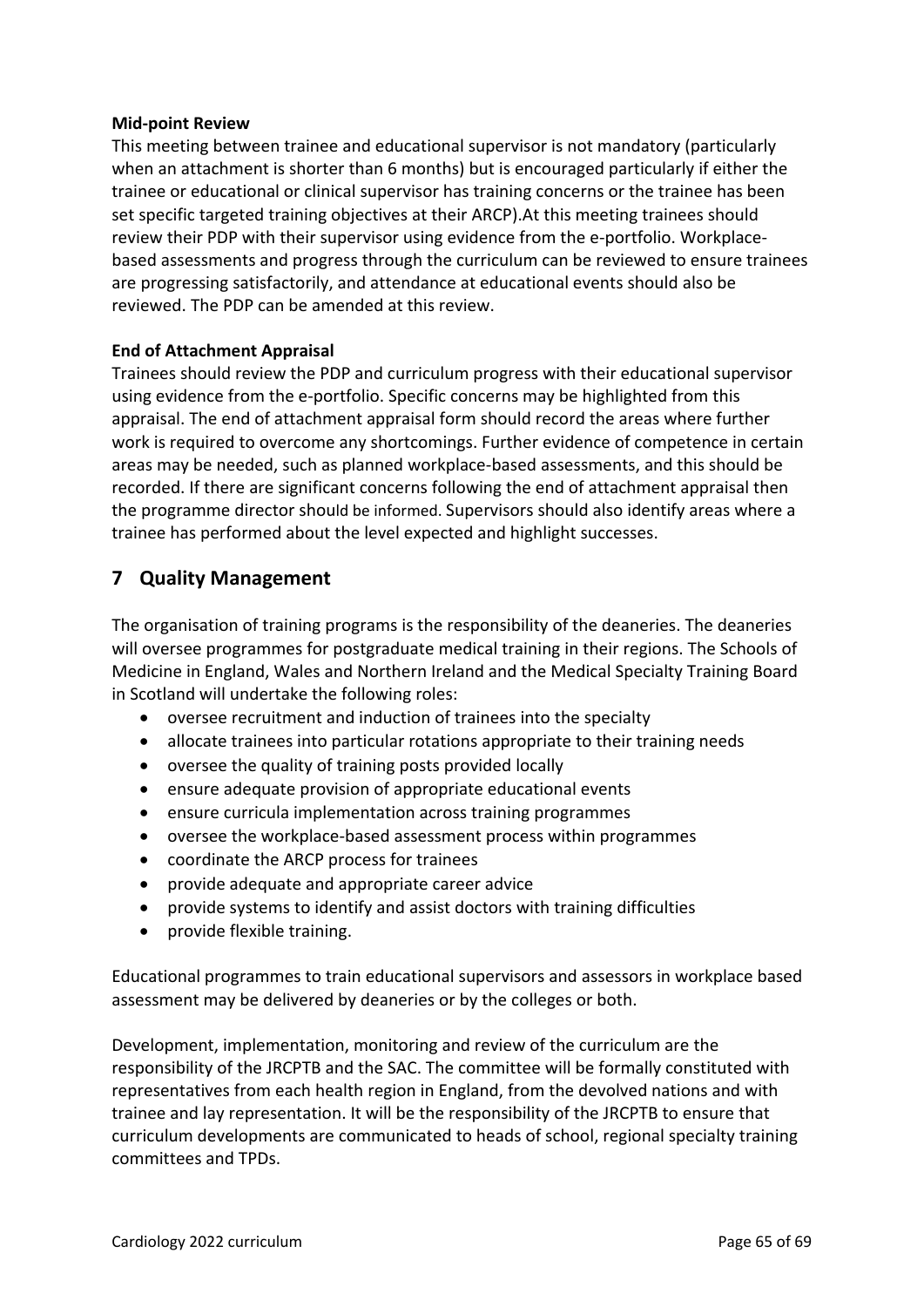The JRCPTB has a role in quality management by monitoring and driving improvement in the standard of all medical specialties on behalf of the three Royal Colleges of Physicians in Edinburgh, Glasgow and London. The SACs are actively involved in assisting and supporting deaneries to manage and improve the quality of education within each of their approved training locations. They are tasked with activities central to assuring the quality of medical education such as writing the curriculum and assessment systems, reviewing applications for new posts and programmes, provision of external advisors to deaneries and recommending trainees eligible for CCT or Certificate of Eligibility for Specialist Registration (CESR).

JRCPTB uses data from six quality datasets across its specialties and subspecialties to provide meaningful quality management. The datasets include the GMC national Training Survey (NTS) data, ARCP outcomes, examination outcomes, new consultant survey, external advisor reports and the monitoring visit reports.

Quality criteria have been developed to drive up the quality of training environments and ultimately improve patient safety and experience. These are monitored and reviewed by JRCPTB to improve the provision of training and ensure enhanced educational experiences.

# <span id="page-65-0"></span>**8 Intended use of curriculum by trainers and trainees**

This curriculum and ARCP decision aid are available from the Joint Royal Colleges of Physicians Training Board (JRCPTB) via the website [www.jrcptb.org.uk.](http://www.jrcptb.org.uk/)

Clinical and educational supervisors should use the curriculum and decision aid as the basis of their discussion with trainees, particularly during the appraisal process. Both trainers and trainees are expected to have a good knowledge of the curriculum and should use it as a guide for their training programme.

Each trainee will engage with the curriculum by maintaining an eportfolio. The trainee will use the curriculum to develop learning objectives and reflect on learning experiences.

### **Recording progress in the eportfolio**

On enrolling with JRCPTB trainees will be given access to the eportfolio. The eportfolio allows evidence to be built up to inform decisions on a trainee's progress and provides tools to support trainees' education and development.

The trainee's main responsibilities are to ensure the eportfolio is kept up to date, arrange assessments and ensure they are recorded, prepare drafts of appraisal forms, maintain their personal development plan, record their reflections on learning and record their progress through the curriculum.

The supervisor's main responsibilities are to use eportfolio evidence such as outcomes of assessments, reflections and personal development plans to inform appraisal meetings. They are also expected to update the trainee's record of progress through the curriculum, write end-of-attachment appraisals and supervisor's reports.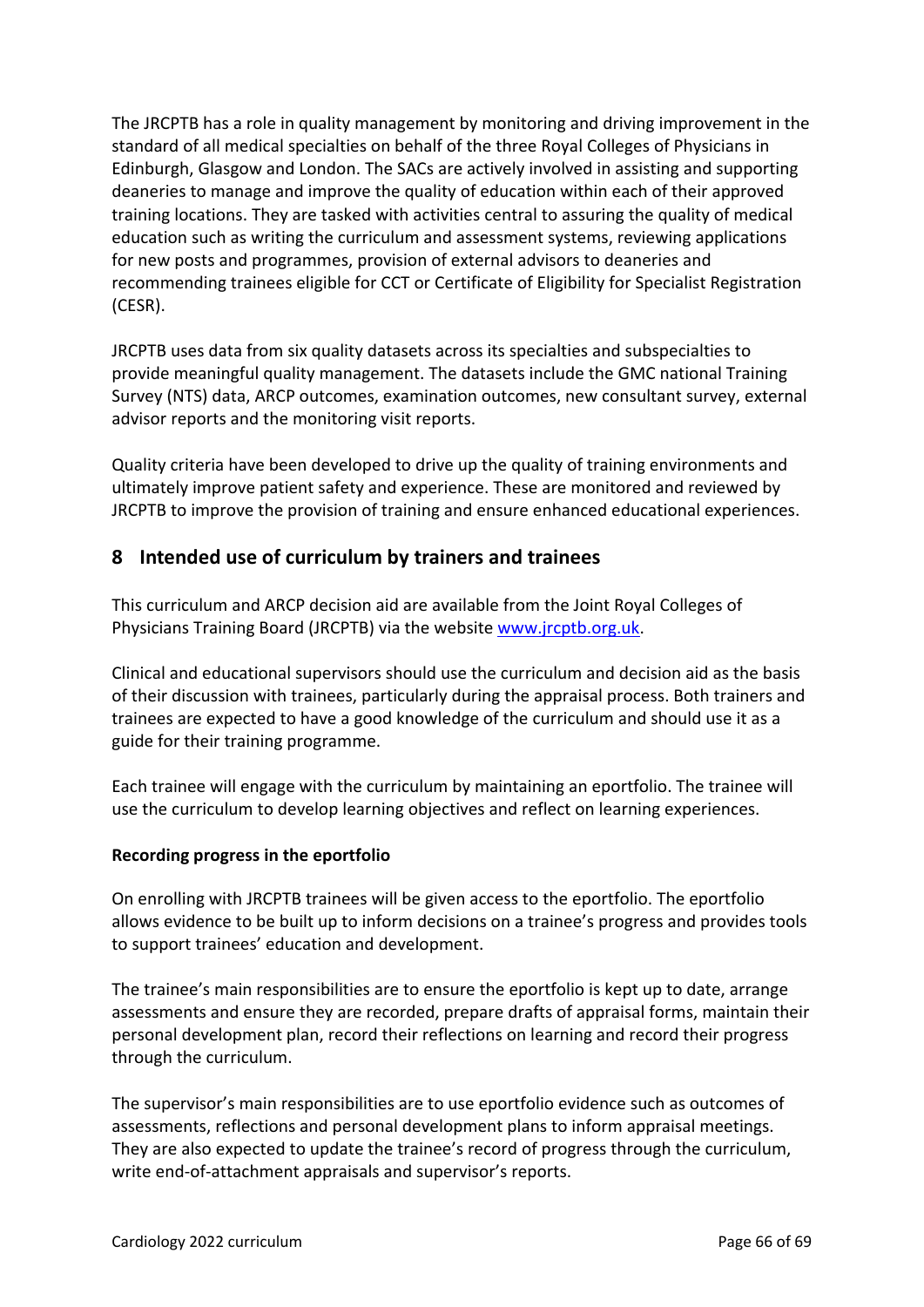Deaneries, training programme directors, college tutors and ARCP panels may use the eportfolio to monitor the progress of trainees for whom they are responsible.

JRCPTB will use summarised, anonymous eportfolio data to support its work in quality assurance.

All appraisal meetings, personal development plans and workplace based assessments (including MSF) should be recorded in the eportfolio. Trainees are encouraged to reflect on their learning experiences and to record these in the eportfolio. Reflections can be kept private or shared with supervisors.

Reflections, assessments and other eportfolio content should be used to provide evidence towards acquisition of curriculum capabilities. Trainees should add their own selfassessment ratings to record their view of their progress. The aims of the self-assessment are:

- to provide the means for reflection and evaluation of current practice
- to inform discussions with supervisors to help both gain insight and assists in developing personal development plans.
- to identify shortcomings between experience, competency and areas defined in the curriculum so as to guide future clinical exposure and learning.

Supervisors can sign-off and comment on curriculum capabilities to build up a picture of progression and to inform ARCP panels.

# <span id="page-66-0"></span>**9 Equality and diversity**

The Royal Colleges of Physicians will comply, and ensure compliance, with the requirements of equality and diversity legislation set out in the Equality Act 2010.

The Federation of the Royal Colleges of Physicians believes that equality of opportunity is fundamental to the many and varied ways in which individuals become involved with the Colleges, either as members of staff and Officers; as advisers from the medical profession; as members of the Colleges' professional bodies or as doctors in training and examination candidates.

Deaneries quality assurance will ensure that each training programme complies with the equality and diversity standards in postgraduate medical training as set by GMC. They should provide access to a professional support unit or equivalent for trainees requiring additional support.

Compliance with anti-discriminatory practice will be assured through:

- monitoring of recruitment processes
- ensuring all College representatives and Programme Directors have attended appropriate training sessions prior to appointment or within 12 months of taking up post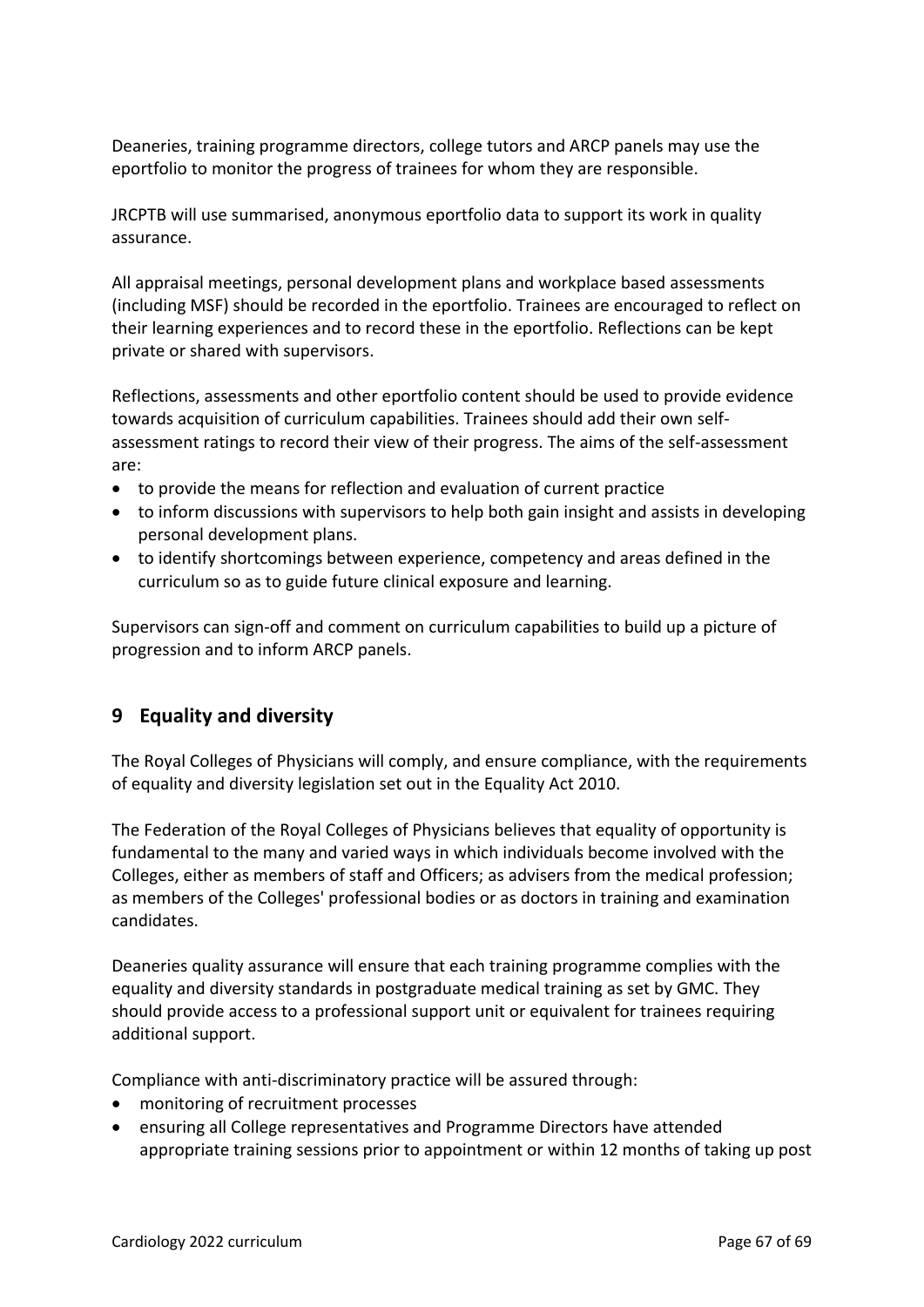- Deaneries ensuring that educational supervisors have had equality and diversity training (for example, an e-learning module) every three years
- Deaneries ensuring that any specialist participating in trainee interview/appointments committees or processes has had equality and diversity training (at least as an emodule) every three years
- ensuring trainees have an appropriate, confidential and supportive route to report examples of inappropriate behaviour of a discriminatory nature. Deaneries and Programme Directors must ensure that on appointment trainees are made aware of the route in which inappropriate or discriminatory behaviour can be reported and supplied with contact names and numbers. Deaneries must also ensure contingency mechanisms are in place if trainees feel unhappy with the response or uncomfortable with the contact individual
- providing resources to trainees needing support (for example, through the provision of a professional support unit or equivalent)
- monitoring of College Examinations
- ensuring all assessments discriminate on objective and appropriate criteria and do not unfairly advantage or disadvantage a trainee with any of the Equality Act 2010 protected characteristics. All efforts shall be made to ensure the participation of people with a disability in training through reasonable adjustments.